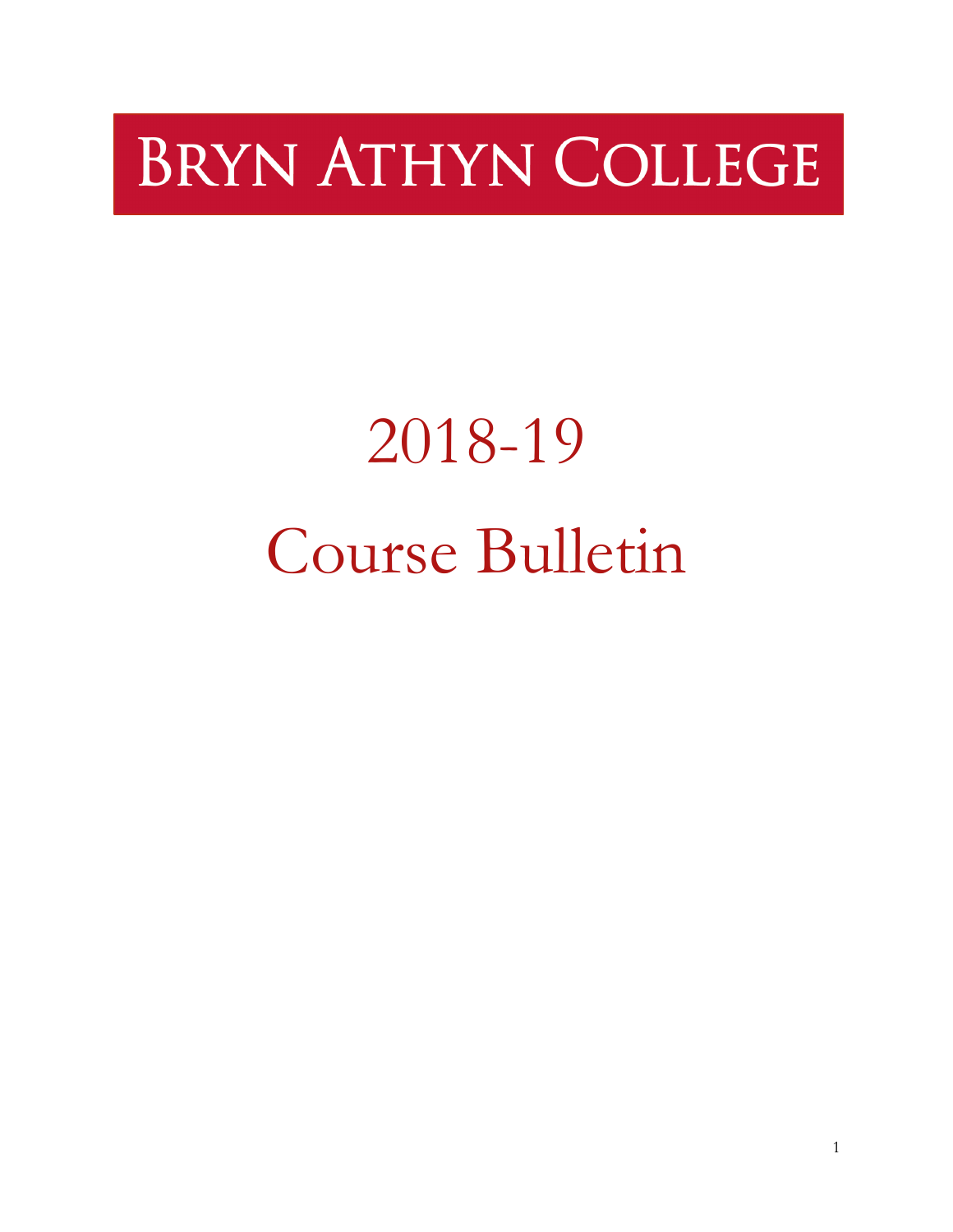### Table of Contents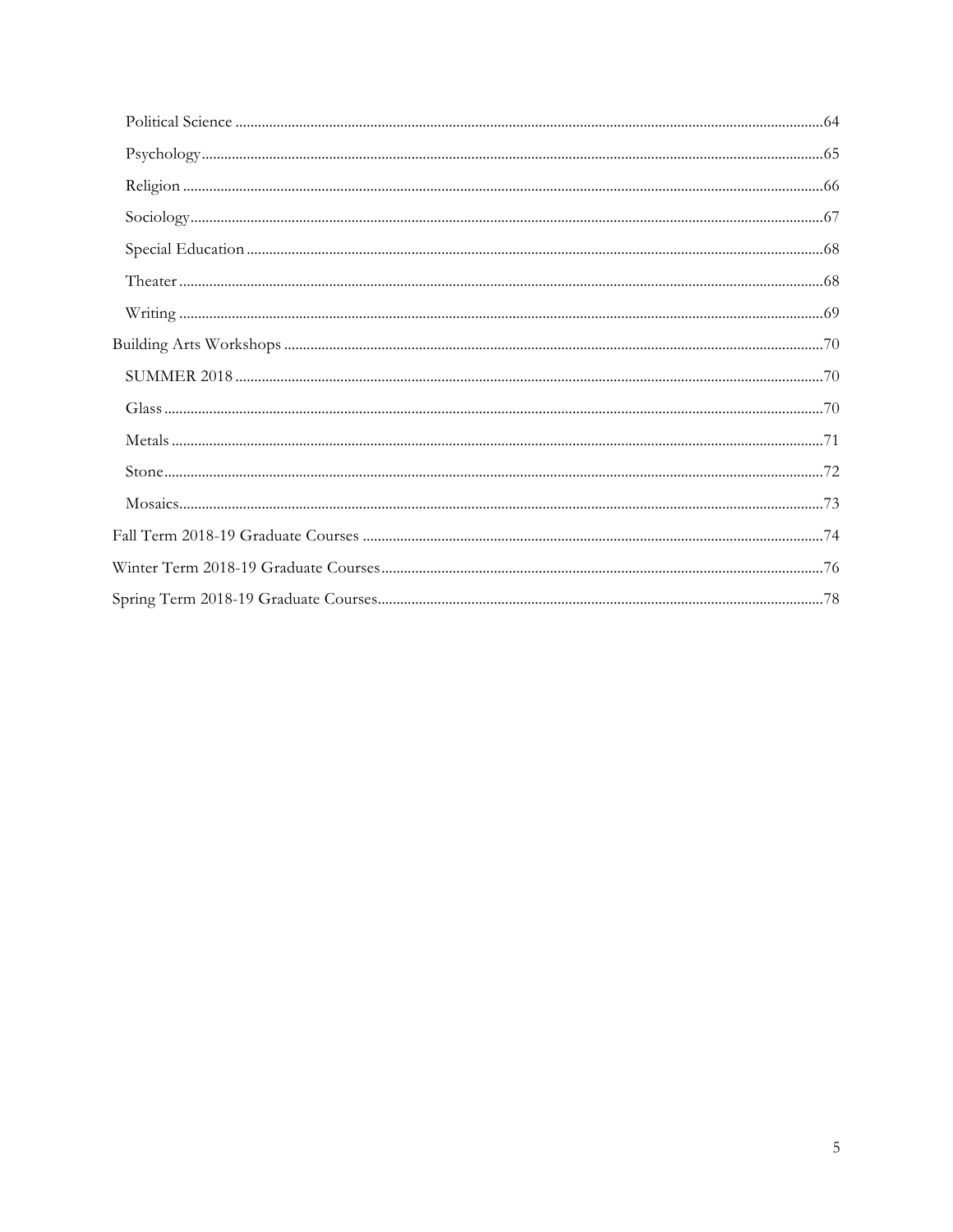### BRYN ATHYN COLLEGE CALENDAR FOR ACADEMIC YEAR 2018-19: ONE HUNDRED and FORTY-SECOND ACADEMIC YEAR

2018

| 2010      |            |             |                                                                                                         |
|-----------|------------|-------------|---------------------------------------------------------------------------------------------------------|
| June      | 18-22      | Mon-Fri     | Building Arts Intensive Workshop                                                                        |
|           | 25-29      | Mon-Fri     | Building Arts Intensive Workshop                                                                        |
| July      | $9 - 13$   | Mon-Fri     | Building Arts Intensive Workshop                                                                        |
|           | $16 - 20$  | Mon-Fri     | Building Arts Intensive Workshop                                                                        |
| August    | 13         | Mon         | Faculty retreat                                                                                         |
|           | 14         | Tues        | Administration and Faculty meetings                                                                     |
|           | 19         | Sun         | New Students (US and International) arrive on campus                                                    |
|           | 20-21      | Mon-Tues    | Orientation for new students                                                                            |
|           | 21         | Tues        | All returning students arrive on campus                                                                 |
|           | 21<br>21   | Tues        | Open advising for all students                                                                          |
|           | 22         | Tues<br>Wed | 7:00 pm: President's Welcome (dessert) for all students (Glencairn)<br>8:10 am: Fall Term classes begin |
| September | 3          | Mon         | Labor Day holiday                                                                                       |
| October   | 12         | Fri         | Charter Day                                                                                             |
|           | 18         | Thurs       | All college in-service day-Majors and Career Day                                                        |
|           | $22 - 31$  | Mon-Wed     | Registration for Winter Term                                                                            |
| November  | 2          | Fri         | Final day of Fall Term classes                                                                          |
|           | 5          | Mon         | Reading day                                                                                             |
|           | 6          | Tues        | Exams begin                                                                                             |
|           | 9          | Fri         | Fall Term ends after Friday exams                                                                       |
|           | 22         | Thurs       | Thanksgiving holiday                                                                                    |
|           | 25         | Sun         | Resident students return                                                                                |
|           | 26         | Mon         | Winter Term classes begin                                                                               |
| December  | 21         | Fri         | Christmas vacation begins after Friday classes                                                          |
| 2019      |            |             |                                                                                                         |
| January   | 6          | Sun         | Resident students return                                                                                |
|           | 7          | Mon         | Classes resume                                                                                          |
|           | 21         | Mon         | Martin Luther King, Jr. holiday                                                                         |
|           | $23 - 2/1$ | Wed-Fri     | Registration for Spring Term                                                                            |
| February  | 18         | Mon         | Final day of Winter Term classes                                                                        |
|           | 19         | Tues        | Reading day                                                                                             |
|           | 20         | Wed         | Exams begin                                                                                             |
|           | 23         | Sat         | Winter Term ends after Saturday exams                                                                   |
| March     | 5          | Tues        | Resident students return                                                                                |
|           | 6          | Wed         | Spring Term classes begin                                                                               |
|           | 25-29      | Mon-Fri     | Phase I Registration                                                                                    |
| April     | $1 - 5$    | Mon-Fri     | Phase II Registration                                                                                   |
|           | 19         | Fri         | Good Friday holiday                                                                                     |
|           | $22 - 26$  | Mon-Fri     | Phase III Registration                                                                                  |
| May       | 15         | Wed         | Final day of Spring Term classes                                                                        |
|           | 16         | Thurs       | Reading day                                                                                             |
|           | 17         | Fri         | Exams begin                                                                                             |
|           | 22         | Wed         | Final day of exams                                                                                      |
|           | 24         | Fri         | 6:30 pm: Graduation Dinner (Brickman Center)                                                            |
|           | 25         | Sat         | 10:00 am: Graduation (Asplundh Field House)                                                             |
|           | 30         | Thurs       | End of Year Faculty Meeting and End of Year Faculty and Staff Gathering                                 |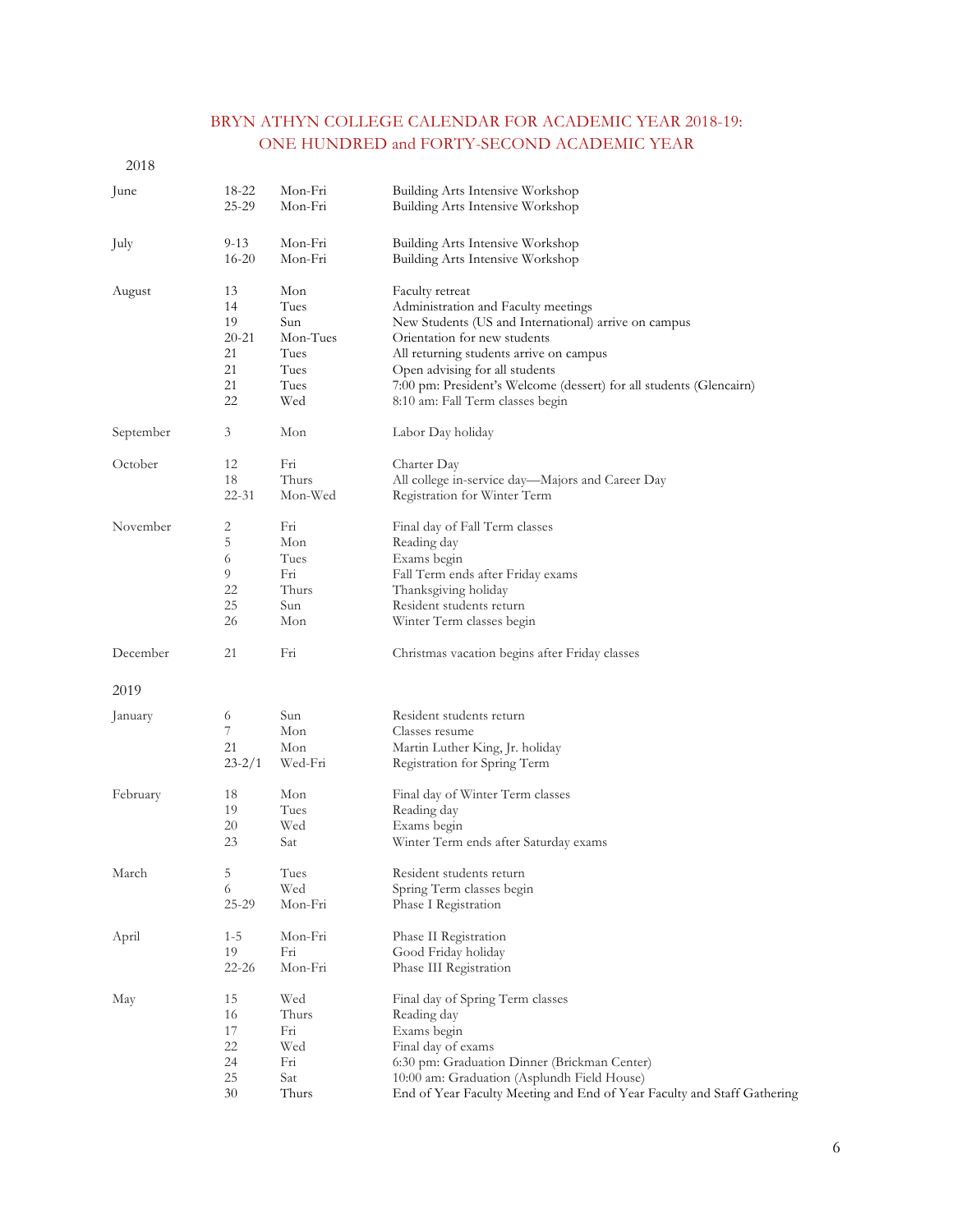### Academic Reminders and Requirements

Make sure you have a tentative academic plan before you see your advisor to register for classes. Your advisor can provide information and perspectives that may help you make decisions, but it is your academic program. It is your responsibility to ensure it is the program you want and need.

Each term, choose three or four academic courses at the appropriate level. Full-time students must take at least 9 academic credits each term. However, to stay on track for a graduation in four years and maintain full eligibility for student loans, you will need to complete 31 credits per year. Full-time tuition covers 14.5 credits per term; additional payment is necessary for any more. Keep the following requirements in mind:

### **First Year Requirements**

- Two religion courses (100-level) during the year including passing Religion 101 or 110
- Writing 101 (or Writing 100 as recommended)
- Math 101 (or test out of it via Math placement test)
- At least 9 academic credits each term 100-level courses unless you get permission for upper-level courses
- To advance to second year status, you must complete residency requirements and at least 31 credits.

### **Second Year Requirements**

- Two religion courses during the year
- Writing 202
- At least 9 academic credits each term 100- or 200-level courses unless you get permission for higherlevel courses
- To advance to third year status, you must complete residency requirements and accumulate at least 62 credits. Fourth year status requires completion of residency requirements, accumulating at least 93 credits, and acceptance into a major program.

### **Third and Fourth Year Requirements**

- One religion course each year (not 100-level)
- At least 9 academic credits each term
- Graduation requires completion of major, core, and residency requirements and completing at least 124 credits (some majors may require more). Additionally, a minimum of 120 credits must be academic (some courses carry non-academic credit, mainly PE courses).
- In addition to the residency requirements listed above, students interested in the following majors should register for the courses listed below in their first year:
- Biology: Bio122 & 123, Chem101 and/or Chem110&111
- Education: Ed128, ESci110, Geog110, any 100-level History course, two math courses, Phil102, Rel101 or 110
- English: n/a (Recommended: Eng105)
- ID: 100-level requirements/recommendations from the appropriate areas
- History: any 100-level history courses (Recommended: 100-level anthropology, geography, political science, sociology courses)
- Psychology: Psyc101 (Recommended: Math130 and 100-level anthropology and/or sociology)
- Religion: Rel110 and either Rel115 or Rel125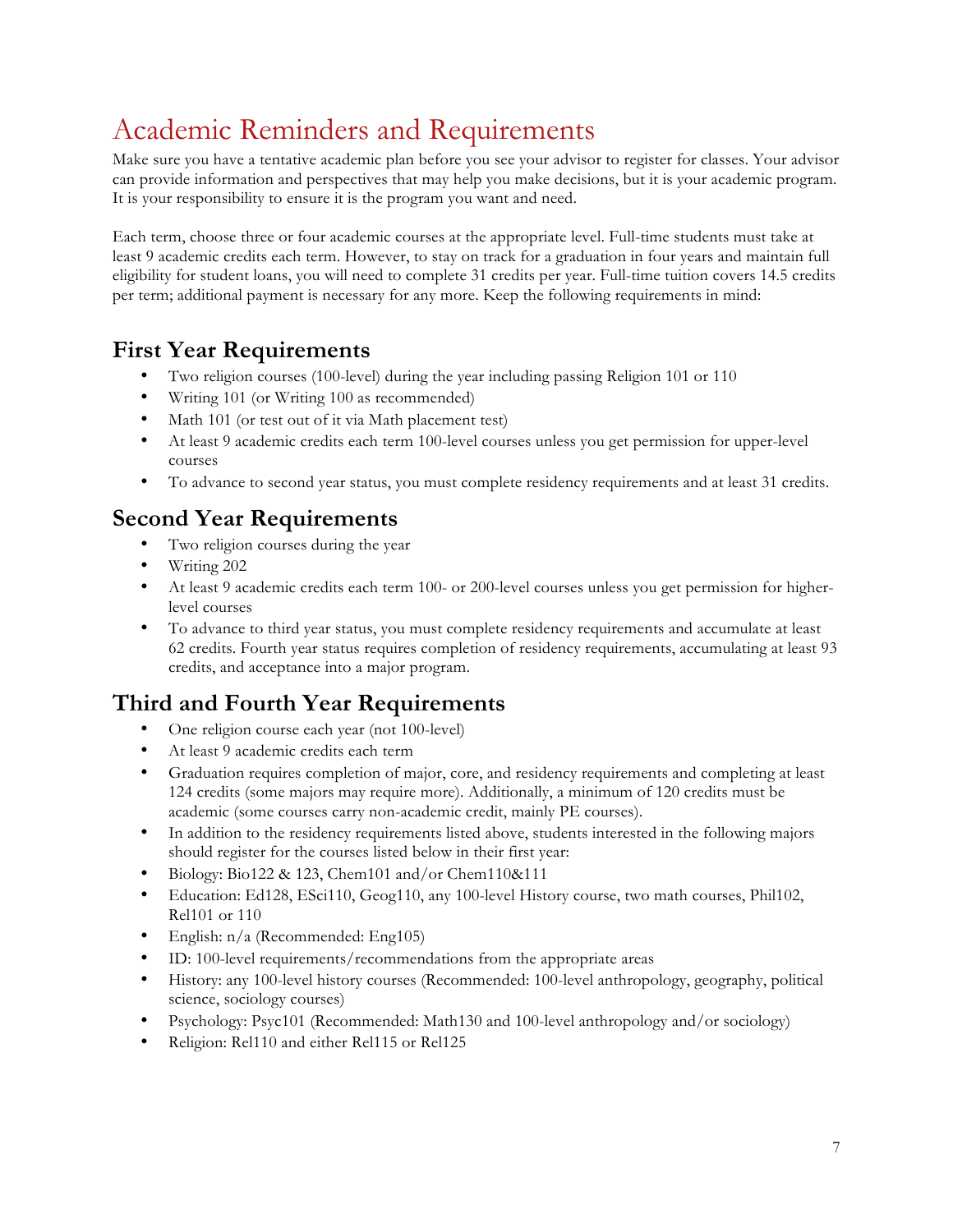### **Worksheets for Majors:**

If you are interested in a particular major, please see the worksheets online. Major requirement worksheets are available on our website at the following location: http://www.brynathyn.edu/academics/majors/forms.html.

### **Graduation Applications:**

Are you planning on graduating this May? Try filling out the graduation application to see what courses you might be missing. Graduation Applications are available on our website at the following location: http://www.brynathyn.edu/academics/majors/forms/.

### **Student Online Registration Instructions:**

- Go to: https://www.BrynAthynSonis.com
- Login and click on "Students"
- Enter your PIN and ID (PIN is case sensitive, ID requires leading zeroes) o If you forget your ID or PIN, click the link on login page
- Click on "Academics" and select Registration
- Select "View All" to see course list
- Register for a course by clicking on the number in the "spaces" column
- After selecting courses, click on "Continue Registration Process"
- Review courses and, if correct, click "Continue"
- Finalize by clicking "Return" button.
- If a course is full, you can add yourself to a wait list by clicking the number in the "wait" column

### Notes:

You will need to see your advisor if you want to:

- audit a course
- conduct an independent study
- complete an internship
- take more than 14.5 credits

See the Undergraduate Student Handbook online for details.

Your advisor will guide you through the process of setting up an independent study or internship. Please note that students and advisors will be unable to register for internships or independent studies through the online registration system. Internships and independent studies will be registered by the Registrar once the appropriate paperwork has been completed.

### **Core and Major Information**

See the Academic Programs Bulletin for information regarding the Core Program and Majors.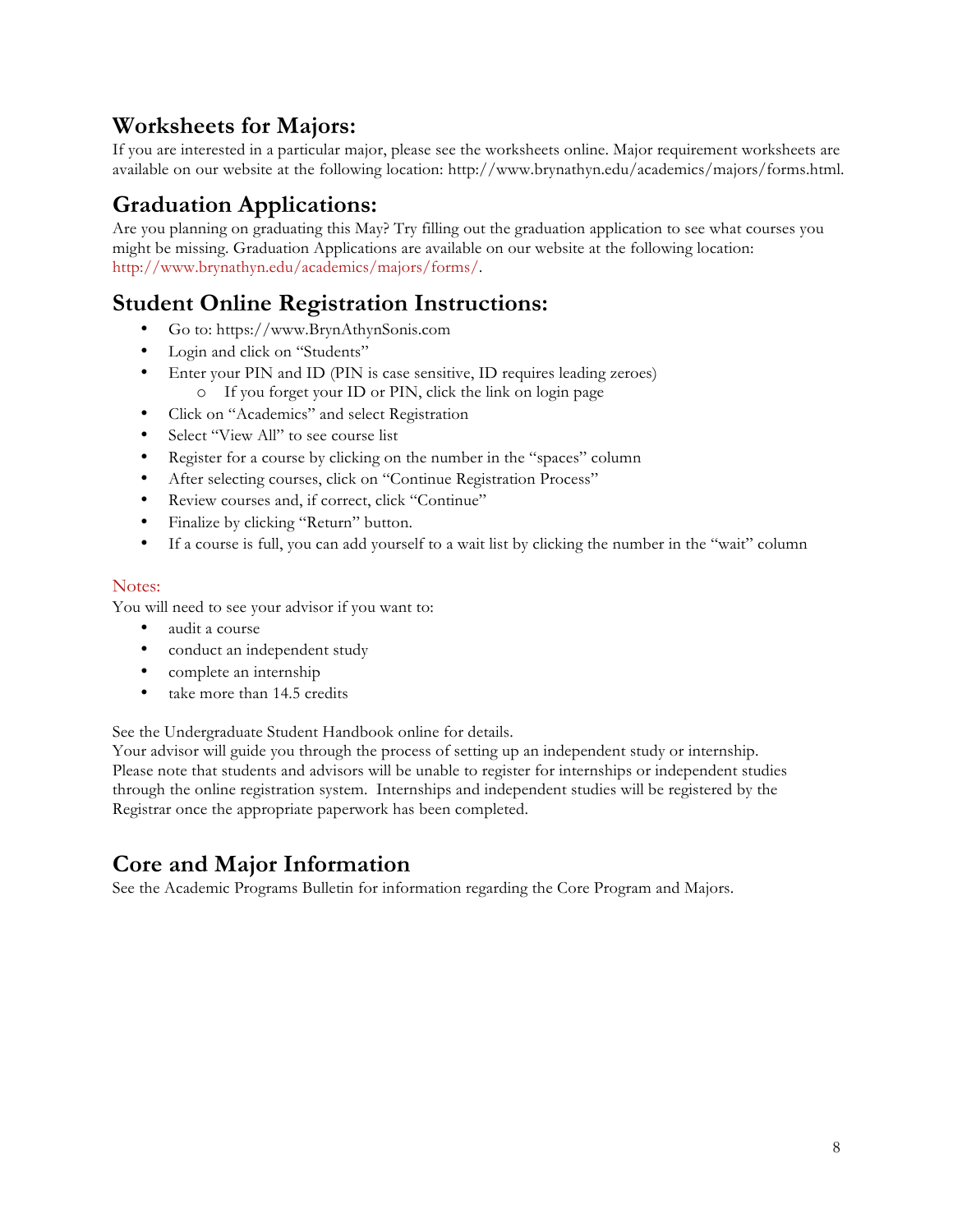### Fall Term 2018-19 Undergraduate Course List

| As of 3/29/2018. (Independent Study and Internship courses not listed). |  |  |  |
|-------------------------------------------------------------------------|--|--|--|
|                                                                         |  |  |  |

| <b>BLOCK</b> | <b>COURSE</b> | <b>PDE Basic Skills Requirements</b>                | <b>CREDI</b><br><b>TS</b> | <b>INSTRUCTOR</b> |
|--------------|---------------|-----------------------------------------------------|---------------------------|-------------------|
|              | <b>Bio122</b> | Introduction to Biology: Genetics and Evolution     | $\mathfrak{Z}$            | A.F. Bryntesson   |
|              | Bio122(1)     | Introduction to Biology: Genetics and Evolution     | 3                         | A.F. Bryntesson   |
|              | Bio122(2)     | Introduction to Biology: Genetics and Evolution     | $\mathfrak{Z}$            | A.F. Bryntesson   |
|              | Bio122L       | Introduction to Biology: Genetics and Evolution Lab | $\mathbf{1}$              | G.R. McMackin     |
|              | Bio122L(1)    | Introduction to Biology: Genetics and Evolution Lab | $\mathbf{1}$              | G.R. McMackin     |
|              | Bio122L(2)    | Introduction to Biology: Genetics and Evolution Lab | $\mathbf{1}$              | S.R. Evans        |
|              | Bio122L(3)    | Introduction to Biology: Genetics and Evolution Lab | $\mathbf{1}$              | G.R. McMackin     |
|              | <b>Bio210</b> | Human Anatomy and Physiology I                      | 3                         | E. Higgins        |
|              | Bio210(1)     | Human Anatomy and Physiology I                      | $\mathfrak{Z}$            | E. Higgins        |
|              | Bio210L       | Human Anatomy and Physiology I Lab                  | $\mathbf{1}$              | E. Higgins        |
|              | Bio210L(1)    | Human Anatomy and Physiology I Lab                  | $\mathbf{1}$              | E. Higgins        |
|              | <b>Bio490</b> | Biology Seminar I (IL)                              | $\mathbf{1}$              | E. Higgins        |
|              | <b>Bus141</b> | Accounting I                                        | 3                         | E.S. King         |
|              | Bus/Wrt220    | Business Communications (W)                         | 3                         | E. Rogers         |
|              | Bus/Wrt220(1) | Business Communications (W)                         | $\mathfrak{Z}$            | E. Rogers         |
|              | <b>Bus254</b> | Principles of Marketing                             | $\mathfrak{Z}$            | B. Junge          |
|              | <b>Bus272</b> | Drone Applications in Business and Science          | 3                         | E.S. King         |
|              | <b>Bus305</b> | <b>Business Seminar</b>                             | 1.5                       | E.S. King         |
|              | <b>Bus320</b> | Financial Management (QR)                           | $\mathfrak{Z}$            | C. Waltrich       |
|              | <b>Bus493</b> | Senior Literature Review                            | $\overline{c}$            | E.S. King         |
|              | <b>Bus494</b> | Senior Seminar I                                    | $\mathbf{1}$              | D. Synnestvedt    |
|              | Chem101       | Introduction to Chemistry                           | $\mathfrak{Z}$            | A. Bedford        |
|              | Chem101L      | Introduction to Chemistry Lab                       | $\mathbf{1}$              | S.R. Evans        |
|              | Chem $210(1)$ | Organic Chemistry I                                 | 3                         | L.R. Nudy         |
|              | Chem210L      | Organic Chemistry I -Lab                            | $\mathbf{1}$              | L.R. Nudy         |
|              | Chem210L(1)   | Organic Chemistry I -Lab                            | $\mathbf{1}$              | G.R. McMackin     |
|              | Comm105       | Public Speaking (PP)                                | $\mathfrak{Z}$            | S.V. Bernhardt    |
|              | Comm105(1)    | Public Speaking (PP)                                | 3                         | S.V. Bernhardt    |
|              | CSci105       | Introduction to Computer Systems                    | $\mathfrak{Z}$            | E. van der Merwe  |
|              | $Dan131 +$    | Modern Contemporary Dance (EEc)                     | 1.5                       | J.R. Bostock      |
|              | $Dan160 +$    | Dance Ensemble (EEc)                                | 1.5                       | J.R. Bostock      |
|              | Dan231 +      | Modern Contemporary Dance (EEc)                     | 1.5                       | J.R. Bostock      |
|              | Dan240        | Creative Movement and the Young Child               | 1.5                       | J.R. Bostock      |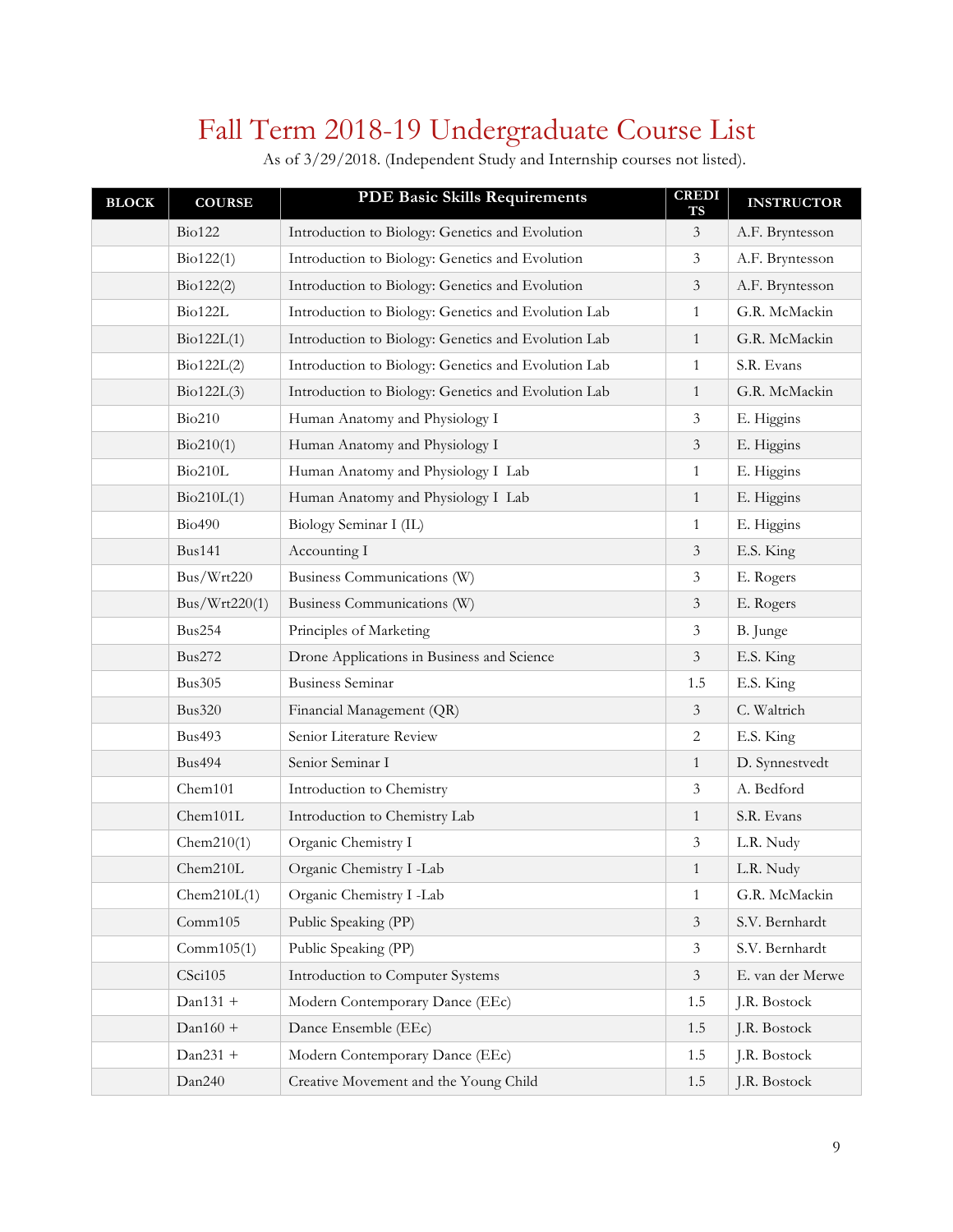| Dan241          | History of Twentieth-Century American Dance      | 3              | J.R. Bostock     |
|-----------------|--------------------------------------------------|----------------|------------------|
| $Dan260 +$      | Dance Ensemble (EEc)                             | 1.5            | J.R. Bostock     |
| $Dan360 +$      | Dance Ensemble (EEc)                             | 1.5            | J.R. Bostock     |
| Dan493          | Senior Literature Review                         | 2              | J.R. Bostock     |
| Econ131         | Macroeconomics (QR)                              | $\mathfrak{Z}$ | W.B. Junge       |
| Ed202           | Moral Education (Moral)                          | $\mathfrak{Z}$ | A.N. Rose        |
| Ed217           | Language, Literacy, and Numeracy                 | $\mathfrak{Z}$ | N.G. Phillips    |
| Ed271           | Introduction to Early Childhood Education        | $\mathfrak{Z}$ | N.G. Phillips    |
| Ed322           | Social Studies and the Young Child               | 3              | N.G. Phillips    |
| Ed324           | Science and the Young Child                      | $\mathfrak{Z}$ | A.N. Rose        |
| EE198-1         | Internship                                       | $\mathbf{1}$   | L.C. Nash        |
| EE198-2         | Internship                                       | $\overline{2}$ | L.C. Nash        |
| EE198-3         | Internship                                       | $\mathfrak{Z}$ | L.C. Nash        |
| EE298-1         | Internship II                                    | $\mathbf{1}$   | L.C. Nash        |
| EE298-2         | Internship                                       | 2              | L.C. Nash        |
| EE298-3         | Internship                                       | $\mathfrak{Z}$ | L.C. Nash        |
| Eng255          | Postapocalyptic Fiction (W)                      | 3              | C. Hoffman       |
| ESci110         | Introduction to Physical Geology and Meteorology | $\mathfrak{Z}$ | E.R. Potapov     |
| ESci110L        | Intro to Physical Geology and Meteorology Lab    | $\mathbf{1}$   | E.R. Potapov     |
| ESci110L(1)     | Intro to Physical Geology and Meteorology Lab    | $\mathbf{1}$   | E.R. Potapov     |
| FA101           | Aegean to Early Christian (IL)                   | 3              | J. Kline         |
| FA120           | Metal Work I                                     | 3              | J. Kline         |
| $FA140 +$       | Drawing and Painting                             | 3              | M. Gyllenhaal    |
| FA205           | Introduction to American Architectural History   | $\mathfrak{Z}$ | S.E. Hartley     |
| FA232           | Computer Assisted Design                         | $\mathfrak{Z}$ | K. Cooper        |
| $FA240 +$       | Intermediate Painting                            | $\mathfrak{Z}$ | M. Gyllenhaal    |
| FE <sub>1</sub> | Field Experience I: Observation                  | 2.5            | A.N. Rose        |
| FESpEd          | Field Experience in Special Education            | $\mathfrak{Z}$ | S. Wong          |
| Geog110         | World Regional Geography                         | $\mathfrak{Z}$ | A. Yardumian     |
| Hist112         | The Viking World                                 | $\mathfrak{Z}$ | S.B. Lawing      |
| Hist205         | The Witch-Hunt in Early Modern Europe            | $\mathfrak{Z}$ | S.B. Lawing      |
| Hist298G        | Glencairn Museum Internship                      | $\mathbf{1}$   | A. Yardumian     |
| Hist305         | The Creation of Democracy: Athens and America    | $\mathfrak{Z}$ | D.G. Rose        |
| Hist398G        | History Internship II                            | $\mathbf{1}$   | A. Yardumian     |
| HSoc401         | Capstone Seminar I (IL)                          | $\mathfrak{Z}$ | A. Yardumian     |
| ID494           | Senior Seminar I                                 | $\mathbf{1}$   | D.A. Synnestvedt |
| Math095(2)      | Preparation for Quantitative Reasoning           | $\mathbf{1}$   | M.T. Genzlinger  |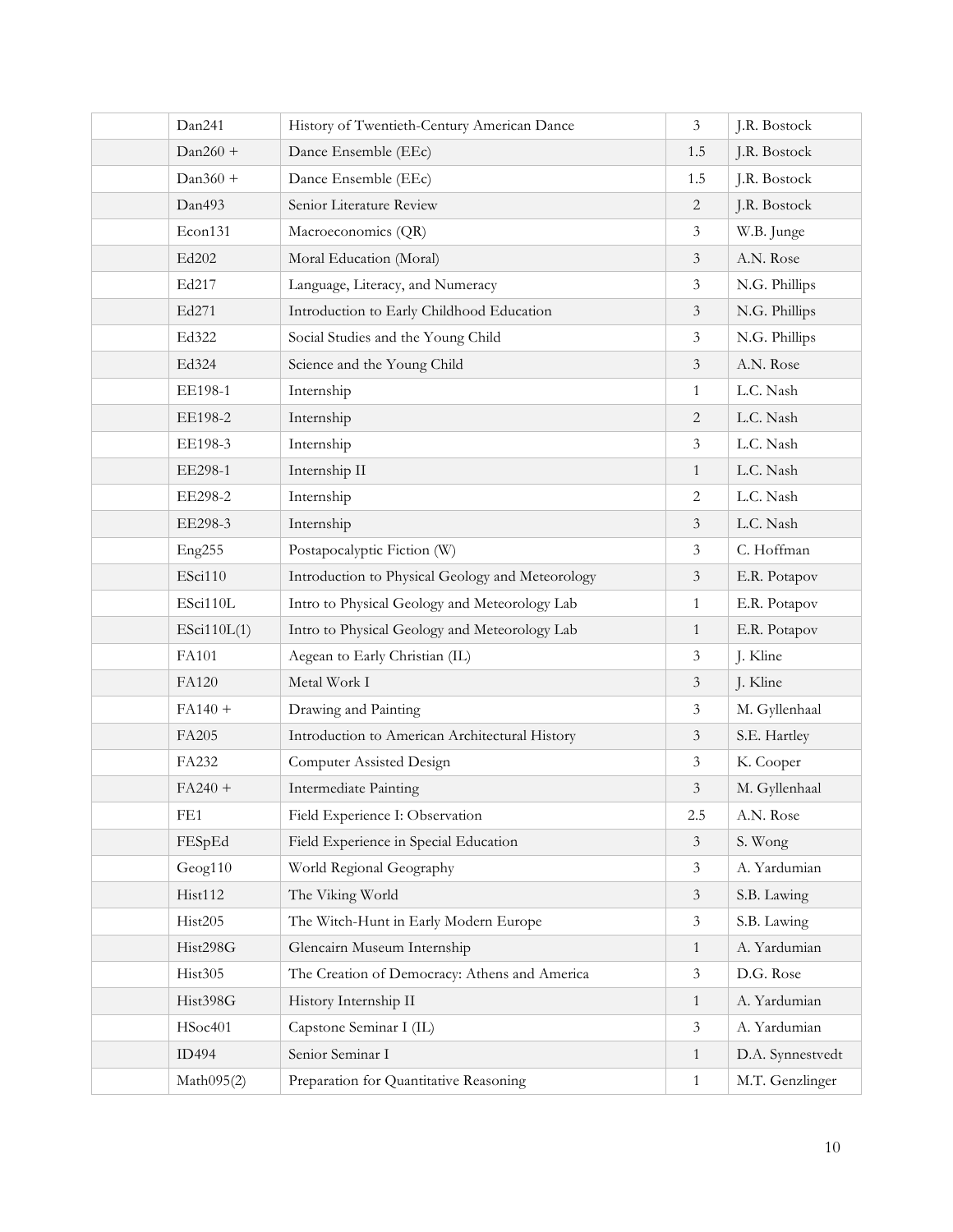| Math101(2)          | Introduction to Quantitative Reasoning (QR)                          | $\mathfrak{Z}$ | N. Simonetti     |
|---------------------|----------------------------------------------------------------------|----------------|------------------|
| Math140             | Elements of Calculus (QR)                                            | 3              | A.J. Bedford     |
| Math150             | Calculus I                                                           | 3              | C.B. Bongers     |
| Math150(1)          | Calculus I                                                           | $\mathfrak{Z}$ | C.B. Bongers     |
| Math150L            | Calculus I Lab                                                       | $\mathbf{1}$   | C.B. Bongers     |
| Math150L(1)         | Calculus I Lab                                                       | 1              | C.B. Bongers     |
| Math240             | Linear Algebra (QR)                                                  | $\mathfrak{Z}$ | N. Simonetti     |
| Math493             | Senior Literature Review                                             | 2              | N. Simonetti     |
| Math494             | Senior Seminar I                                                     | 1              | D.A. Synnestvedt |
| Mus100              | College Chorale                                                      | 1              | G. Bier          |
| <b>PE103</b>        | Life and Health                                                      | 1              | S. Jones         |
| <b>PE110</b>        | Tennis                                                               | $\mathbf{1}$   | D. Sheaffer      |
| Phil102             | Introduction to Philosophy (Worldview)                               | $\mathfrak{Z}$ | M.E. Latta       |
| Phil <sub>321</sub> | Swedenborg's Philosophy                                              | $\mathfrak{Z}$ | S.D. Cole        |
| Phil493             | Senior Literature Review                                             | 3              | D.A. Synnestvedt |
| PSci210             | American Government and Politics (PP)                                | $\mathfrak{Z}$ | D.G. Rose        |
| Psyc101             | <b>Introductory Psychology</b>                                       | $\mathfrak{Z}$ | K. Frey          |
| Psyc201             | Abnormal Psychology                                                  | 3              | K.K. Rogers      |
| Psyc205             | Social Psychology (PP)                                               | $\mathfrak{Z}$ | K. Frey          |
| Psyc285             | Positive Psychology: The Science of Living Happily (EE)              | 3              | L.C. Nash        |
| Psyc490             | Research Methods in Psychology (IL)                                  | $\mathfrak{Z}$ | F. Cavallo       |
| <b>Rel101</b>       | Introduction to New Church Doctrines (SpDoc)                         | 3              | R.J. Silverman   |
| Rel101(2)           | Introduction to New Church Doctrines (SpDoc)                         | $\mathfrak{Z}$ | M. Genzlinger    |
| Rel101(3)           | Introduction to New Church Doctrines (SpDoc)                         | 3              | G.R. Schnarr     |
| Rel101(4)           | Introduction to New Church Doctrines (SpDoc)                         | $\mathfrak{Z}$ | G.R. Schnarr     |
| Rel101(5)           | Introduction to New Church Doctrines (SpDoc)                         | 3              | C. Glenn         |
| <b>Rel110</b>       | Introduction to Systematic Theology (SpDoc)                          | $\mathfrak{Z}$ | S.I. Frazier     |
| Rel210              | Divine Providence and Human Prudence (IL) (SpDoc)                    | 3              | A.M.T. Dibb      |
| Rel215              | The Lord (SpDoc)                                                     | $\mathfrak{Z}$ | T.P. Glenn       |
| Rel221              | The Histories and Prophets of the Old Testament (SpScript)           | $\mathfrak{Z}$ | S.I. Frazier     |
| Rel272              | Advanced Religious Ethics (SpAppl)                                   | $\mathfrak{Z}$ | R.J. Silverman   |
| Rel301              | New Church Perspectives on Human Sexuality (SpApl)                   | $\mathfrak{Z}$ | C. Barber        |
| Re320               | Judgment, Providence, and Human Society. (PP, Doctrinal,<br>Applied) | $\mathfrak{Z}$ | S.I. Frazier     |
| Soc110              | Introduction to Sociology                                            | $\mathfrak{Z}$ | S. Anderson III  |
| Span101             | Introductory Spanish I                                               | $\mathfrak{Z}$ | Staff            |
| SpEd111             | Introduction to Special Education                                    | $\mathfrak{Z}$ | I. Simons        |
| SpEd331             | Classroom Management and Behavioral Support                          | $\mathfrak{Z}$ | K.M. Ballard     |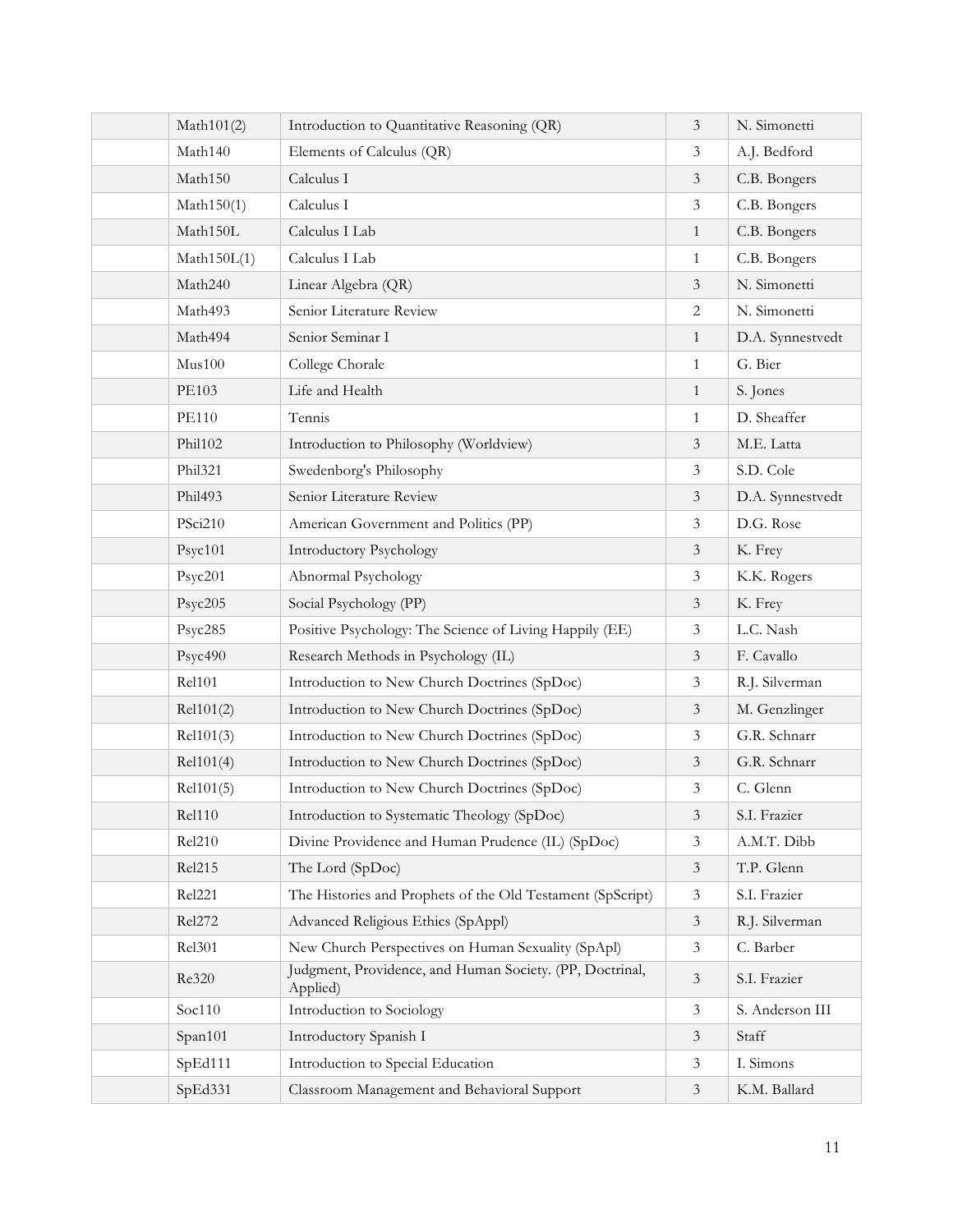| SpEd334             | Assistive Technology in the Classroom | 1 | K. Goldynia |
|---------------------|---------------------------------------|---|-------------|
| Writ100             | Academic Writing                      | 3 | A. Nash     |
| Writ101             | Expository Writing (W)                | 3 | C. Hoffman  |
| Writ101(1)          | Expository Writing (W)                | 3 | C. Hoffman  |
| Writ101(2)          | Expository Writing (W)                | 3 | A. Nash     |
| Writ101(3)          | Expository Writing (W)                | 3 | A. Nash     |
| Writ <sub>202</sub> | Writing About Literature (W) (IL)     | 3 | R. Cooper   |
| Writ202(1)          | Writing About Literature (W) (IL)     | 3 | T.P. Glenn  |
| Writ202(2)          | Writing About Literature (W) (IL)     | 3 | R. Cooper   |

+This course is offered on multiple levels. All students must register on the 100 level.

\*This course requires a lab fee.

*The College administration will make every effort to offer the courses listed, but reserves the right to cancel courses if necessary.*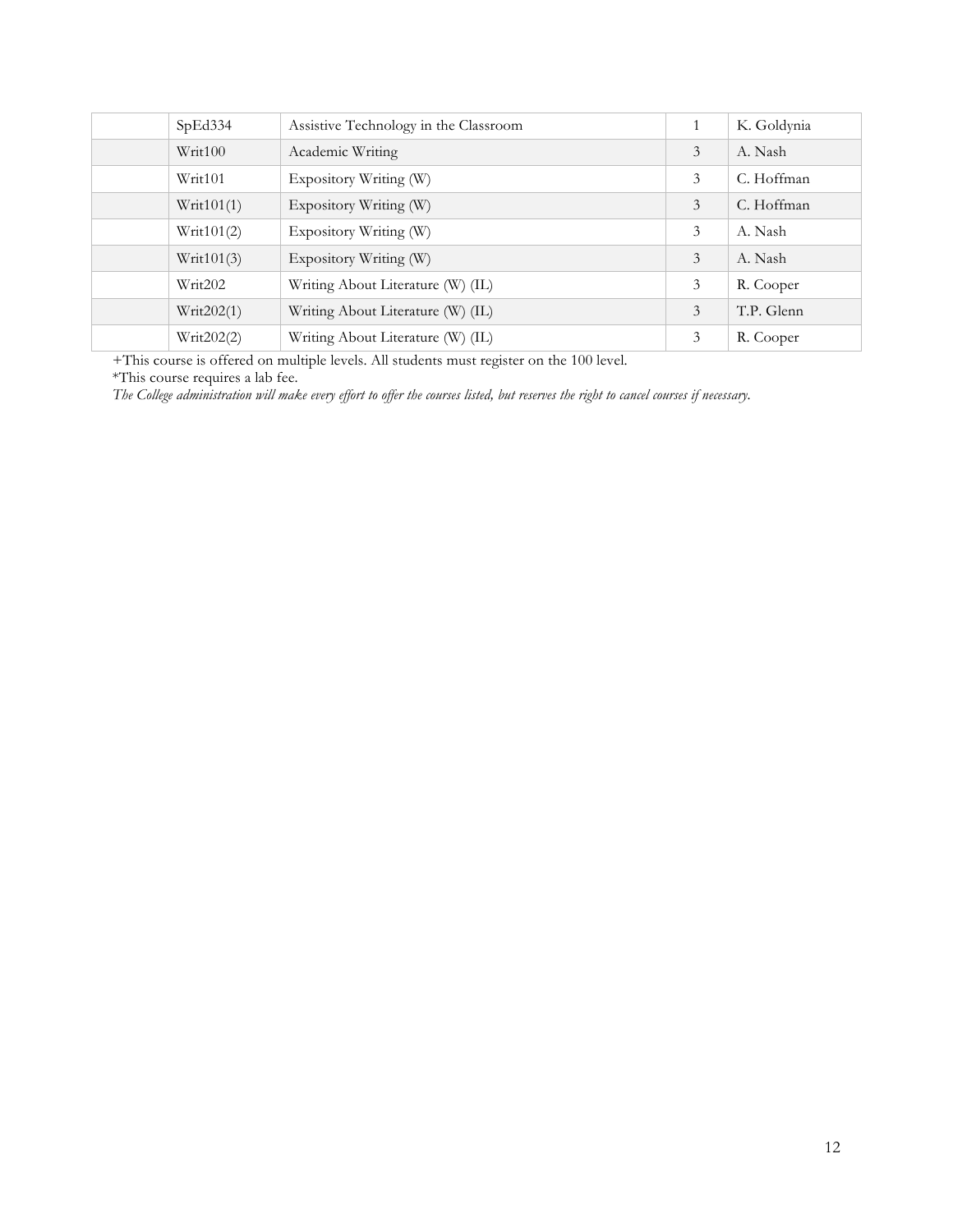### Fall Term 2018-19 Undergraduate Courses

### **Biology**

### Biology 122. Introduction to Biology: Genetics and Evolution.

Introduction to principles of genetics and evolution; one of a two-course gateway series that is required for prospective biology majors. Includes Mendelian and non-Mendelian inheritance, quantitative genetics, evolution, natural selection, genetic drift, kin selection, speciation, molecular evolution, and phylogenetic analysis. Course concludes with a survey of the Kingdoms of life. 3 Credits.

Biology 122 Lab. Introduction to Biology: Genetics and Evolution Lab. 1 Credit.

### Biology 210. Human Anatomy and Physiology I.

First trimester of a two-trimester sequence dealing with the structure and function of the human body and mechanisms for maintaining homeostasis within it. Includes the study of cells, tissues, fluid and electrolyte balance, acid-base balance and integumentary, skeletal, muscular and nervous systems. Identification of anatomical structures using a "virtual" cadaver and preserved animal specimens will be required in the laboratory.

Prerequisites: High School Chemistry and Biology 122 and 123, with a grade of "C" or better in each. 3 Credits.

### Biology 210 Lab. Human Anatomy and Physiology I Lab.

1 Credit.

### Biology 490. Biology Seminar I.

Broadened exposure to active areas of biology and reading current literature. Students encouraged to read and present reviews of current literature related to their senior projects. Required of seniors in the biology major and open to seniors in the ID major who are studying biology. 1 Credit.

### **Business**

Business 141. Accounting I.

Introduction to basic financial accounting principles, the accounting cycle, the preparation of financial statements, and the use of computer spreadsheets. 3 Credits.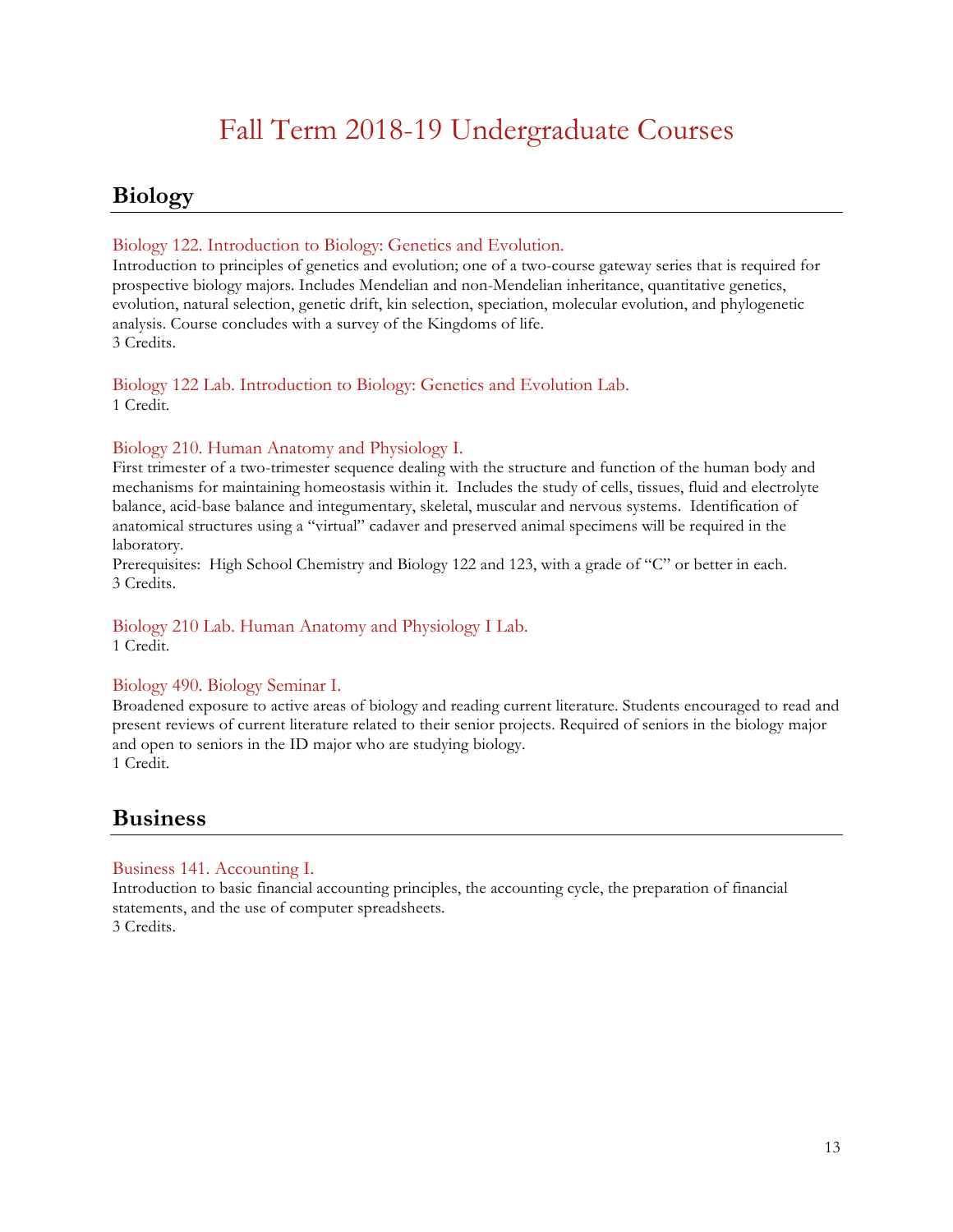#### Business/Writing 220. Business Communications. (W)

Business Communications is a workplace-oriented course designed to help students develop and refine the written and oral skills necessary to communicate effectively in professional settings. Students will review the purpose and style of business writing and complete a variety of focused writing exercises based on work settings and scenarios. Students will plan, compose, and analyze letters, memoranda, and electronic messages. They will also prepare and deliver brief oral presentations, collaborate with others, and revise business communication.

Prerequisite: Writing 101. 3 Credits.

#### Business 254. Principles of Marketing.

Focus on customer behavior, promotion, channels of distribution, product, and pricing, with emphasis on formulating marketing plans and strategies in a global and culturally diverse environment. 3 Credits.

#### Business/Environmental Science 272. Drone Applications in Business and Science.

Principles of applications of new technology in all possible fields, taking advantage of new FAA rule 107 provisions. The course explores current legislation and FAA rules, current innovation in drone use, limits of current off-the-shelf technologies, creative problem solving and business plan development. 3 Credits.

#### Business 305. Business Seminar.

A seminar course featuring speakers from a variety of professional backgrounds. Students will be expected to interview and introduce these speakers and lead follow-up discussions on the material they present. May be repeated for credit.

1.5 Credits.

#### Business 320. Financial Management. (QR)

Introduction to business finance, the role of the chief financial officer, and financial tools used by management. Emphasis on management of revenue and expenses, application of basic financial concepts to the solution of organizational problems, analysis of the short and long-term financial needs of an organization, and selection of most feasible course of action to secure best possible financial outcome and allocation of resources. Topics of present value, stock and bond valuation, capital budgeting, financial forecasting, and capital structures also examined.

Prerequisite: Business 141. 3 Credits.

#### Business 493. Senior Literature Review.

General guidance in continuing research and review literature related to the chosen topic for the senior capstone project, Support for crafting a sound and interesting argument, resulting in an outline of main points for the project.

Prerequisite: Business 390. 2 Credits.

#### Business 494. Senior Seminar I.

For seniors in the Business Major. Focus on developing a spiritual perspective on the student's capstone project using Swedenborgian and other principles. Prerequisite: Business 390. 1 Credit.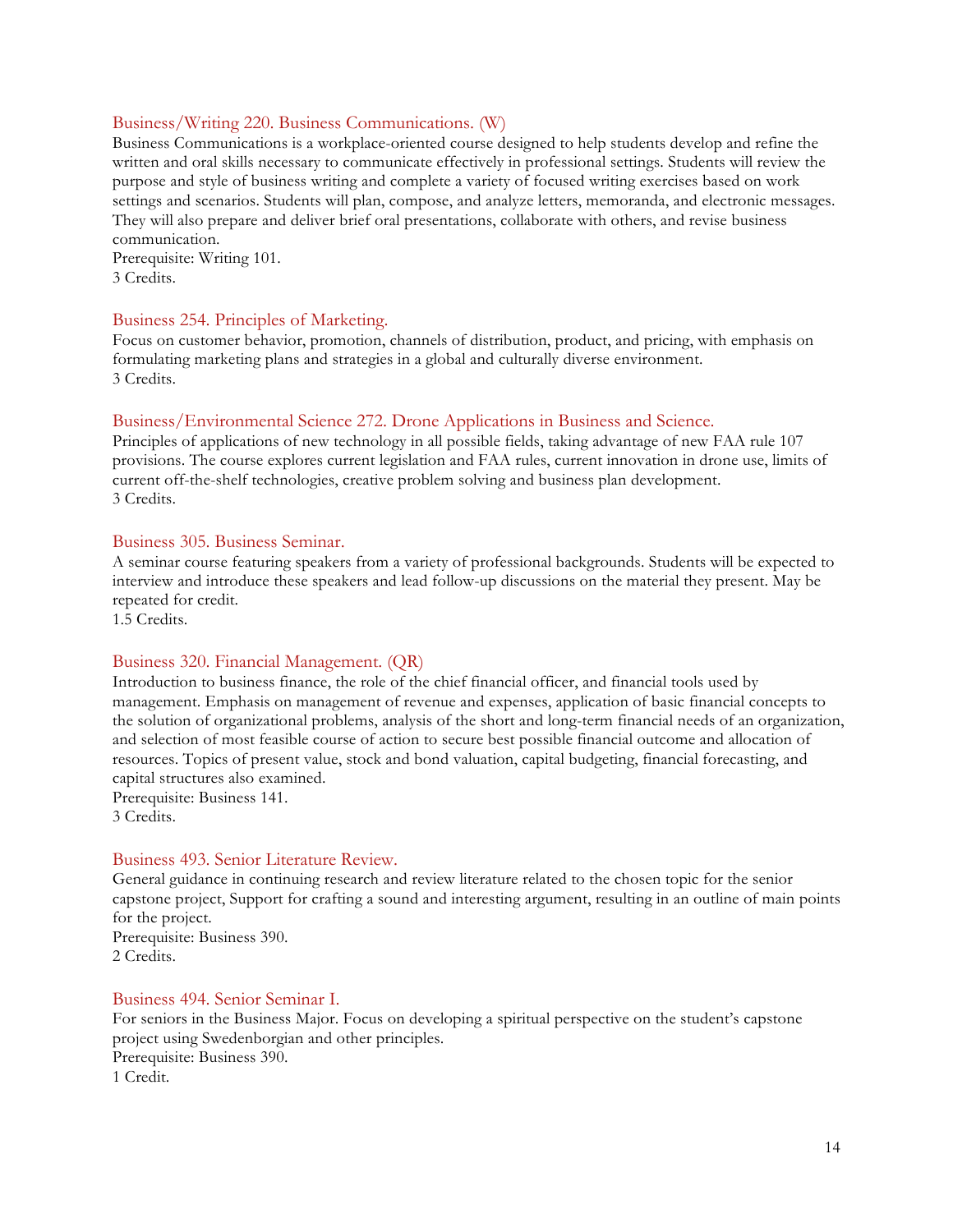### **Chemistry**

### Chemistry 101. Introduction to Chemistry.

Introduction to college chemistry. Course designed with two audiences in mind-students preparing for general chemistry, and non-science majors. No prior chemical knowledge assumed, but mathematical skills equivalent to Mathematics 100 expected. Topics covered include atomic theory, organization of matter, the mole concept, naming of chemical compounds, chemical bonding and reactions, phases of matter, and kinetics.

3 Credits.

### Chemistry 101 Lab. Introduction to Chemistry Lab.

1 Credit.

### Chemistry 210. Organic Chemistry I.

Second year chemistry course for science majors. Topics include molecular orbital and hybrid orbital theory and bonding, chemical energetics, alkanes, alkenes, halo alkanes, alcohols, alkynes, dienes, stereochemistry, and classes of reactions and reaction mechanisms. Laboratory includes basic techniques in organic chemistry and computer based molecular modeling. First half of sequence with Chemistry 211. Prerequisite: Chemistry 111. 3 Credits.

### Chemistry 210 Lab. Organic Chemistry I Lab.

Includes basic techniques in organic chemistry and computer based molecular modeling. 1 Credit.

### **Communication**

### Communication 105. Public Speaking. (PP)

Exposure to a variety of speaking situations designed to address inhibitions and develop self-confidence. Class work features impromptu and prepared speeches, as well as oral interpretation of literature and choral speaking. Work on voice and speech improvement as well as command of body language. 3 Credits.

### **Computer Science**

### Computer Science 105. Introduction to Computer Systems.

Discussion of how computers and networks work; introduction to web page construction with HTML; introduction to programming with Python; introduction to database design and queries. 3 Credits.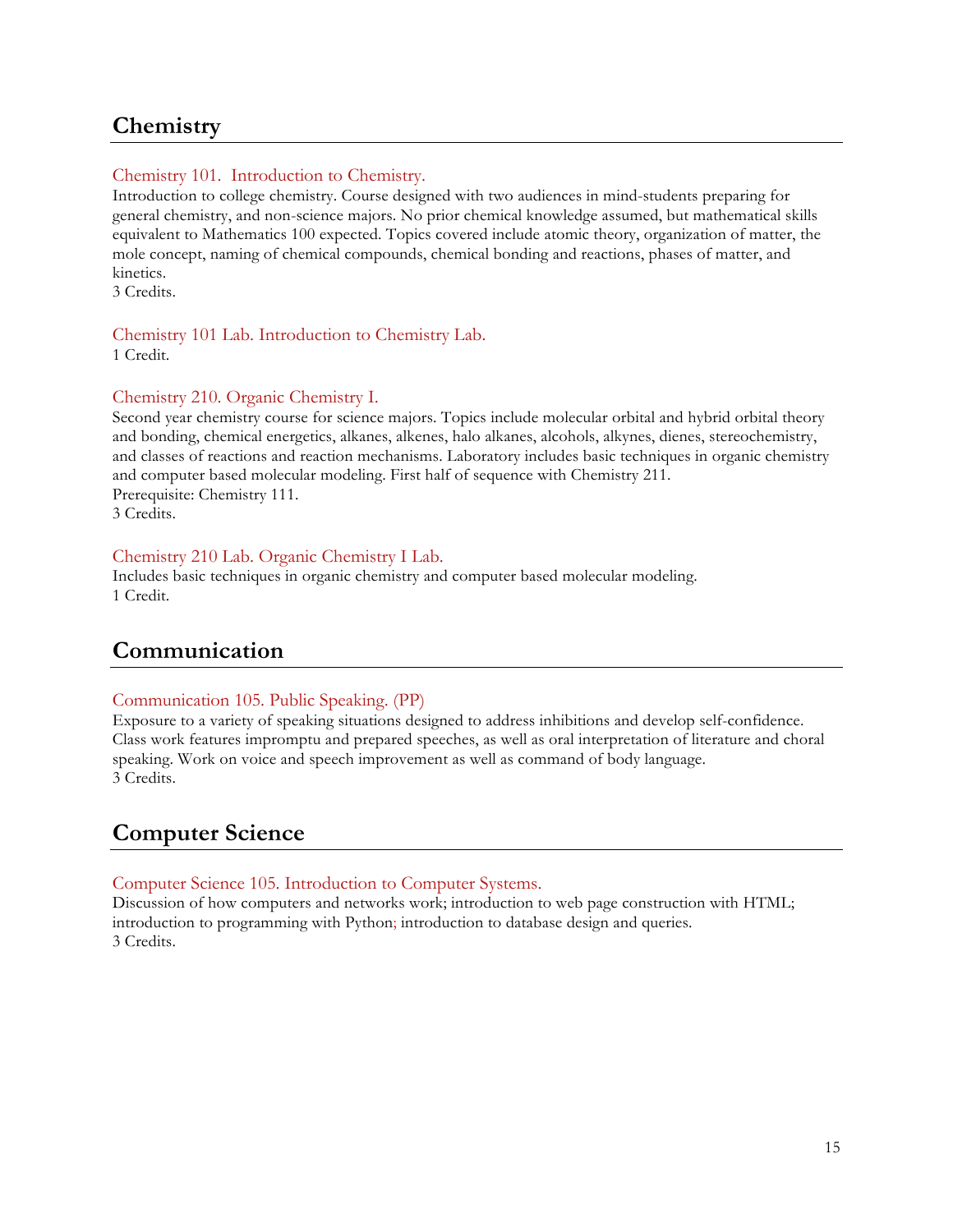### **Dance**

### Dance 131/231. Modern Contemporary Dance. (EEC)

Beginner (Dance 131) and Intermediate (Dance 231) course in contemporary modern dance. Students develop technique and body awareness, and deeper understanding of modern dance and its place in the art world. Explore the diversity and commonality of human experience and values through the medium of dance. Includes choreography projects and culminates in a public performance at the Fall Dance Concert. Course may be repeated once for credit.

Prerequisite for Dance 231: Dance 131 or instructor's permission. Also serves as a PE course. 1.5 Credits.

#### Dance 160/260/360. Dance Ensemble. (EEC)

A dance repertory course for the performing artist. Rehearsing and performing pieces choreographed by faculty and guest artists. Styles may include contemporary, jazz, hip-hop, ballet, and/or tap. Each student will be involved in several different pieces of choreography. Course culminates in public performance. Dance 260 includes collaboration on a choreography project or a solo choreography project. Dance 360 involves choreographing and teaching a group piece of choreography to the class to be performed at the end of term concert. Course may be repeated for credit. 1.5 Credits.

#### Dance 240. Creative Movement and the Young Child.

This course will explore ways in which children develop through creative movement activities based on developmentally appropriate practice. Special emphasis will be placed on integrating creative movement with other learning activities. Students will have the opportunity to work on projects that incorporate creative movement with their own areas of interest as potential teachers/caregivers. Students will also explore multicultural elements of dance and movement. 1.5 Credits.

#### Dance 241. History of Twentieth-Century American Dance.

Survey of concert dance forms (ballet, modern/contemporary, jazz/musical theatre, tap in America in the 20th century. Course includes readings, lectures, films, discussions, and analysis of individual styles and cultural trends. Course culminates in a research project on a specific dance form or choreographer, focusing on how the form or individual developed in relation to cultural trends. 3 Credits.

#### Dance 493. Senior Literature Review.

General guidance in continuing research and review literature related to the chosen topic for the senior essay. Support for crafting a sound and interesting argument, resulting in an outline of main points for the senior essay.

Prerequisite: Interdisciplinary Studies 390. 2 Credits.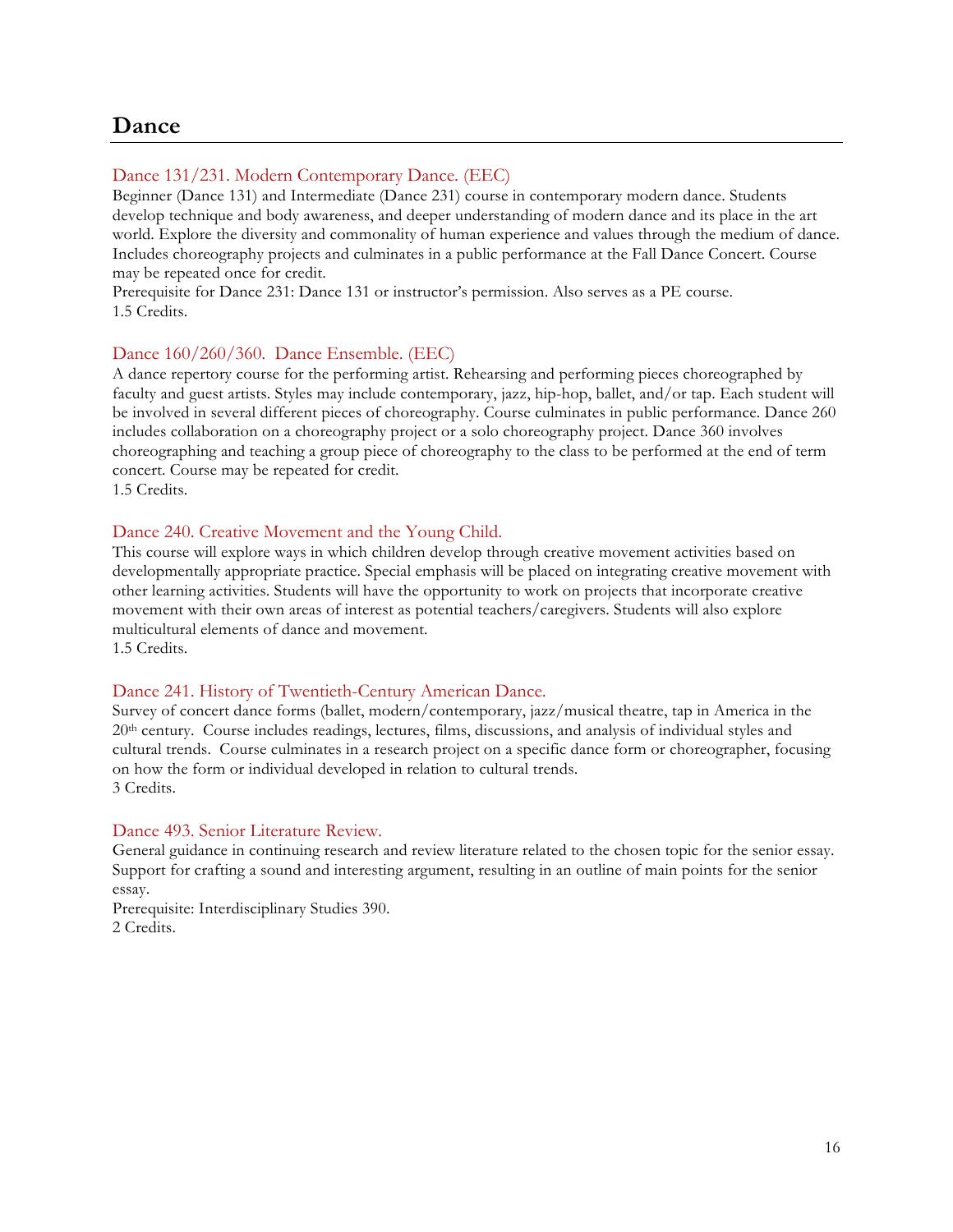### **Economics**

### Economics 131. Macroeconomics. (QR)

Study of the fundamentals of economic analysis with emphasis upon national output, employment, and price levels. Exploration of the monetary and financial system together with problems of economic stability. Special attention given to the role of government fiscal and monetary policy in managing the economy. Consideration of current issues such as economic growth, federal budget deficits, and the role of the Federal Reserve Bank. Course includes student-led seminars. 3 Credits.

### **Education**

### Education 202. Moral Education. (Moral)

After exploring the origins of morality and how it is developed within the individual and society, this course focuses on how to best support moral, pro-social behavior in a school setting. Special attention will be given to the role of storytelling in moral education.

3 Credits.

### Education 217. Language, Literacy, and Numeracy.

This course prepares students for their role in the early childhood classroom. Many opportunities for application of best practices. Includes theories of language development. Special attention given to emergent language and language-rich environments. Includes 1 credit hour of ELL instruction. 3 Credits.

### Education 271. Introduction to Early Childhood Education.

This course focuses on the basic knowledges, skills and dispositions that prepare students to teach in early childhood classrooms. Teaching young children from a background of New Church spiritual philosophy, major theories and cultural perspectives. Emphasis on DAP (developmentally appropriate practice); integration of learning goals with children's play; diversity in the classroom; and the process of building a collaborative model with family and community. Includes theory and practice of Garden-based Learning. 3 Credits.

### Education 322. Social Studies and the Young Child.

Emphasis on the skills and attitudes taught within social studies and developed in early childhood programs. Special attention to state standards as well as New Church competencies through the study of units, multicultural experiences, and the methods and materials for teaching social studies. Contains theory and practice of Garden-based Learning. Open only to third year students. Prerequisites: Education 128 or271. 3 Credits.

### Education 324. Science and the Young Child.

Students explore a variety of activities suitable for young children in the context of a garden-based curriculum and examine theories of cognitive development as they relate to the teaching of science. Emphasis on the nature of science, how young children perceive and conceptualize the world around them, and an inquiry approach to teaching science.

3 Credits.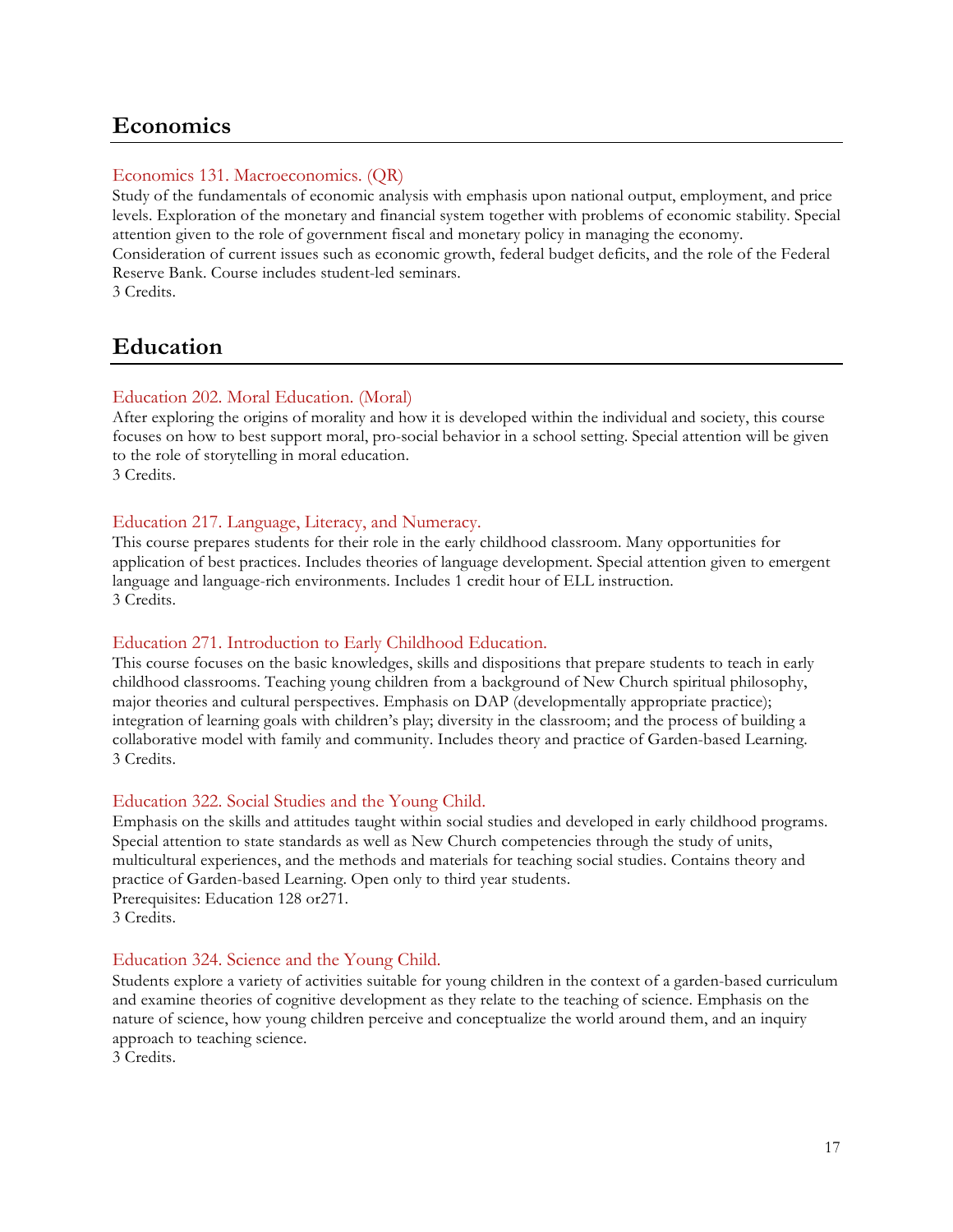### **English**

### English 255. Post-Apocalyptic Fiction. (W)

Detailed study of modern depictions in literature of the end-of-days and the trending post-apocalyptic genre. Students evaluate texts under the literary constructs of plot and subplot, device, character, setting and author intent; enhance their understanding of the works through lenses of current events and social, political, and historical context; examine and discuss other mediums of the theme (television and film), including relevant analysis of other works in the genre, such as its Young Adult counterparts (*Hunger Games, Maze Runner, Divergent, Pure Trilogy, etc)*; and experiment with their own perceptions of the apocalypse via a creative project. Prerequisite: Writing 101.

3 Credits.

### **Earth Science**

### Earth Science 110. Introduction to Physical Geology and Meteorology.

Introduction to mineralogy; igneous, sedimentary, and metamorphic petrology; rock cycle and structural geology. The evolution of continents Introduction to oceanography. The atmosphere and atmospheric motion, climate, and climatic zones. Earth as a part of the solar system. Prerequisite or co-requisite: Mathematics 101 (or placement out of Mathematics101). 3 Credits.

Earth Science 110 Lab. Introduction to Physical Geology and Meteorology Lab. 1 Credit.

### **Experiential Education**

### Experiential Education 198/298. Internship. (EE)

The internship course is open to students with a 2.5 GPA or above. It is a supervised, pre-professional experience with clear links to a student's academic program. It is conducted primarily or totally outside a regular course classroom, and for which a student earns academic credit. It is organized primarily around an assignment in a work-place situation in which students working under the direction of a supervisor learn hands-on professional skills.

The internship course requires a learning plan, reflective component, and an analytical component (e.g., essay, paper, or presentation). Individual learning plans are retained in the office of Internship. This course satisfies the EE requirement.

Course may be repeated for academic credit by arrangement. Credit variable.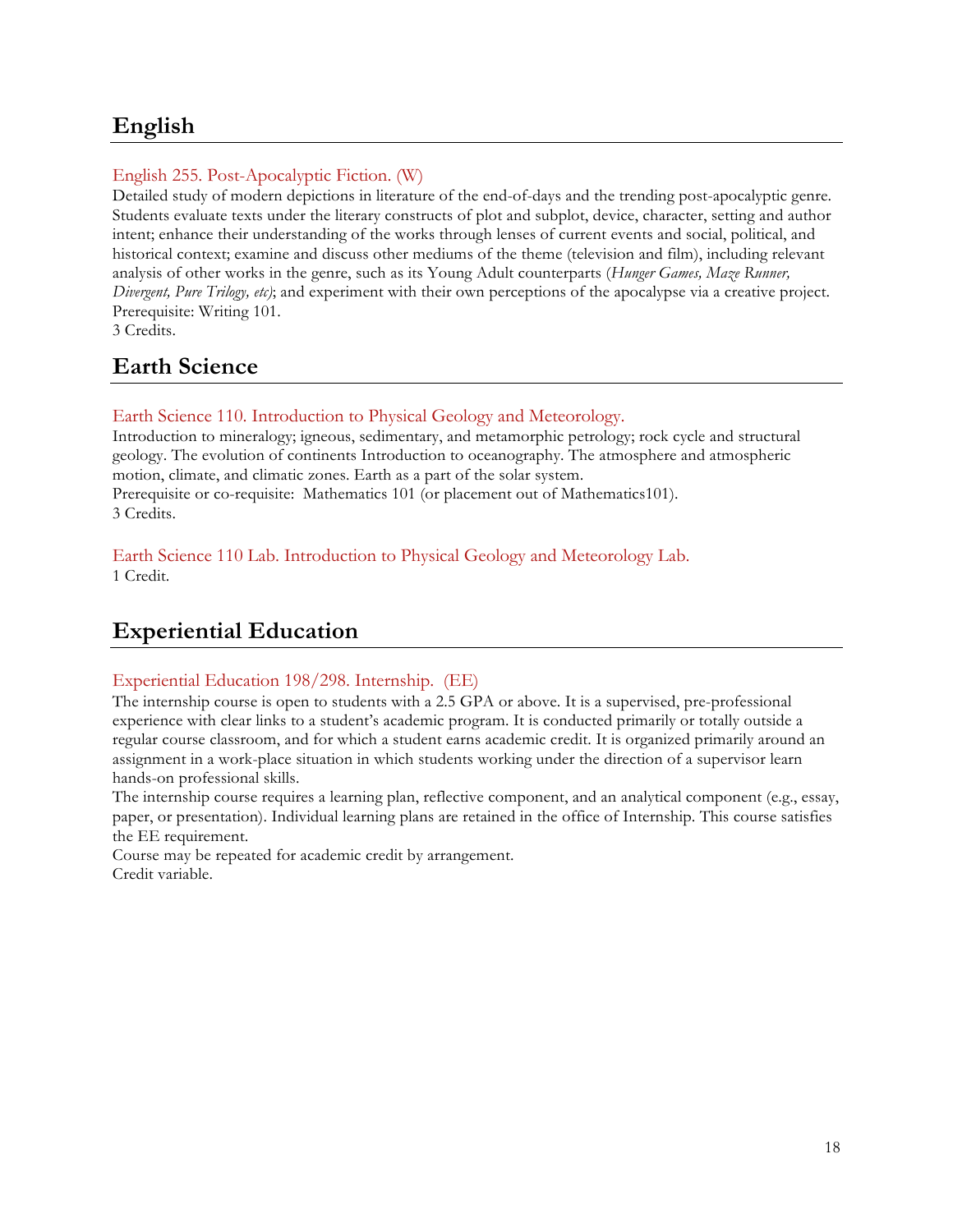### **Field Experience**

### Field Experience I: Observation.

Students will be assigned to a classroom for guided observation experience that relates to course work during the third year. Open to non-majors with permission from education department chair. 2.5 Credits.

### Field Experience: Special Education.

This pre-student teaching course provides students the opportunity to observe in a special education setting and apply the knowledge and skills that they have learned in their coursework. Students will gain hands-on experiences with exceptional children, experience the different types and levels of service delivery, and reflect on how, when, and why specific evidence-based practices are implemented. Student will start in the "Observation" phase and gradually take on increased responsibilities throughout the term. Prerequisites: Special Education 111 and permission of the instructor. Not open to non-majors; third- or fourth-year students only.

3 Credits.

### **Fine Arts**

### Fine Arts 101/201. Aegean to Early Christian. (IL)

Introductory survey of art and architecture covering Aegean, Greek, Etruscan, Roman, Early Christian, and Byzantine art. Study of works from Glencairn's collection. Trip to the Metropolitan Museum of Art in New York.

3 Credits.

### \*Fine Arts 120. Metal Work I.\*\*

Introduction to basic metalworking techniques in copper, brass, and silver including sawing, piercing, embossing, form folding, cold joining, soldering, and setting cabochon stones. Inspired by the magnificent examples in Glencairn.

3 Credits.

### Fine Arts 140. Drawing and Painting.

Introduction to basic techniques in drawing and painting. Oil painting project. Discussion of the development of the history of painting. 3 Credits.

### Fine Arts 205. Introduction to American Architectural History.

An overview of architectural developments in the United States within the larger context of American ideals and historic events. Covers the progression of style and form. Introduces students to architectural concepts and terms. Special attention given to artists influenced by Swedenborg including Daniel Burnham, William Strickland, Harold T. Carswell, A. Page Brown, Theophilus Parsons Chandler, and Langford H. Warren. Students research and present a topic of their choice. 3 Credits.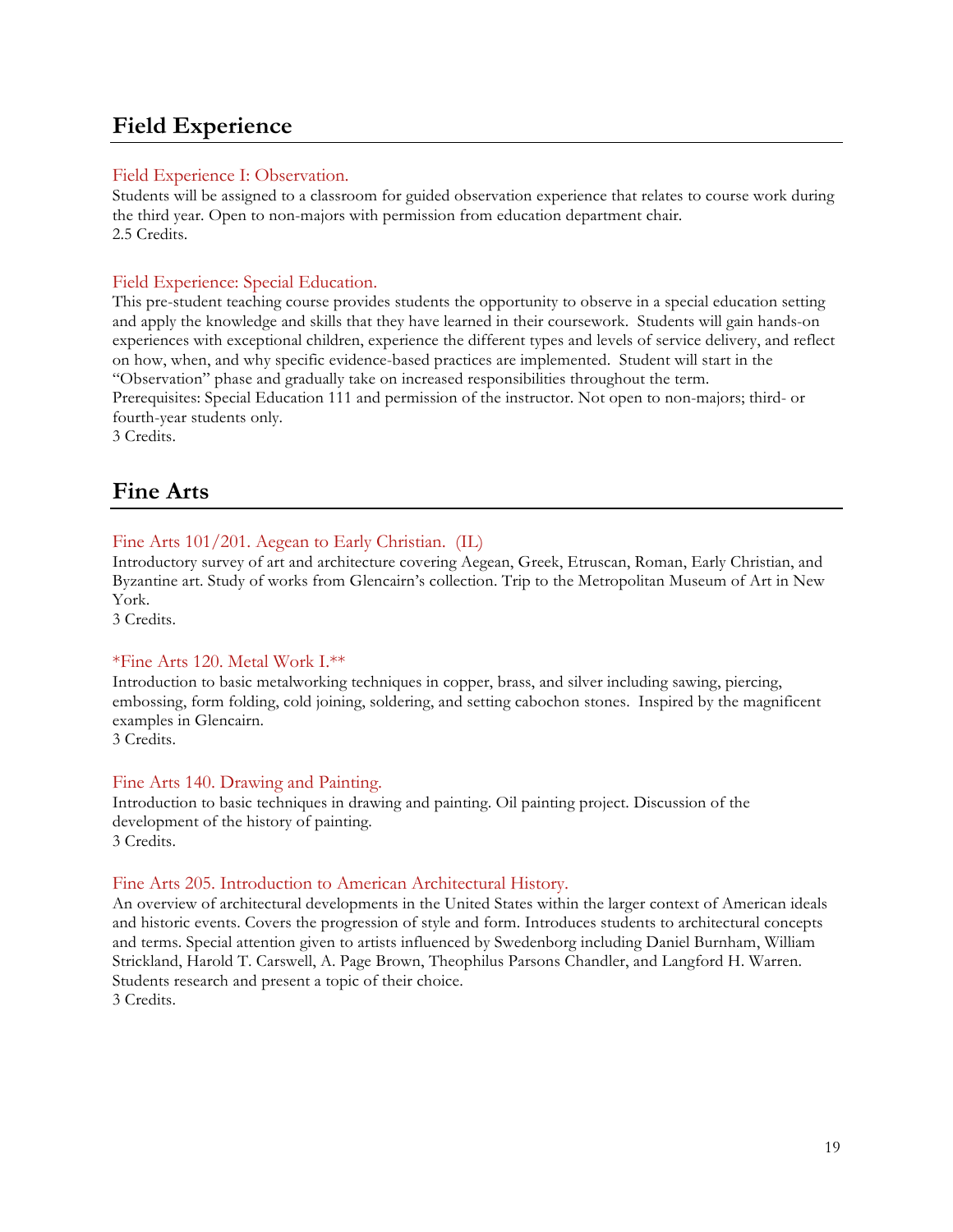### Fine Arts 232. Computer Assisted Design.

An introduction to two-dimensional computer aided drawing using AutoCAD and three-dimensional drawing using SketchUp. The course covers basic commands, file maintenance, creation of 2D drawings, isometric views and plotting. Student acquire the skills necessary to draw basic mechanical parts and architectural diagrams.

3 Credits.

#### Fine Arts 240. Intermediate Painting.

Introduction of more materials and techniques as well as more advanced use of concepts learned in Fine Arts 140. Prerequisite: Fine Arts 140. 3 Credits.

### **Geography**

### Geography 110. World Regional Geography.

Study of world regions with emphasis on the geographic relationships—physical and cultural—that give them their character. Emphasizes the political and cultural formations of human societies. Focus on familiarity with map locations.

3 Credits.

### **History**

#### History 112. The Viking World.

Study of the Viking Age, c. 750-1050 CE. This course examines the impact of Viking expansion in Europe as raiders, traders, conquerors, and settlers. Using written as well as archaeological sources, attention is paid not only to the chronology of events but also to the consideration of Norse values and beliefs, cultural practices and societal structures. Students participate in Glencairn Museum's Medieval Festival. 3 Credits.

#### History 205. Topics in History.

Examination of a selected historical theme or time period. Specific title announced in the course bulletin when offered. May be repeated when different topics are offered. 3 Credits.

#### History 298, 398, 498. History Internship II. (EE)

Proposals must be approved by the appropriate department chair. History internships are open to students in second year or above who have completed at least two history courses. Credit variable.

#### History 305. Topics in History.

Examination of a selected historical theme or time period. Specific title announced in the course bulletin when offered. May be repeated when different topics are offered. 3 Credits.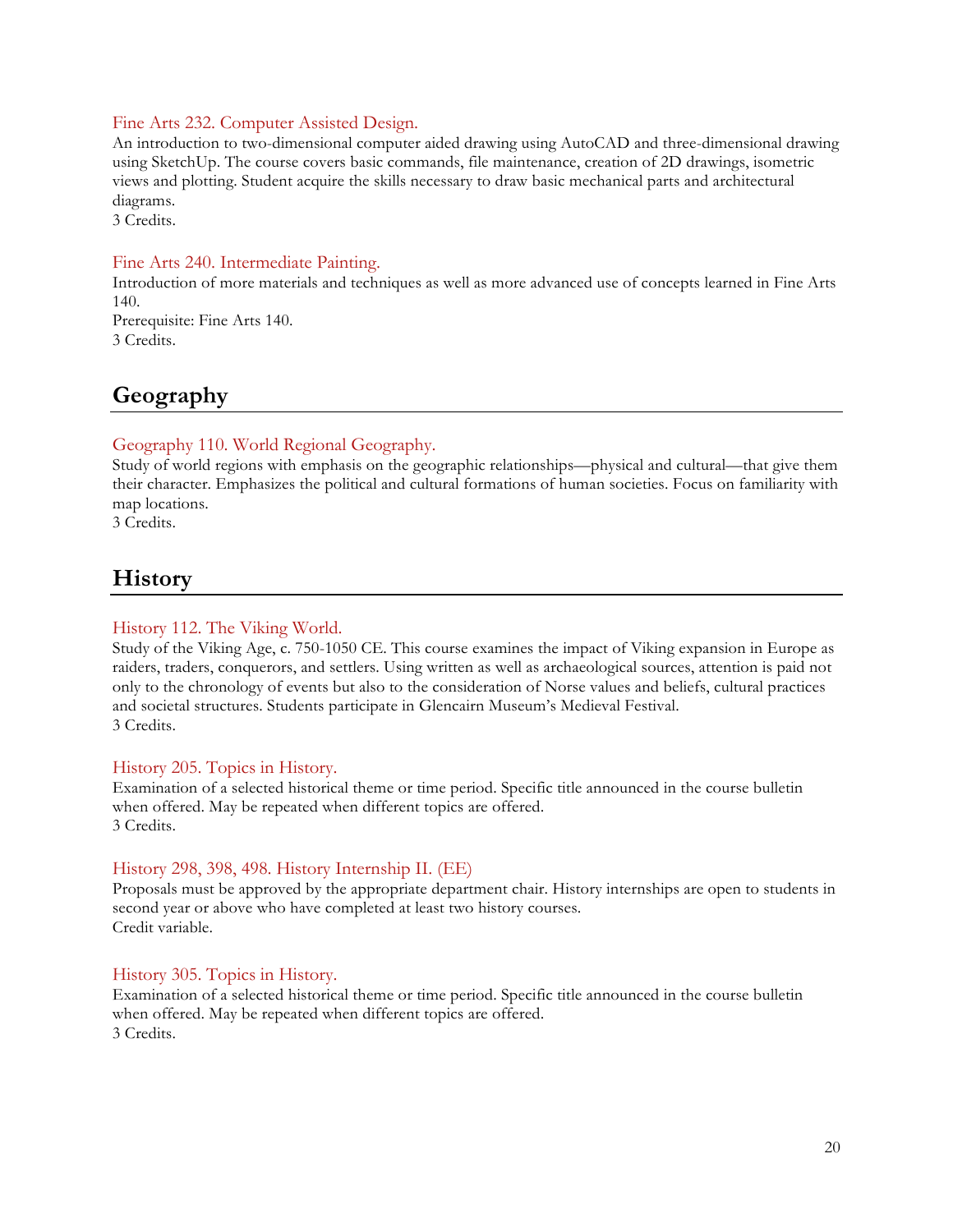### **Human Society**

### Human Society 401. Capstone Seminar. (IL)

Students in the Human Society major engage in focused research for their capstone projects. The seminar setting provides instruction in related skills and offers a forum for support and the exchange of ideas. As part of the seminar, each student will generate a written research proposal, which will also be presented publicly. Each student also examines in depth a specific New Church concept related to the student's capstone project. Only open to Human Society majors.

3 Credits.

### **Independent Studies**

In addition to the listed courses, all areas offer independent studies numbered 299 or 399 with variable credit. The purpose of an independent study is to allow well-qualified students to study beyond the regularly offered courses. Students who undertake independent studies must be able to work independently between meetings with the instructor and have completed a minimum of 33 credits with a GPA of at least 2.70. Planning ahead is necessary: independent study proposals, syllabi, and required registration paperwork must be completed well before the term in which the study is to occur. Full details can be found in the undergraduate student handbook.

### **Interdisciplinary Studies**

### Interdisciplinary Studies 494. Senior Seminar I.

For seniors in the Interdisciplinary Major. Focus on developing a spiritual perspective on the student's capstone project using Swedenborgian and other principles. Prerequisite: C– or better in Interdisciplinary Studies 390. 1 Credit.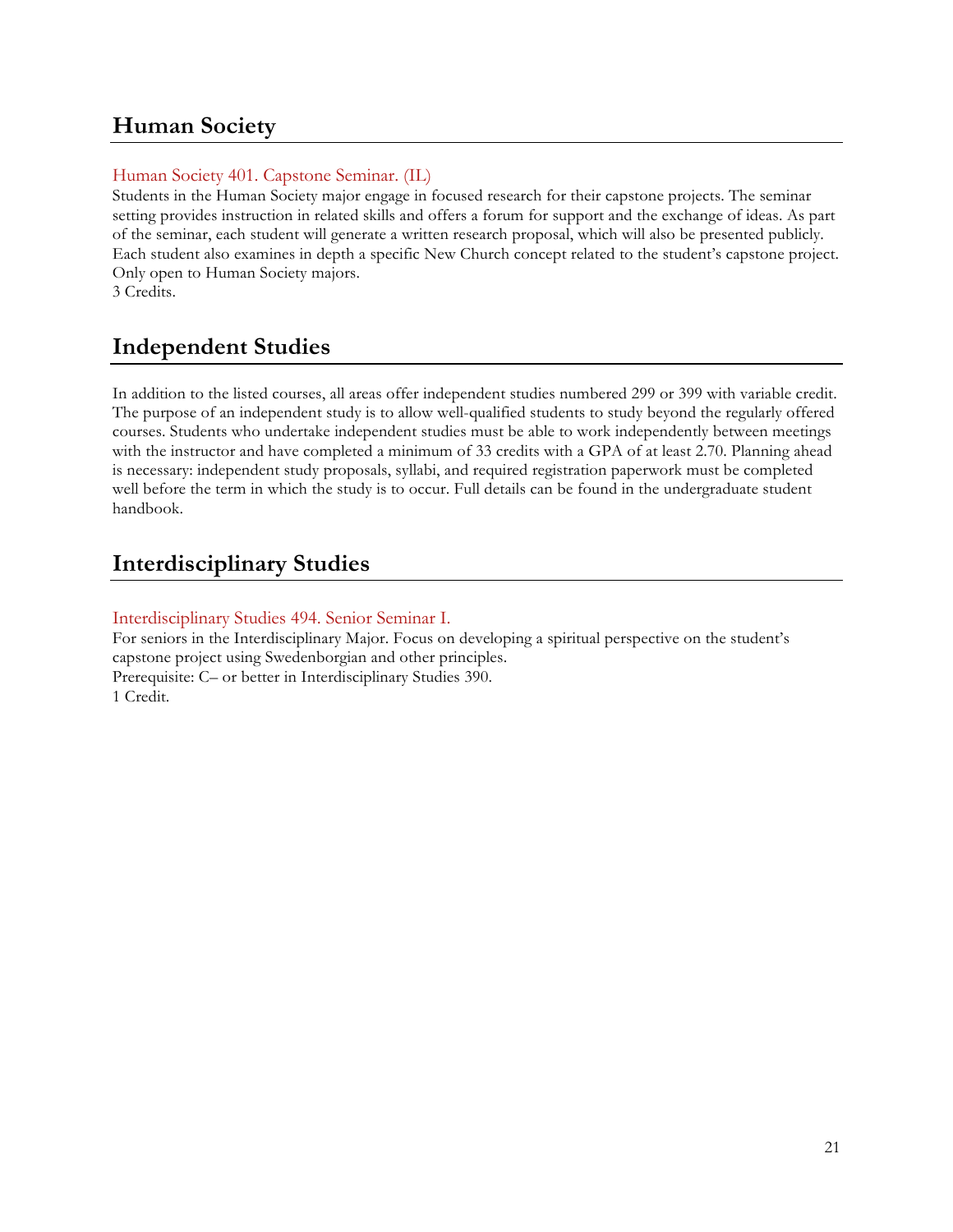### **Mathematics**

#### Mathematics 095. Preparation for Quantitative Reasoning.

This course provides additional support for students enrolled in Math101. Topics include translating expressions, building equations, order of operations, and recognizing context. Credit from this course may not be used to satisfy degree requirements. 1 Credit.

#### Mathematics 101. Introduction to Quantitative Reasoning. (QR)

Introduction to mathematical concepts to improve basic skills in computation, algebra, graphing, and quantitative applications. This course prepares students for other mathematics courses and courses involving quantitative reasoning. Topics include linear modeling, units of measure and currency, and statistical reasoning, and financial topics.

3 Credits.

#### Mathematics 140. Elements of Calculus. (QR)

Derivatives with applications, exponential functions, integration with applications, and functions of several variables. Not recommended for students pursuing a degree in mathematics, engineering, or the physical sciences. Because of duplication of subject matter, students may not receive credit for both Mathematics 140 and Mathematics 150. Mathematics 140 does not fulfill prerequisite requirements for Mathematics 151. Prerequisite: Mathematics 115 or appropriate score on placement test. 3 Credits.

#### Mathematics 150. Calculus I.

Limits, differentiation, maxima-minima, integration with applications, transcendental functions. Because of duplication of subject matter, students may not receive credit for both Mathematics 140 and Mathematics 150. Prerequisite: C– or better in Mathematics 120 or Mathematics 124 or appropriate score on placement test. 4 Credits.

#### Mathematics 240. Linear Algebra. (QR)

Vector spaces, matrices, linear transformations, systems of linear equations, determinants, and eigenvalue problems. Introduction to mathematical proofs.

Prerequisite: Mathematics 140, Mathematics 150, or Computer Science/Mathematics 230. 3 Credits.

#### Mathematics 493. Senior Literature Review.

General guidance in continuing research and review literature related to the chosen topic for the senior essay. Support for crafting a sound and interesting argument, resulting in an outline of main points for the senior essay.

Prerequisite: Mathematics 390 or Interdisciplinary Studies 390. 2 Credits.

#### Mathematics 494. Senior Seminar I.

For seniors in the Mathematics Major. Focus on developing a spiritual perspective on the student's capstone project using Swedenborgian and other principles.

Prerequisite: C– or better in Mathematics 390. 1 Credit.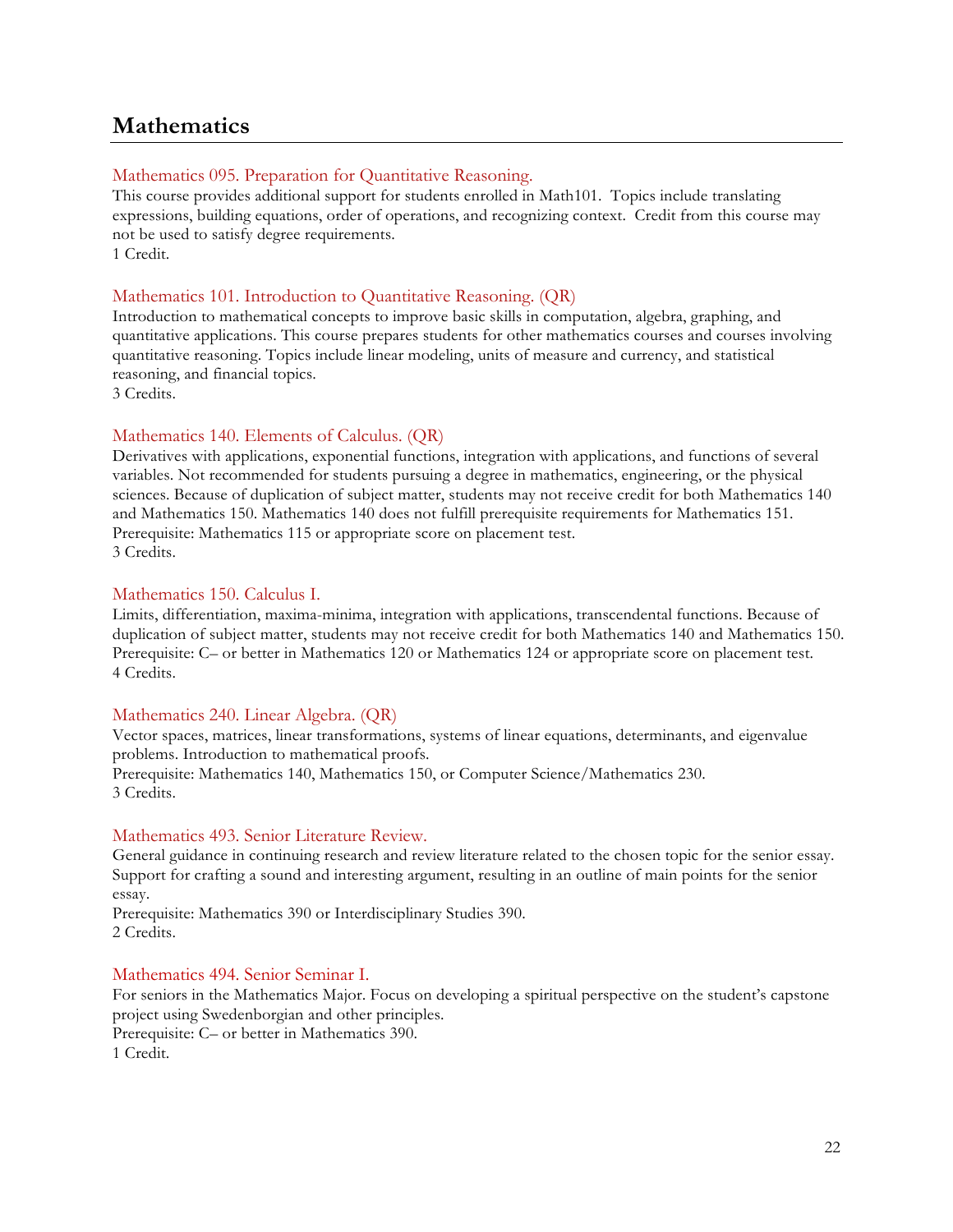### **Music**

### Music 100. College Chorale.

Development and performance of choral repertoire from Renaissance to Modern. Instruction in the development of vocal techniques. Course may be repeated for credit. 1 Credit.

### **Philosophy**

### Philosophy 102. Introduction to Philosophy. (Worldview)

Survey of some major philosophers and theories in metaphysics, epistemology, and the philosophy of religion. 3 Credits.

### Philosophy 321. Swedenborg's Philosophy II.

Swedenborg's thought upward from the human body in his "search for the soul." Main text taken from the sections on Series and Degrees and The Human Soul in *The Economy of the Animal Kingdom*, terminating in applications in *The Rational Psychology*.

3 Credits.

### Philosophy 493. Senior Literature Review.

General guidance in continuing research and review literature related to the chosen topic for the senior essay. Support for crafting a sound and interesting argument, resulting in an outline of main points for the senior essay.

Prerequisite: Interdisciplinary Studies 390. 3 Credits.

### **Physical Education**

### Physical Education 103. Life and Health.

Introduction to personal and social health problems we all face today. This course provides information that helps the student understand and investigate these health problems further. Scientific knowledge is presented from a variety of disciplines, such as, medicine, psychology, physiology, and sociology. Non-repeatable. 1 Credit.

### Physical Education 110. Tennis.

Instruction in basic and intermediate individual skills. Practice in singles and doubles tennis play, including game strategy, rules, and etiquette. Course may be repeated once for credit. 1 Credit.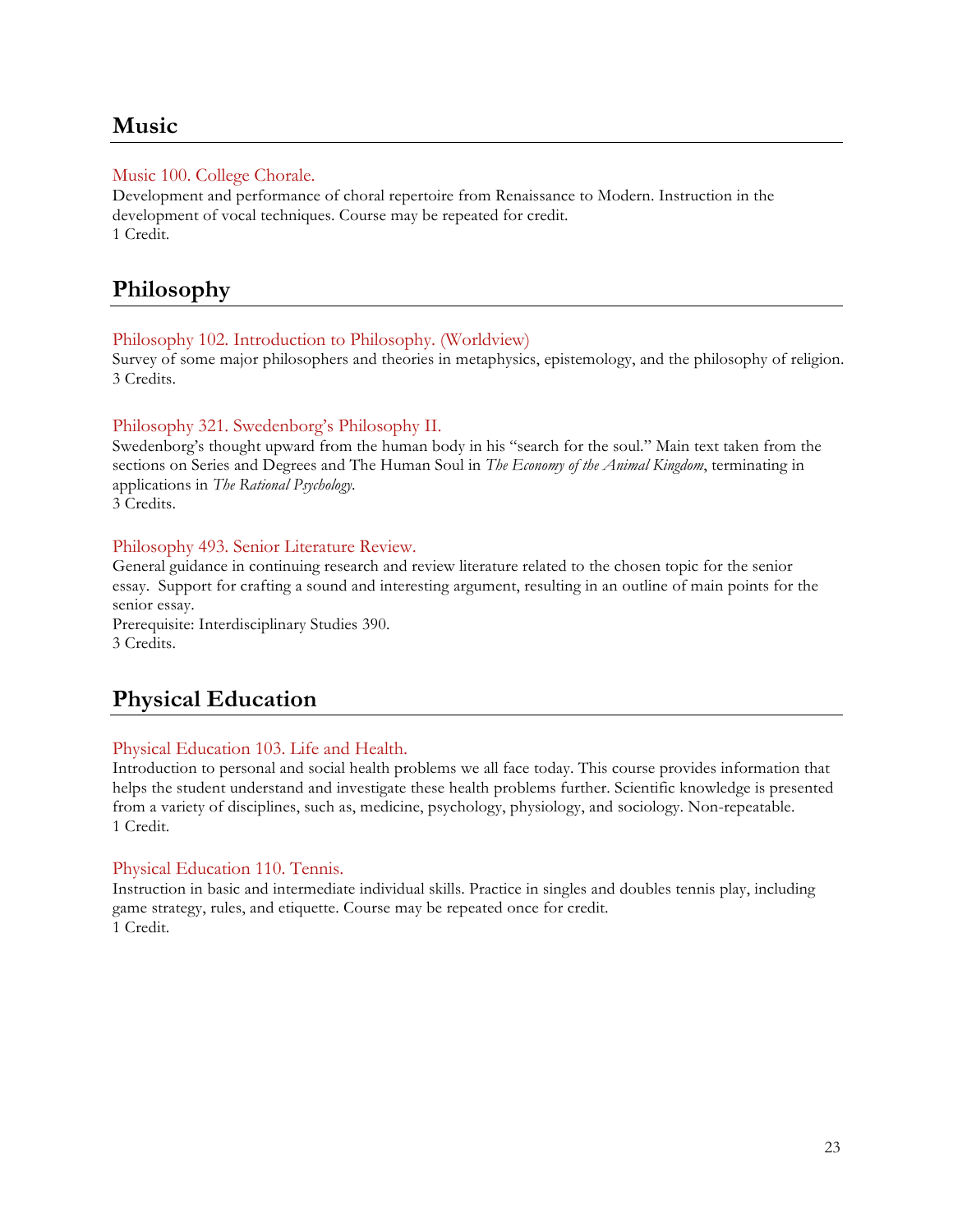### **Political Science**

### Political Science 210. American Government and Politics. (PP)

Examination of the American political system focusing on founding principles, national governmental institutions, and contemporary issues. Readings from original documents and historical and contemporary authors.

Prerequisite: Political Science 101, History 230, or instructor permission. 3 Credits.

### **Psychology**

### Psychology 101. Introductory Psychology.

Introduction to basic constructs of psychology including scientific methodology, the brain, consciousness, memory, identity, learning, motivation, intelligence, and the nature of mental illness. Relevant New Church doctrines analyzed and compared to secular theories of psychology. 3 Credits.

### Psychology 201. Abnormal Psychology.

Examination of mental disorders as classified by the medical model, including schizophrenia and other psychotic disorders, mood disorders, anxiety disorders, dissociative disorders, disorders of childhood, eating disorders, and personality disorders. Critical analysis of the principles and philosophy of the medical model, as well as the physiological underpinnings of certain disorders. Alternative views for the conceptualization of mental disorders explored.

Prerequisite: Psychology 101 or department chair permission. 3 Credits.

### Psychology 205. Social Psychology. (PP)

Study of behavior and cognition in social contexts. Topics include aggression, altruism, influence, love, prejudice, and conformity. Swedenborgian concepts of love, charity, and obedience analyzed. Public Presentation skills emphasized.

Prerequisite: Psychology 101 or department chair permission. 3 Credits.

### Psychology 285. Positive Psychology: The Science of Living Happily. (EE)

Positive Psychology is the scientific study of human happiness, well-being, and strength of character. This course takes an empirical and experiential approach to help students use the science of thriving and resilience to enhance their lives and others. Topics covered include positive thinking, character strengths, values, goal setting, wellness, the mind-body connection, self-esteem, and serving others in their relationships. No prerequisite required. Three credits and fulfills CORE requirement in Social Sciences. May not be repeated for credit.

3 Credits.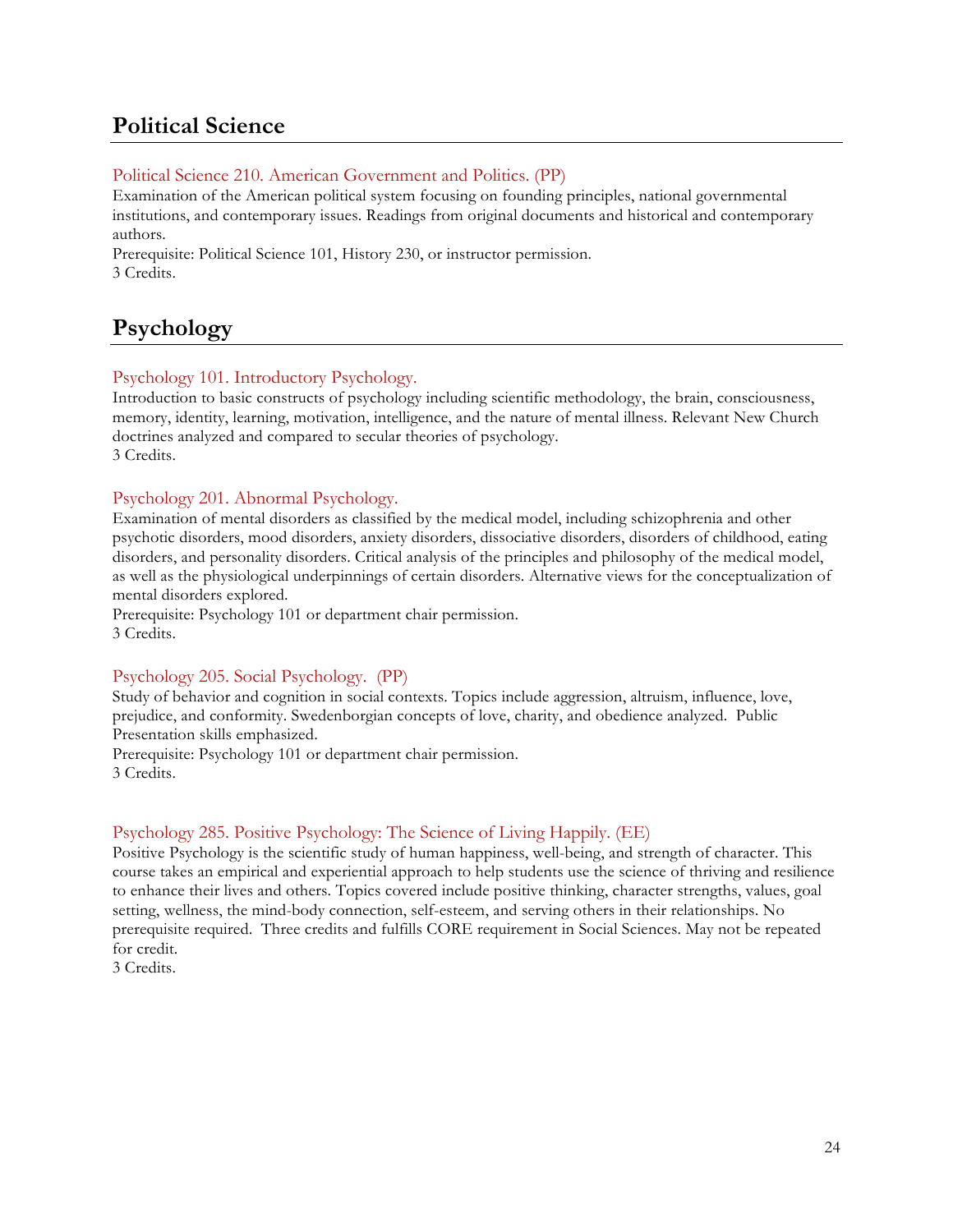#### Psychology 490. Research Methods in Psychology. (IL)

First capstone course for the psychology major. The investigation of psychology as a science with a focus on the qualitative and quantitative approaches to research in the area of psychology. It examines strategies for establishing validity in descriptive, relational, and experimental design in the framework of ethical research. Emphasis will be placed on critical reading and analysis of previously published scientific research. Students receive practice in designing, conducting, analyzing, interpreting the results of research studies, and writing reports in APA style. Students prepare proposal for Senior Essay.

Prerequisites: Psychology 101, Psychology 320, and Mathematics 130. Students must be accepted psychology majors.

3 Credits.

### **Religion**

#### Religion 101. Introduction to New Church Doctrines. (Doctrinal)

Foundation course. Basic survey of the doctrines of the New Church. Presupposes little or no formal background in the study of the doctrines.

3 Credits.

#### Religion 110. Introduction to Systematic Theology. (Doctrinal)

A comprehensive overview of New Church doctrine. Emphasis on core doctrines of the Lord, faith and charity, the Word, the afterlife, the mind, Divine providence, judgment, and marriage. Presupposes a moderate familiarity with New Church teachings. 3 Credits.

#### Religion 210. Divine Providence and Human Prudence. (Doctrinal)

The laws and fundamental principles by which the Lord governs creation. How the Lord removes evil from people while preserving their freedom. How the Lord brings good out of evil. Eternal life as the goal of providence. How providence uses natural conditions to serve this end. Why providence operates in secret. Text: *Divine Providence*.

3 Credits.

#### Religion 215. The Lord. (Doctrinal)

Introduction to New Church teachings about the Lord. Who is the God of the Biblical testaments? What was Jesus Christ's life on earth about? Special focus on seeing the Lord in the Scriptures, in scholarship, and in the teachings for a New Church.

### 3 Credits.

#### Religion 221. The Histories and Prophets of the Old Testament. (Scriptural)

Detailed study of Joshua to 2 Kings, Psalms, and Prophets viewed in their historical and cultural context. Discussion of the difference between prophesy and history, relevance to modern life, and the significance of the literal meaning.

3 Credits.

#### Religion 272. Advanced Religious Ethics. (Applied)

Advanced study of the Ten Commandments as they appear in the religious writings of Hinduism, Buddhism, Judaism, Christianity, Islam, and other world faiths. Study of the literal and spiritual level of each commandment using selected texts from sacred and secular sources. Students encouraged to draw connections between the various levels of the commandments and their own lives. 3 Credits.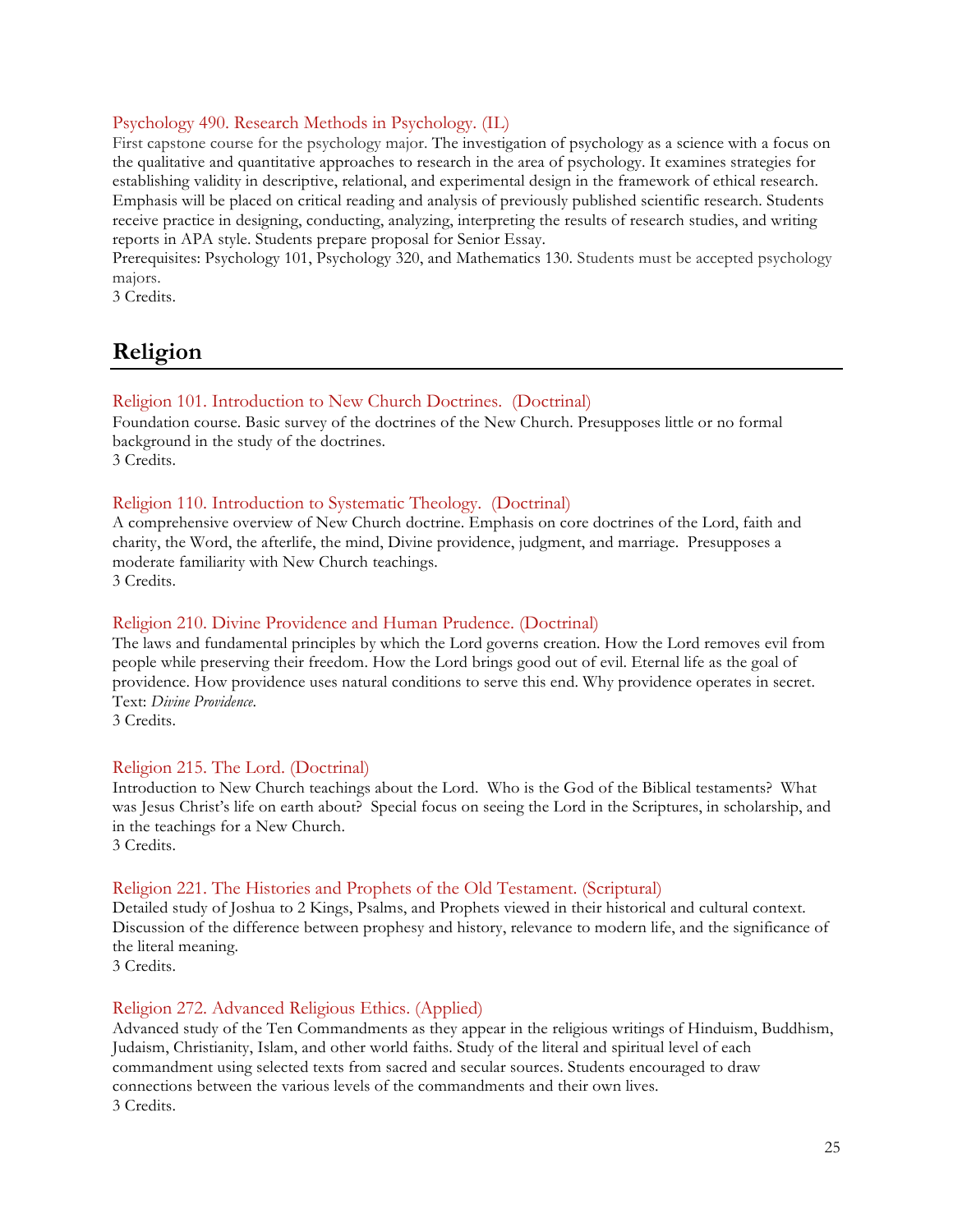Religion 301. Topics in New Church Theology (Applied). Selected topic of study with a focus on the Heavenly Doctrines. 3 Credits.

Religion 320. Judgment, Providence, and Human Society. (PP, Doctrinal, Applied)

Study of the spiritual process of judgment, both personal and societal, and the roles human choice and Divine Providence play in judgment. Attention given to the role of judgment in human history, the judgments that have occurred, and the changes judgment brings. The books of the Heavenly Doctrines Last Judgment and Continuation of the Last Judgment will be read in full. 3 Credits.

**Sociology**

### Sociology 110. Introductory Sociology.

Introduction to the discipline of sociology and a sociological perspective for understanding human behaviors and the structure of human societies. Discussions apply a sociological perspective to topics such as social class, gender, race and ethnicity, culture, work, and social movements in order to understand how individual lives and social groups are shaped by social structures, cultural understandings and distributions of power. 3 Credits.

### **Spanish**

### Spanish 101. Introductory Spanish I.

Introduction to the Spanish language for students without previous experience. Emphasis is placed on communication and the foundations of Spanish grammar. Spanish is the language of instruction. 3 Credits.

### **Special Education**

### Special Education 111. Introduction to Special Education.

An overview of key concepts, theories and practices of special education. Course begins with a role-playing game in which students learn about the milestone legislation, IDEA. Attention is given to the social and historical underpinnings of today's special education programming, as well as to the various types of learning needs in any given classroom. Students will learn to view "disabilities" from differing perspectives and gain appreciation for the variety of needs expressed in the human condition. 3 Credits.

### Special Education 331. Classroom Management and Behavioral Support.

Examination of what it means to lead and manage a differentiated classroom. Addresses classroom management skills of fostering a positive learning environment; planning and delivering assessment-driven instruction; implementing Positive Behavior Intervention and Support (PBIS); and conducting a Functional Behavioral Analysis (FBA).

3 Credits.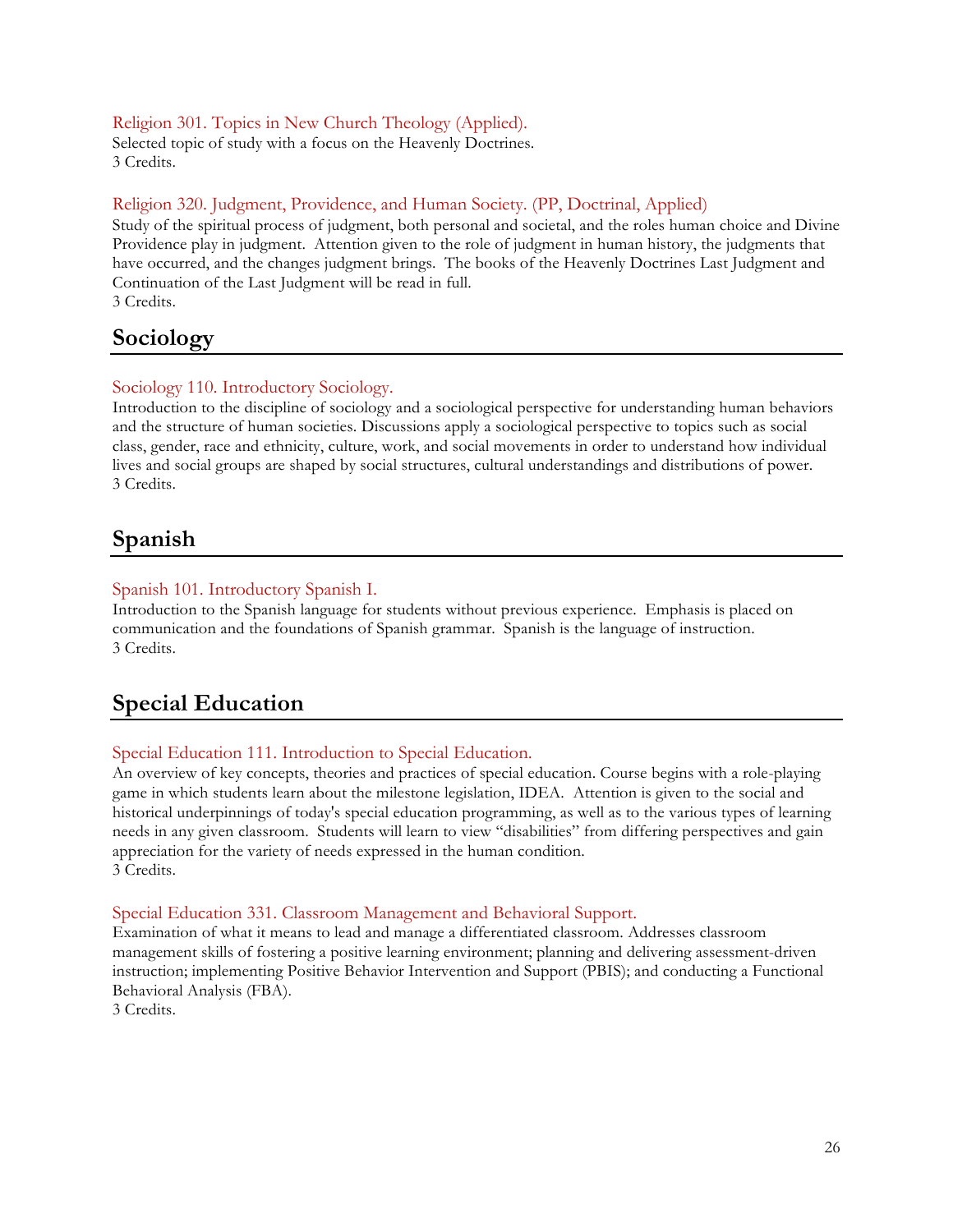### Special Education 334. Assistive Technology in the Classroom.

This course explores a variety of technologies used to assist persons with a wide range of exceptionalities. Universal Design for Learning is at the core of this course with a goal of adapting technology, instruction, and assessment to meet a range of student needs.

Prerequisites: Special Education 111 and permission of the education department chair. 1 Credit.

### **Writing**

### Writing 100. Academic Writing.

Development of academic writing skills in preparation for Writing 101. Intensive grammar, spelling, and punctuation instruction and practice, in conjunction with an introduction to the structure and process of academic writing. Required only for provisionally admitted freshmen before advancement to Writing 101. 3 Credits.

### Writing 101. Expository Writing. (W)

Development of informative, critical, and persuasive writing. Emphases on grammatical control, precision of language, consideration of audience, rhetorical strategies, revision, information literacy, and articulation, development, and support of thesis. Three to five formal essays total, including substantial revision. Individual conferences with instructor to discuss student's writing. Required of first year students. Non-native speakers of English may take Writing 101 sophomore year. 3 Credits.

### Writing 202. Writing About Literature. (W, IL)

Analytic study of literary genres—drama, short fiction, and poetry—with emphases on writing and research. Assumes basic skills in writing and information literacy covered in Writing 101. Three papers, including substantial revision. One longer paper and its research process require locating, evaluating, and incorporating multiple secondary sources. Individual conferences with instructor to discuss student's writing. Required of sophomores.

Prerequisite: Writing 101. 3 Credits.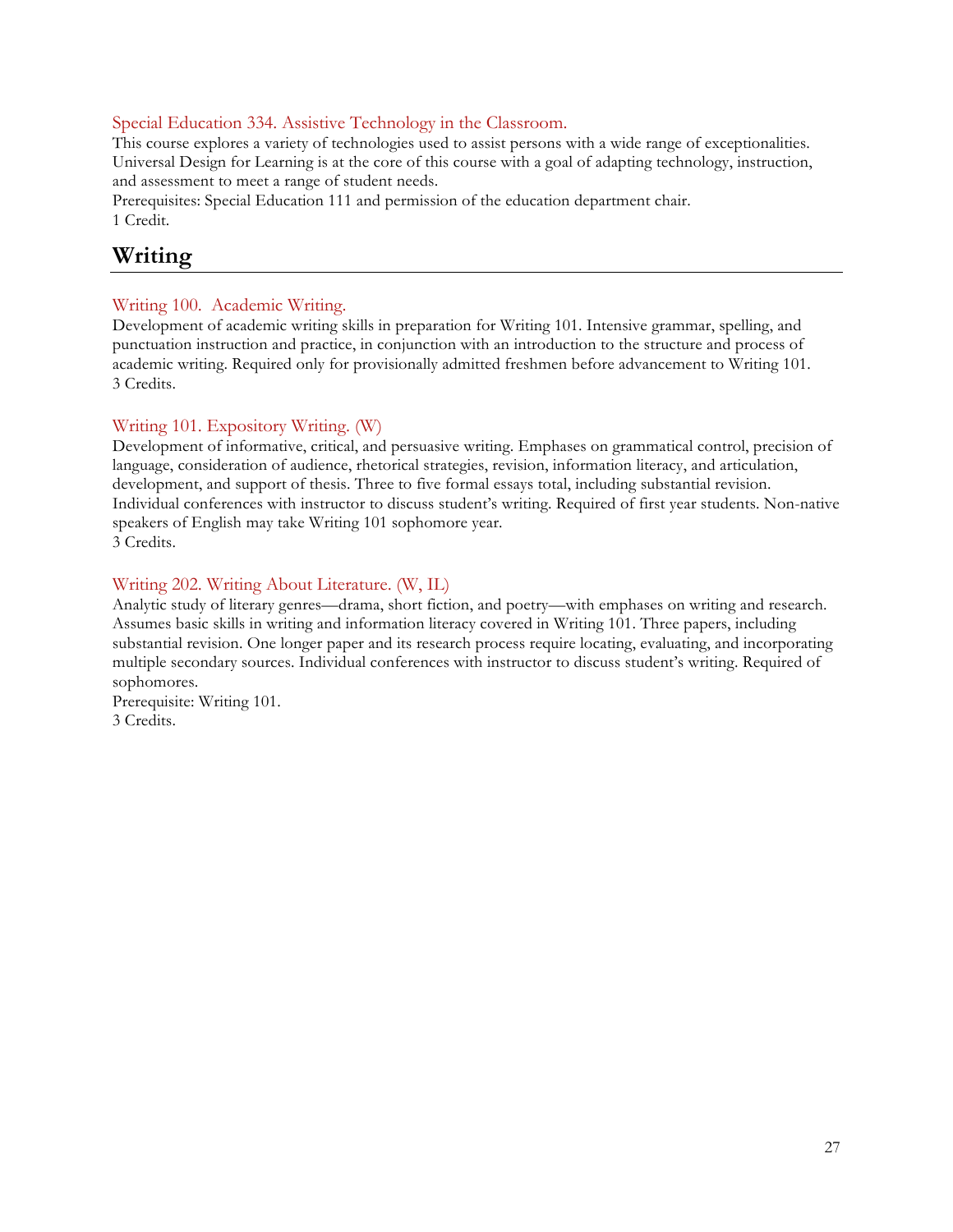## Winter Term 2018-19 Undergraduate Course List<br>As of 3/29/2018. (Independent Study and Internship courses not listed).

| <b>BLOCK</b> | <b>COURSE</b>       | <b>TITLE</b>                                    | <b>CREDITS</b> | <b>INSTRUCTOR</b> |
|--------------|---------------------|-------------------------------------------------|----------------|-------------------|
|              | Anth <sub>240</sub> | Anthropology of Religion                        | 3              | A. Yardumian      |
|              | Anth <sub>260</sub> | Human Evolution                                 | 3              | A. Yardumian      |
|              | <b>Bio123</b>       | Introduction to Biology: Molecular Biology      | 3              | A.F. Bryntesson   |
|              | Bio123(1)           | Introduction to Biology: Molecular Biology      | 3              | A.F. Bryntesson   |
|              | Bio123L             | Introduction to Biology: Molecular Biology Lab  | $\mathbf{1}$   | G.R. McMackin     |
|              | Bio123L(1)          | Introduction to Biology: Molecular Biology Lab  | $\mathbf{1}$   | G.R. McMackin     |
|              | Bio123L(2)          | Introduction to Biology: Molecular Biology Lab  | $\mathbf{1}$   | G.R. McMackin     |
|              | <b>Bio220</b>       | Human Anatomy and Physiology II                 | 3              | E. Higgins        |
|              | Bio220(1)           | Human Anatomy and Physiology II                 | 3              | E. Higgins        |
|              | Bio220L             | Human Anatomy and Physiology II Lab             | $\mathbf{1}$   | E. Higgins        |
|              | Bio220L(1)          | Human Anatomy and Physiology II Lab             | $\mathbf{1}$   | E. Higgins        |
|              | Bio235              | Ecology                                         | 3              | E.R. Potapov      |
|              | Bio235L             | Ecology Lab                                     | $\mathbf{1}$   | E.R. Potapov      |
|              | <b>Bio495</b>       | Senior Project (WC)                             | 3              | A.F. Bryntesson   |
|              | <b>Bus141</b>       | Accounting I                                    | 3              | J. Tepper         |
|              | Bus/CSc215          | Management Information Systems                  | 3              | Staff             |
|              | Bus256              | Principles of Sales                             | 3              | M. Swiski         |
|              | <b>Bus268</b>       | Sports in Society                               | 3              | D. Shute          |
|              | Bus301              | Business Ethics (Moral)(PP)                     | 3              | E.S. King         |
|              | Bus301(1)           | Business Ethics (Moral)(PP)                     | 3              | E.S. King         |
|              | <b>Bus321</b>       | Advanced Financial Management                   | 3              | J. Moretti        |
|              | Bus/Mth380          | Linear Models and Methods for Optimization (QR) | 3              | N. Simonetti      |
|              | <b>Bus495</b>       | Senior Capstone Project (WC)                    | 2              | E. Rogers         |
|              | Chem110             | General Chemistry I                             | 3              | A. Bedford        |
|              | Chem $110(1)$       | General Chemistry I                             | 3              | A. Bedford        |
|              | Chem10L             | General Chemistry I -Lab                        | 1              | S.R. Evans        |
|              | Chem10L(1)          | General Chemistry I -Lab                        | $\mathbf{1}$   | S.R. Evans        |
|              | Chem10L(2)          | General Chemistry I -Lab                        | $\mathbf{1}$   | G.R. McMackin     |
|              | Chem10L(3)          | General Chemistry I -Lab                        | $\mathbf{1}$   | G.R. McMackin     |
|              | Chem211             | Organic Chemistry II                            | 3              | L.R. Nudy         |
|              | Chem211L            | Organic Chemistry II -Lab                       | $\mathbf{1}$   | L.R. Nudy         |
|              | Comm105             | Public Speaking (PP)                            | 3              | S.V. Bernhardt    |
|              | Comm130             | Foundations of Graphic Design                   | $\mathfrak{Z}$ | C. Mill           |
|              | Dan130              | Musical Theater Dance (EEc)                     | 1.5            | J.R. Bostock      |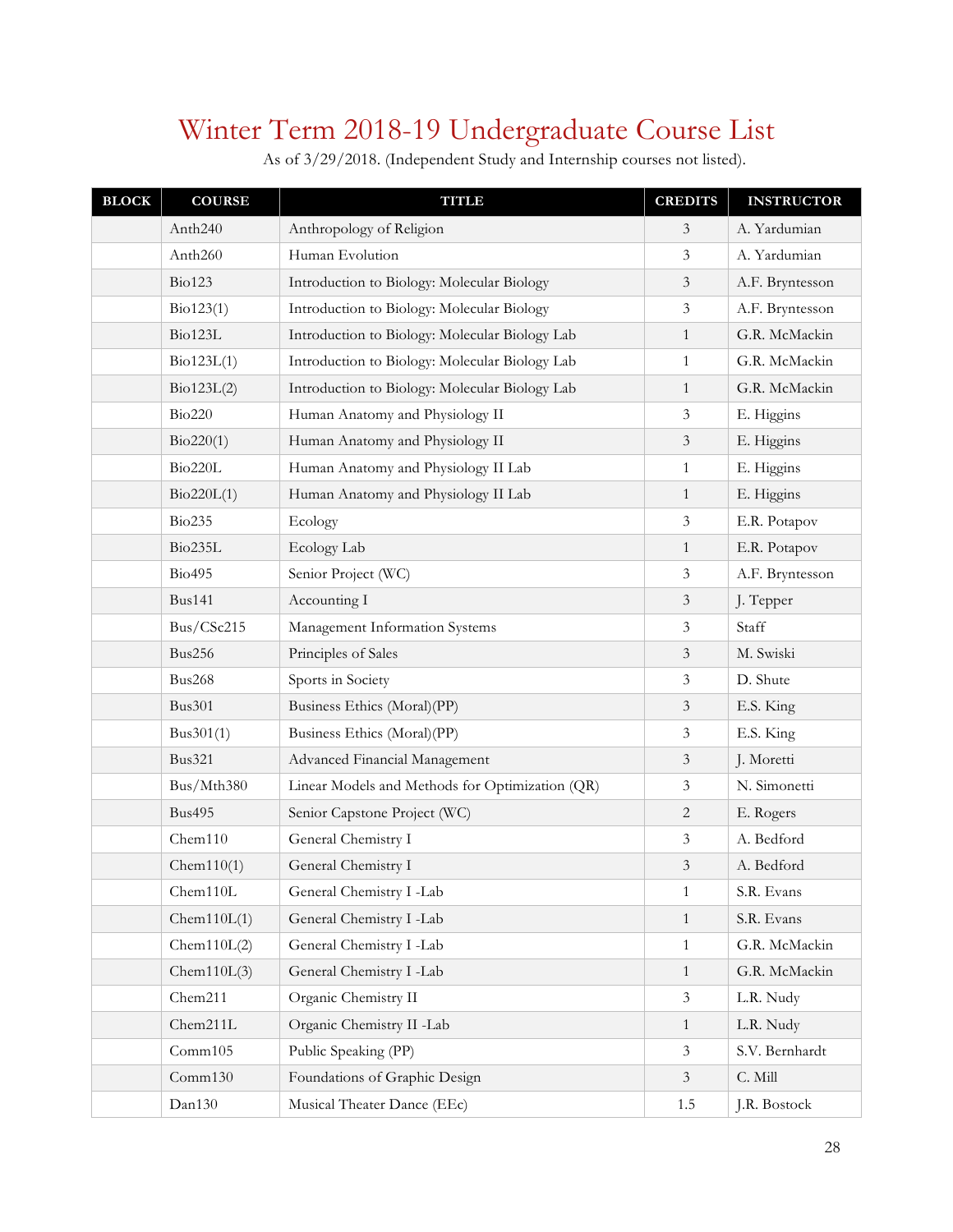| Dan134          | Ballet (EEc)                               | 1.5            | J.R. Bostock  |
|-----------------|--------------------------------------------|----------------|---------------|
| Dan160          | Dance Ensemble (EEc)                       | 1.5            | J.R. Bostock  |
| Dan495          | Senior Essay (WC)                          | 2              | J.R. Bostock  |
| Econ132         | Microeconomics (QR)                        | $\mathfrak{Z}$ | E.S. King     |
| Ed201           | Foundations of Education (Worldview)       | $\mathfrak{Z}$ | N.G. Phillips |
| Ed218           | Literacy Instruction for Young Learners I  | $\mathfrak{Z}$ | N.G. Phillips |
| Ed272           | Child Development: Birth to Age Nine       | $\mathfrak{Z}$ | A.N. Rose     |
| Ed323           | Math and the Young Child                   | 3              | A.N. Rose     |
| Ed402           | Student Teaching (EE)                      | 12             | K.M. Ballard  |
| EE198-1         | Internship                                 | 1              | L.C. Nash     |
| EE198-2         | Internship                                 | 2              | L.C. Nash     |
| EE198-3         | Internship                                 | 3              | L.C. Nash     |
| EE298-1         | Internship II                              | $\mathbf{1}$   | L.C. Nash     |
| EE298-2         | Internship                                 | 2              | L.C. Nash     |
| EE298-3         | Internship                                 | $\mathfrak{Z}$ | L.C. Nash     |
| <b>EE398</b>    | Internship III                             | 1              | L.C. Nash     |
| Eng218          | American Literature I                      | $\mathfrak{Z}$ | R.S. Cooper   |
| Eng367          | The Modern Novel (IL)                      | $\mathfrak{Z}$ | K. King       |
| Eng495          | Senior Seminar: Career Preparation         | $\mathbf{1}$   | K. King       |
| FA102           | Renaissance and Baroque Art (IL)           | 3              | J. Kline      |
| FA112           | Medieval Art                               | 3              | J.Kline       |
| FA122           | Forging                                    | $\mathfrak{Z}$ | M. Rossi      |
| <b>FA128</b>    | Glass Painting                             | 3              | J.K. Leap     |
| $FA130 +$       | Ceramics                                   | $\mathfrak{Z}$ | C.K. Orthwein |
| $FA141 +$       | <b>Building Arts Foundation</b>            | $\mathfrak{Z}$ | J.K. Leap     |
| <b>FA155</b>    | Introduction to Craft Practice             | 3              | S.E. Hartley  |
| <b>FA222</b>    | Intermediate Forging                       | 3              | M. Rossi      |
| <b>FA228</b>    | Intermediate Stained Glass Painting        | 3              | J.K. Leap     |
| $FA230 +$       | Intermediate Ceramics                      | $\mathfrak{Z}$ | C.K. Orthwein |
| $FA241 +$       | Building Arts Foundation II                | 3              | S.E. Hartley  |
| FA252(1)        | Introduction to Welding and Machine Work   | $\mathfrak{Z}$ | M. Rossi      |
| FE <sub>2</sub> | Field Experience II: Exploration           | 3              | N.G. Phillips |
| Hist114         | The Classical World (IL)                   | $\mathfrak{Z}$ | S.B. Lawing   |
| Hist298G        | Glencairn Museum Internship                | $\mathbf{1}$   | A. Yardumian  |
| Hist330         | Twentieth-Century American History Seminar | $\mathfrak{Z}$ | D.G. Rose     |
| Hist398G        | History Internship II                      | $\mathbf{1}$   | A. Yardumian  |
| HSoc402         | Capstone Seminar II (WC)                   | $\mathfrak{Z}$ | S.B. Lawing   |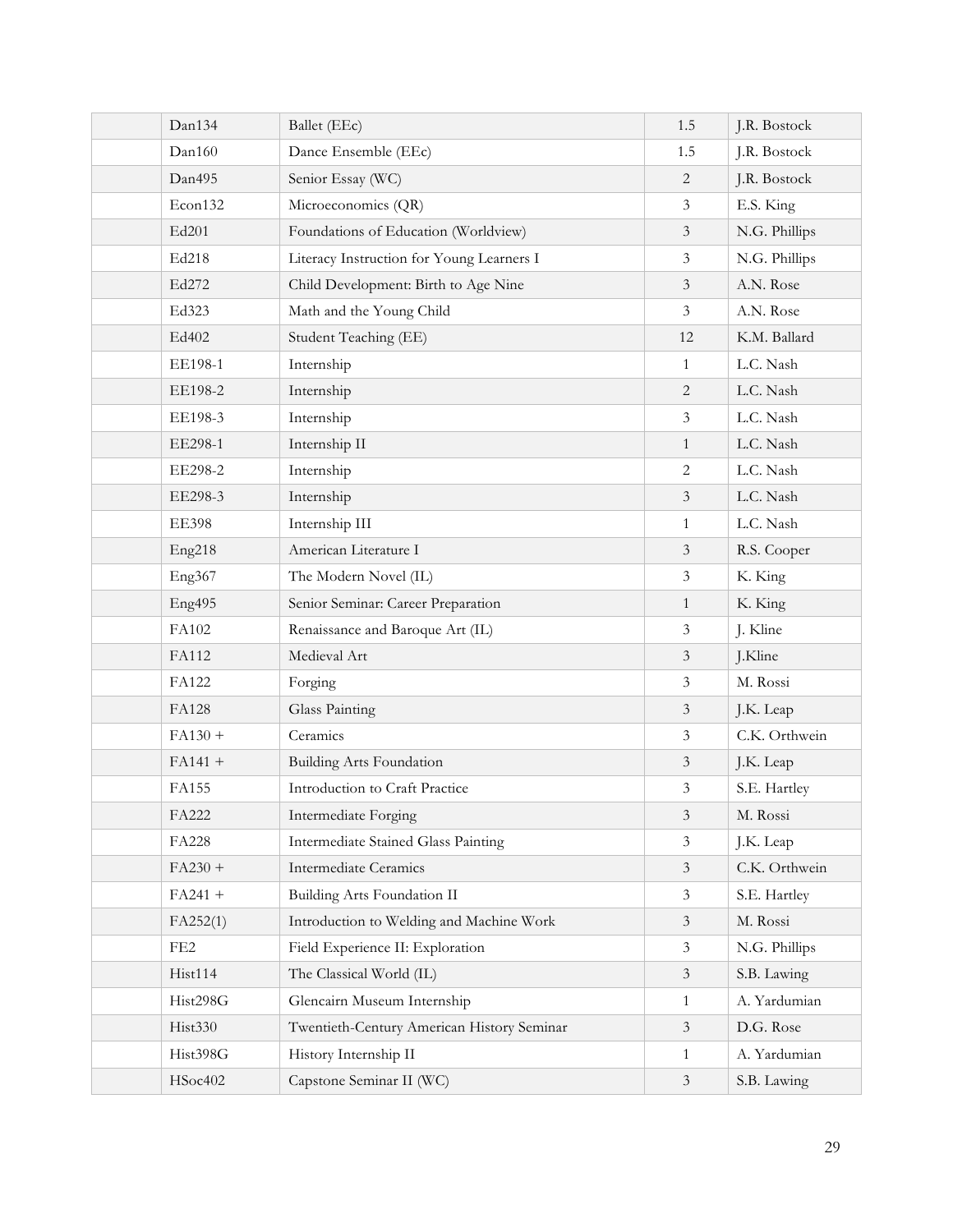| Lat250               | Swedenborg's Theological Latin I                                   | $\mathfrak{Z}$ | S.I. Frazier     |
|----------------------|--------------------------------------------------------------------|----------------|------------------|
| Math095              | Preparation for Quantitative Reasoning                             | $\mathbf{1}$   | M.T. Genzlinger  |
| Math101              | Introduction to Quantitative Reasoning (QR)                        | $\mathfrak{Z}$ | E. van der Merwe |
| Math115              | College Algebra (QR)                                               | $\mathfrak{Z}$ | M.T. Genzlinger  |
| Math130              | Introduction to Statistics (QR)                                    | 3              | C.B. Bongers     |
| Math130L             | Introduction to Statistics Lab(QR)                                 | $\mathbf{1}$   | C.B. Bongers     |
| Math130L(1)          | Introduction to Statistics Lab(QR)                                 | $\mathbf{1}$   | C.B. Bongers     |
| Math151              | Calculus II                                                        | $\overline{4}$ | N. Simonetti     |
| Math205              | History of Mathematics (IL)                                        | 3              | N. Simonetti     |
| Math495              | Senior Essay (WC)                                                  | $\overline{c}$ | N. Simonetti     |
| Mus100               | College Chorale                                                    | $\mathbf{1}$   | G. Bier          |
| <b>PE129</b>         | Badminton                                                          | $\mathbf{1}$   | H. Bryntesson    |
| <b>PE133</b>         | Yoga                                                               | $\mathbf{1}$   | A. Irwin         |
| Phil101              | Critical Thinking                                                  | $\mathfrak{Z}$ | D.A. Synnestvedt |
| Phil102              | Introduction to Philosophy (Worldview)                             | $\mathfrak{Z}$ | D.A. Synnestvedt |
| Phil $102(1)$        | Introduction to Philosophy (Worldview)                             | $\mathfrak{Z}$ | M.E. Latta       |
| Phil210              | Ancient Philosophy                                                 | $\mathfrak{Z}$ | M.E. Latta       |
| Phil495              | Senior Essay                                                       | $\overline{3}$ | D.A. Synnestvedt |
| Phys210              | Principles of Physics I (QR)                                       | 3              | E. van der Merwe |
| Phys210L             | Principles of Physics I - Lab                                      | $\mathbf{1}$   | E. van der Merwe |
| Phys210L(1)          | Principles of Physics I - Lab                                      | $\mathbf{1}$   | E. van der Merwe |
| PSci101              | Introduction to Politics and Governance (Civil)                    | $\mathfrak{Z}$ | D.G. Rose        |
| PSci101(1)           | Introduction to Politics and Governance (Civil)                    | $\mathfrak{Z}$ | D.G. Rose        |
| PSci101(2)           | Introduction to Politics and Governance (Civil)                    | $\mathfrak{Z}$ | D.G. Rose        |
| PSci212              | <b>International Relations</b>                                     | 3              | Staff            |
| Psyc102              | Worldviews and History of Psychology (Worldview)                   | $\mathfrak{Z}$ | K. Frey          |
| P <sub>svc</sub> 204 | Human Development: Lifespan                                        | 3              | K. Frey          |
| Psyc301              | Counseling and Clinical Psychology                                 | $\mathfrak{Z}$ | K.K. Rogers      |
| Psyc307              | Psychological Measurement                                          | $\mathfrak{Z}$ | F. Cavallo       |
| Psyc491              | Senior Research Seminar (WC)                                       | $\mathfrak{Z}$ | K. Frey          |
| <b>Rel101</b>        | Introduction to New Church Doctrines (SpDoc)                       | 3              | R.J. Silverman   |
| Rel101(1)            | Introduction to New Church Doctrines (SpDoc)                       | $\mathfrak{Z}$ | G.R. Schnarr     |
| Rel101(2)            | Introduction to New Church Doctrines (SpDoc)                       | 3              | G.R. Schnarr     |
| Rel101(3)            | Introduction to New Church Doctrines (SpDoc)                       | $\mathfrak{Z}$ | M. Genzlinger    |
| Rel115               | Introduction to New Church Doctrine on Life After<br>Death (SpDoc) | $\mathfrak{Z}$ | S.I. Frazier     |
| Rel125               | The Holy Scripture (SpDoc)                                         | $\mathfrak{Z}$ | S.D. Cole        |
| Rel205               | God, Man, and Creation (IL)(SpDoc)                                 | $\mathfrak{Z}$ | C. Glenn         |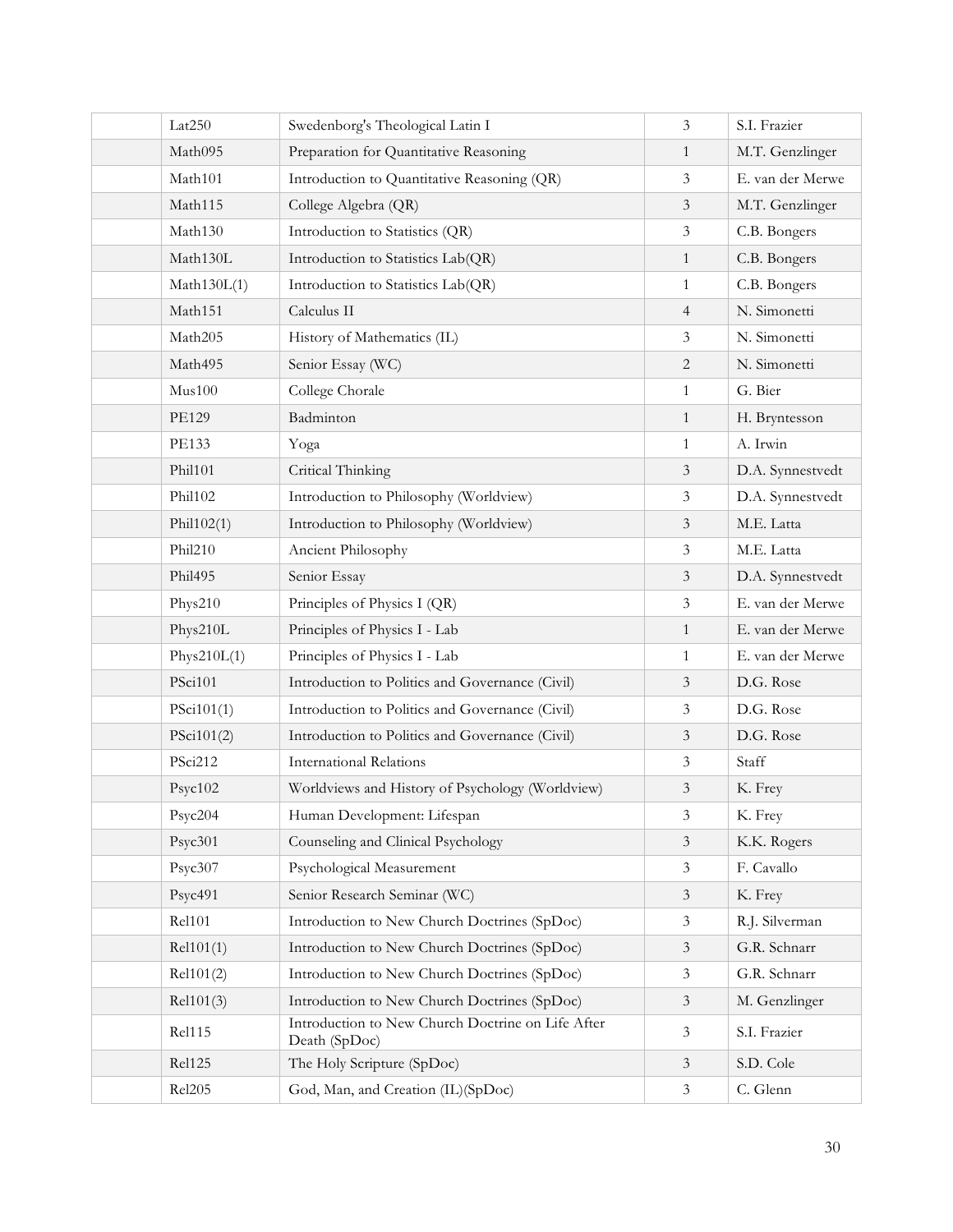| Rel273        | Religion and Marriage (SpAppl)(W)      | 3              | R.J. Silverman   |
|---------------|----------------------------------------|----------------|------------------|
| Rel273(1)     | Religion and Marriage (SpAppl)(W)      | 3              | Staff            |
| <b>Rel284</b> | Christian Religious History (SpComp)   | 3              | A.M.T. Dibb      |
| Rel310        | Studies in Arcana Coelestia (W)(SpDoc) | 3              | T.P. Glenn       |
| Rel335        | The Human Mind (SpDoc)                 | $\mathfrak{Z}$ | S.D. Cole        |
| <b>Rel490</b> | Religion Senior Project I (WC)         | 3              | S.I. Frazier     |
| Span102       | Introductory Spanish II                | 3              | Staff            |
| SpEd212       | Supporting Students with Disabilities  | 3              | K. Godynia       |
| SpEd312       | Classroom Assessments                  | 3              | L.B. Synnestvedt |
| Thea120       | Set Design and Production (EE)         | 3              | N. Haus-Roth     |
| Writ100       | Academic Writing                       | 3              | A. Nash          |
| Writ101       | Expository Writing (W)                 | 3              | Staff            |
| Writ101(1)    | Expository Writing (W)                 | 3              | K. King          |
| Writ101(2)    | Expository Writing (W)                 | 3              | T.P. Glenn       |
| Writ202       | Writing About Literature (W) (IL)      | 3              | C. Hoffman       |
| Writ202(1)    | Writing About Literature (W) (IL)      | 3              | S. Bernhardt     |
| Write02(2)    | Writing About Literature (W) (IL)      | 3              | Staff            |
| Writ211       | Creative Writing (W)                   | $\mathfrak{Z}$ | A. Nash          |

+This course is offered on multiple levels. All students must register on the 100 level.

\*This course requires a lab fee.

*The College administration will make every effort to offer the courses listed, but reserves the right to cancel courses if necessary.*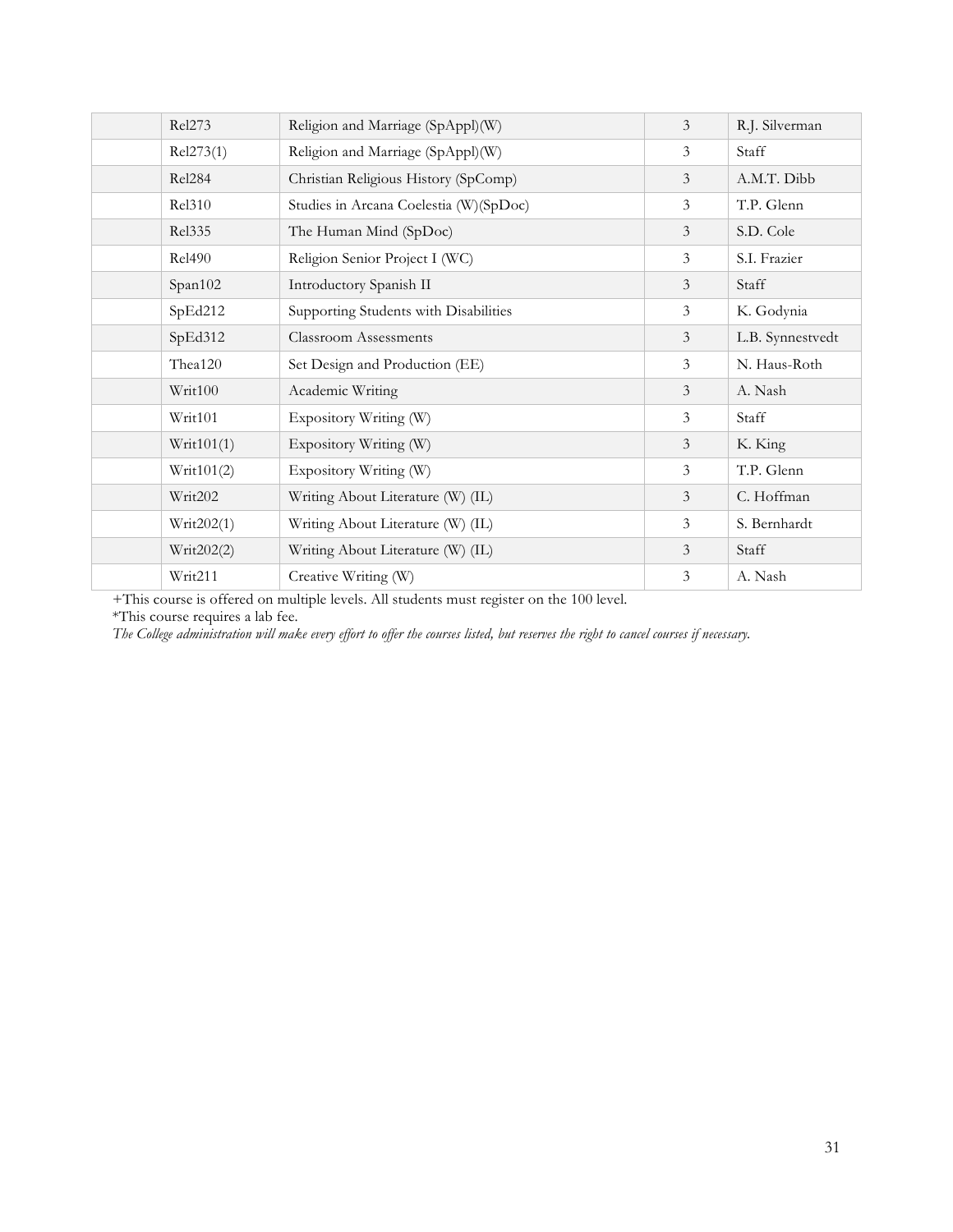### Winter Term 2018-19 Undergraduate Courses

### **Anthropology**

### Anthropology 240. Anthropology of Religion.

This course presents a theoretical perspective on religion as a cultural phenomenon. It explores the functional relationships within a variety of belief systems. It compares them across cultures and time, and, in particular, considers their intersections with subsistence strategies and political systems. Topics include: the roles of symbols and practitioners, myth and ritual, magic and cultic practice, & secularism and fundamentalism in traditional and world religions.

3 Credits.

### Anthropology 260. Human Evolution.

Introduction to human evolution and physical anthropology. Areas include paleoanthropology, primatology, molecular anthropology (population genetics), and to some extent evolutionary biology. Specific issues covered include the primate roots of human behavior, brain and language evolution, new and classic fossil hominids, the origin of anatomically modern humans, and human biogenetic variations. Prerequisite: Biology 122 or instructor permission. 3 Credits.

### **Biology**

### Biology 123. Introduction to Biology: Molecular Biology.

The second of a two-course gateway series that is required for prospective biology majors. Biological concepts are illustrated by means of molecular biology, from storage and maintenance of biological information necessary for life to its expression in the organism to diverse applications in health, medicine and food production. Topics include a general introduction to the cell and its components, cell division and the cell cycle, DNA structure and synthesis, chromosome structure and organization, mutations and their repair, genetic engineering, transcription and its regulation, the genetic code, and translation of genetic information to proteins.

Prerequisite: Chemistry 101L or High School Chemistry. 3 Credits.

#### Biology 123 Lab. Introduction to Biology: Molecular Biology Lab.

This course requires a lab fee. 1 Credit.

### Biology 220. Human Anatomy and Physiology II.

Continuation of the study of the structure and function of the human body and the mechanisms for maintaining homeostasis within it. Includes the study of the endocrine, cardiovascular, lymphatic, respiratory, digestive, urinary and reproductive systems, as well as the concepts of development and metabolism. Identification of anatomical structures using a "virtual" cadaver and preserved animal specimens will be required in the laboratory. Some hands-on dissection.

Prerequisite: Biology 210 with a grade of "C" or better. 3 Credits.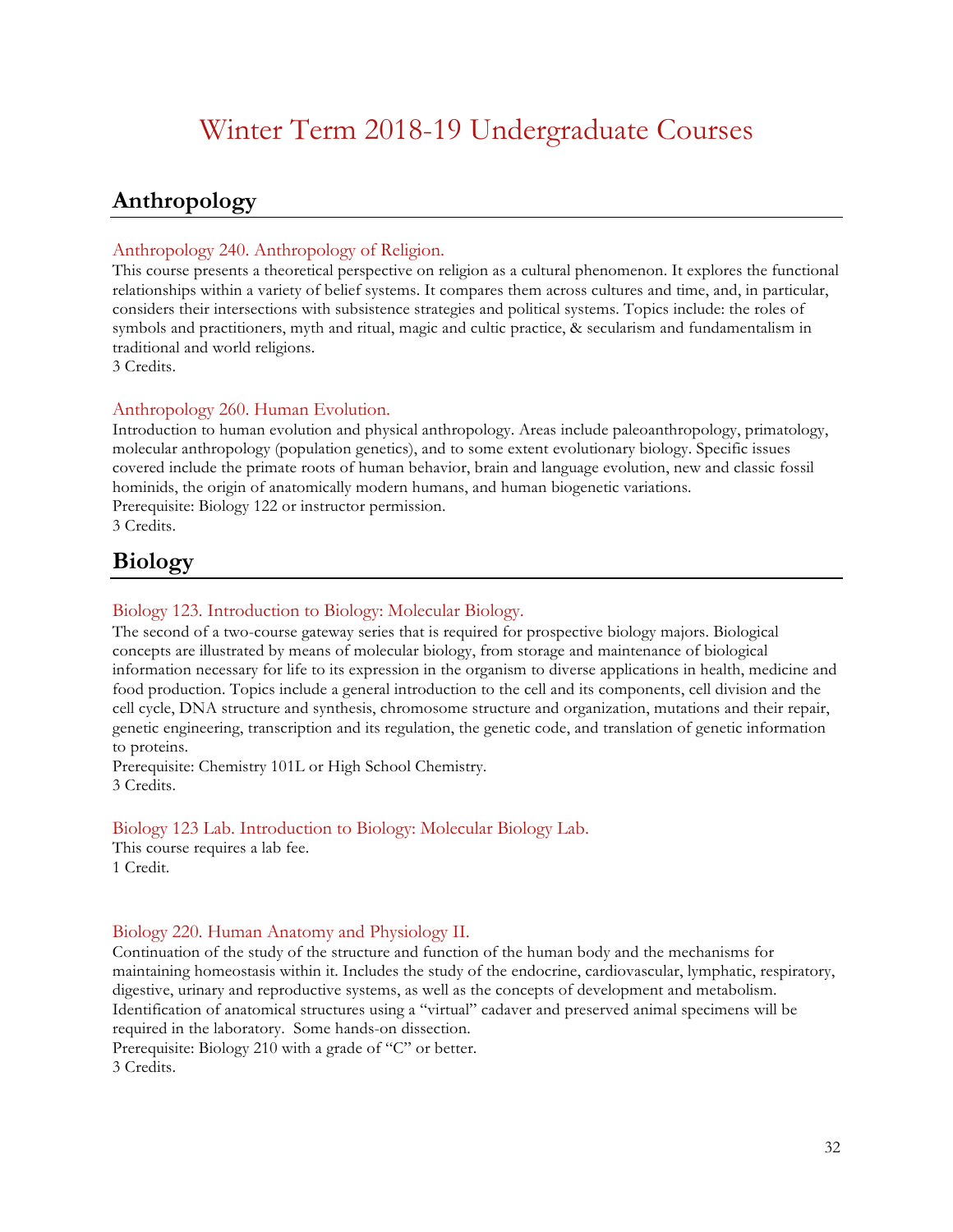### Biology 220 Lab. Human Anatomy and Physiology II Lab.

This course requires a lab fee. 1 Credit.

#### Biology 235. Ecology.

Study of the physical, chemical, and biological processes that determine the distribution and abundance of plants, animals, and microbial life. Energy flow, food webs, adaptation of species, population dynamics, species interactions, nutrient cycling, and ecological succession. Prerequisites: Biology 122 and 123. 3 Credits.

### Biology 235 Lab. Ecology Lab.

1 Credit.

#### Biology 495. Senior Project.

Independent research project or scholarly study under the supervision of faculty members. Topic chosen by mutual agreement between student and supervisor. Limited to and required of biology majors. Senior project proposals are required in the spring of junior year. 3 Credits.

### **Business**

#### Business 141. Accounting I.

Introduction to basic financial accounting principles, the accounting cycle, the preparation of financial statements, and the use of computer spreadsheets. 3 Credits.

### Business/Computer Science 215. Management Information Systems.

This course examines how digital information can be stored and organized to benefit organizations. Topics include strategic use of information, ethical issues in handling information, software options, and concept maps for design. Tools used include spreadsheets, databases, SQL, and report writing software. Prerequisite: Computer Science 105 or permission of instructor. 3 Credits.

#### Business 256. Principles of Sales.

In this course, the student will learn about assessing customer needs, developing account relationships and implementing effective sales strategies. During the course students will return to the theme of approaching sales with honesty and integrity, both from a practical and moral perspective. This course will cover the broader role sales communication plays in bringing people and the products and services they need together, not just the narrow skills required to convince the customer to make a purchase. Prerequisite: Communication 105. Recommended: Business 254.

3 Credits.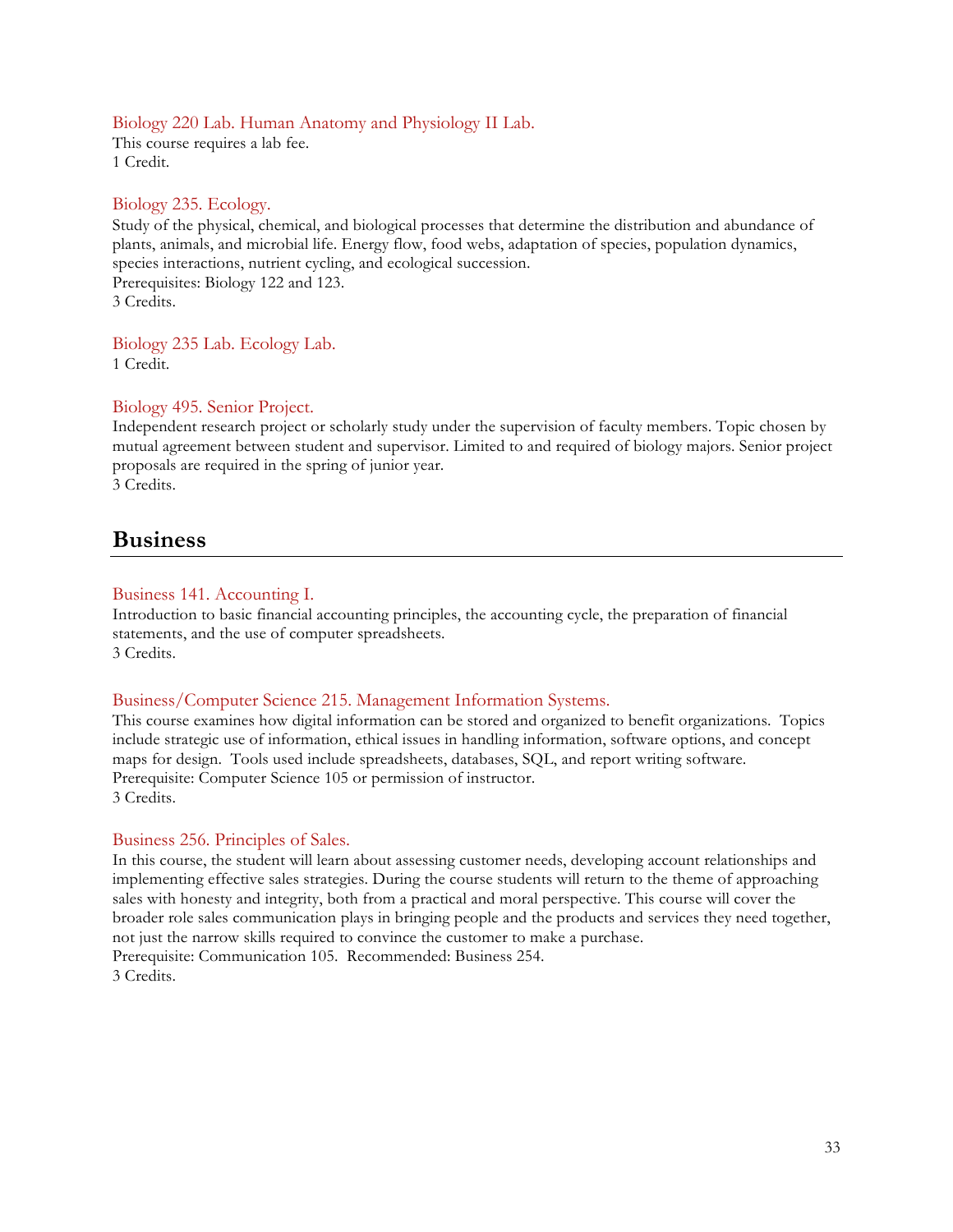#### Business 268. Sports in Society.

This course will explore the connections among amateur sports, collegiate sports, professional sports, and American society; including how sports and American culture have influenced each other, and how understanding this influence can impact sports marketing. Issues of gender and race discrimination in American sports, as well as the economic impact of hosting professional sports franchises and publicly funded stadiums, will also be discussed. 3 Credits.

Business 301. Business Ethics. (Moral, PP)

The analysis of moral principles and their application to decision making in business. Includes an overview of philosophical and theological ethical theories, including New Church ethics. Major focus on the analysis of ethical concerns in actual case studies from business, involving issues such as downsizing, whistle-blowing, competition vs. cooperation, and social responsibility. Communication 105 or any other public presentation course is recommended before taking this course. 3 Credits.

### Business 321. Advanced Financial Management.

This course will explore advanced financial management with specific emphasis on assessing and managing risk, including: applications for insurance and securitization, various types of derivatives and the hedging of risk, the unique challenges associated with operating in foreign countries, and tools available to manage these extra risks.

Prerequisite: Business 320. 3 Credits.

#### Business/Mathematics 380. Linear Models and Methods for Optimization. (QR)

Introduction to basic methods of operations research. Review of linear systems; linear programming, including the simplex algorithm, duality, and sensitivity analysis; formulation of integer programs; transportation and scheduling problems.

Prerequisite: Mathematics 240 and competence in programming. 3 Credits.

#### Business 495. Senior Capstone Project.

Capstone experience for the Interdisciplinary Major. Writing of the senior project based on the research and outline produced in Business 493.

Prerequisites: Business 493 and Business 494. 2 Credits.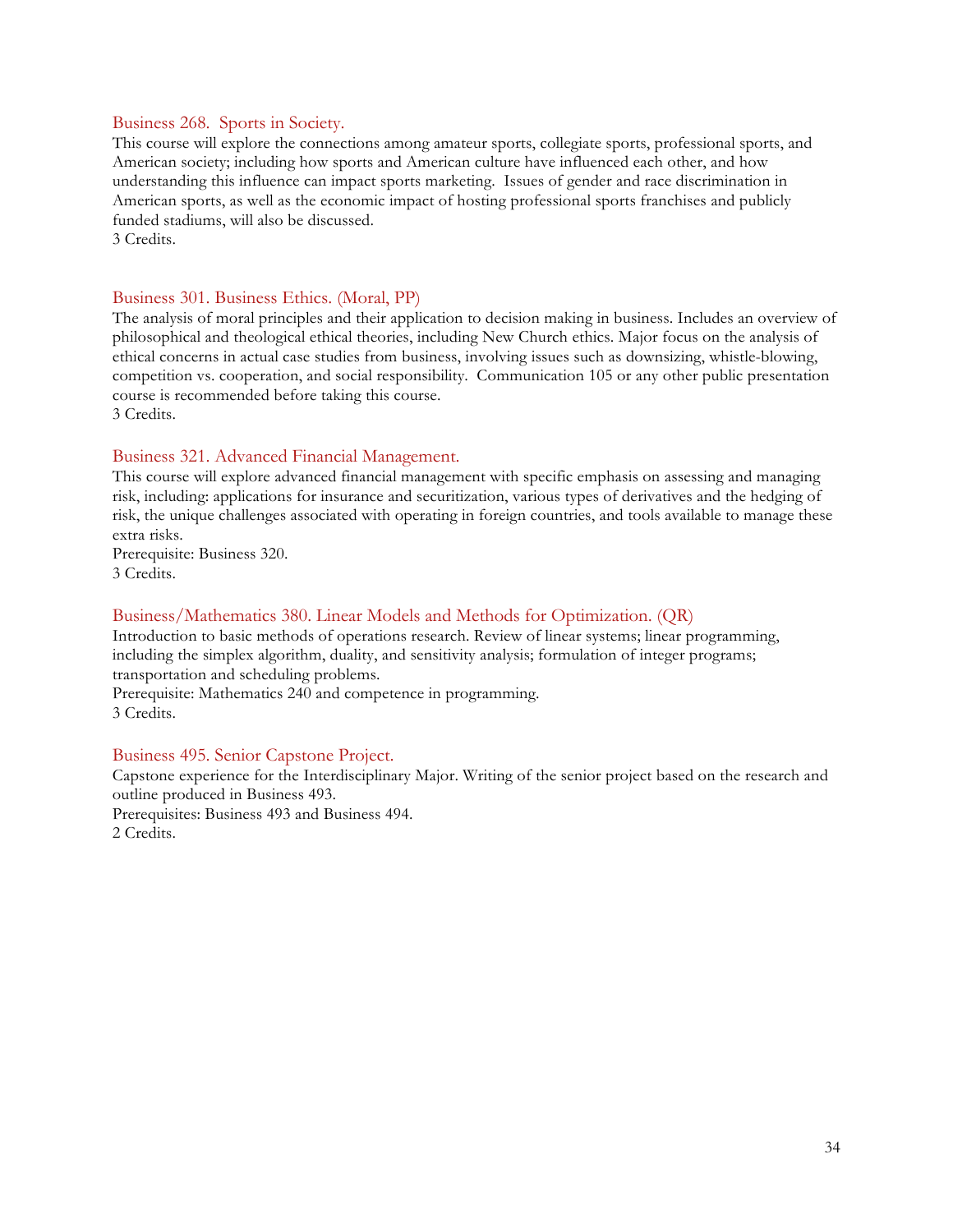### **Chemistry**

### Chemistry 110. General Chemistry I.

First year chemistry course for science majors. Topics include atomic structure, quantum mechanics, electron configuration, chemical bonding, molecular geometry, and the periodic table, classifications of matter, stoichiometry, and reactions in solution, gases, and thermochemistry. First half of sequence with Chemistry 111.

Prerequisite: One year of high school chemistry with a grade of C or better or Chemistry 101 or Earth Science 110.

3 Credits.

### Chemistry 110 Lab. General Chemistry I Lab.

This course requires a lab fee. 1 Credit.

### Chemistry 211. Organic Chemistry II.

Continuation of Chemistry 210. Topics include spectrophotometric identification of organic compounds, arenes, esters, epoxides, aldehydes and ketones, carboxylic acids and acid derivatives, and condensation reactions. Emphasis on biological applications of organic chemistry. Prerequisite: Chemistry 210. 3 Credits.

### Chemistry 211 Lab. Organic Chemistry II Lab.

Includes synthetic techniques and computational chemistry. 1 Credit.

### **Communication**

### Communication 105. Public Speaking. (PP)

Exposure to a variety of speaking situations designed to address inhibitions and develop self-confidence. Class work features impromptu and prepared speeches, as well as oral interpretation of literature and choral speaking. Work on voice and speech improvement as well as command of body language. 3 Credits.

### Communication 130. Foundations of Graphic Design.

Introductory study of how to create and communicate graphic ideas effectively. Covers elements of design, spatial relationships, typography, and imagery as they apply to graphic communication for print and web. Students will develop graphic design skills (the ability to solve visual communication problems) by integrating Adobe Creative Suite software skills and foundational design concepts. Software instruction in basics of such programs as InDesign, Illustrator and possibly Photoshop. 3 Credits.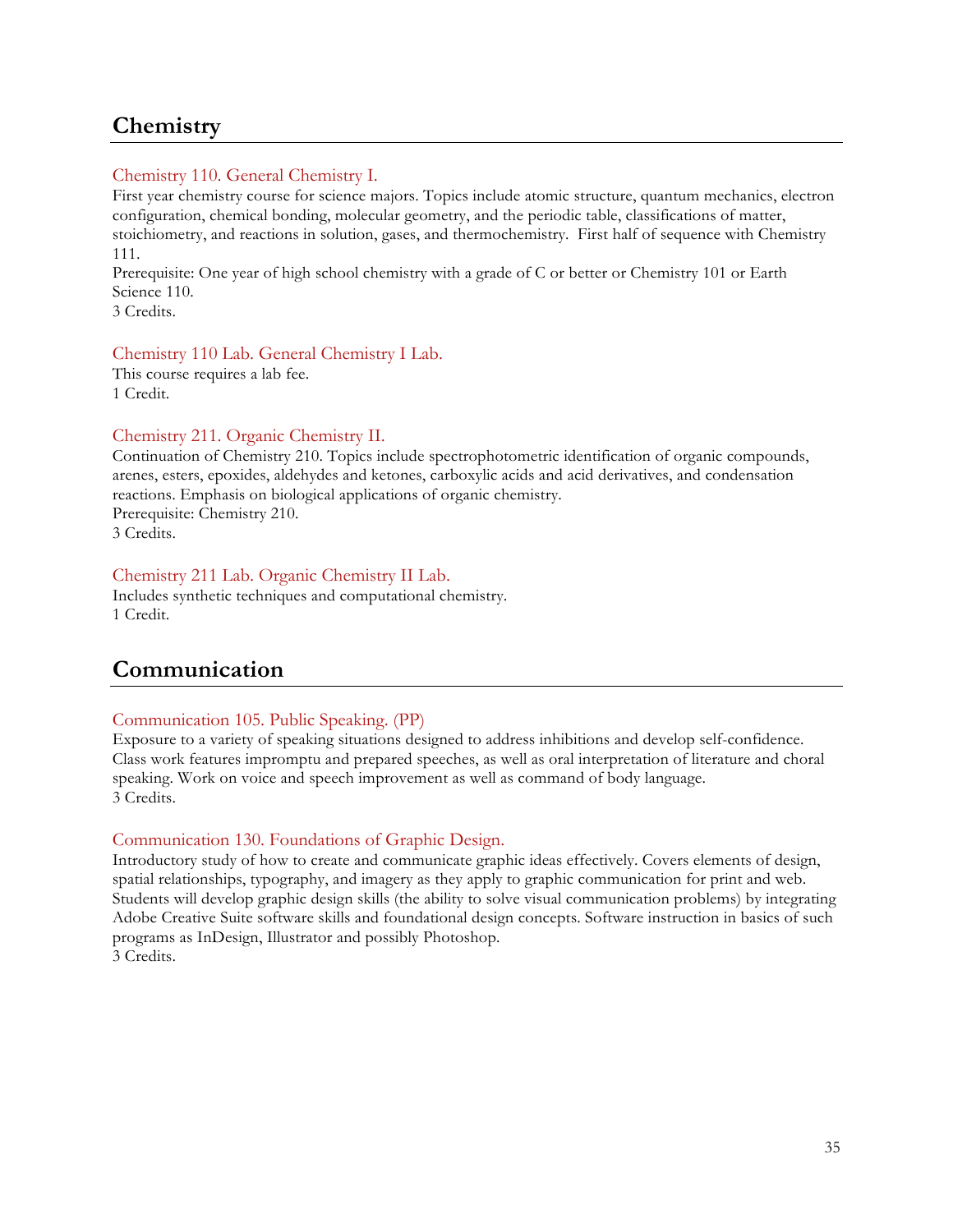### **Dance**

### Dance 130. Musical Theater Dance. (EEC)

Musical Theater Dance introduces students to a variety of dance styles used in American Musical Theatre. Students will learn tap and jazz dance technique as well as specific dances from Broadway musicals choreographed by Robbins, Fosse, Champion, and more. Includes an overview of the history of Broadway, specific to dance styles and choreographers. Course culminates in a final performance. Course may be repeated once for credit. Also serves as a PE course. 1.5 Credits.

### Dance 134/234. Ballet. (EEC)

Beginner (Dance 134) and Intermediate (Dance 234) course in ballet technique. Introduction to and development of the fundamentals of ballet technique and vocabulary, emphasizing alignment, stretching and strengthening, flexibility, kinesthetic awareness, line and movement phrases. This course culminates in a public performance at the end-of-term concert. Course may be repeated once for credit. Prerequisite for Dance 234: Dance 134 or instructor's permission. Also serves as a PE course. 1.5 Credits.

### Dance 160/260/360. Dance Ensemble. (EEC)

A dance repertory course for the performing artist. Rehearsing and performing pieces choreographed by faculty and guest artists. Styles may include contemporary, jazz, hip-hop, ballet, and/or tap. Each student will be involved in several different pieces of choreography. Course culminates in public performance. Dance 260 includes collaboration on a choreography project or a solo choreography project. Dance 360 involves choreographing and teaching a group piece of choreography to the class to be performed at the end of term concert. Course may be repeated for credit.

1.5 Credits.

### Dance 495. Senior Essay.

Capstone experience for the Interdisciplinary Major. Writing of the senior essay based on the research and outline produced in Dance 493. Prerequisites: Dance 493 and Interdisciplinary Studies 494.

2 Credits.

### **Economics**

### Economics 132. Microeconomics. (QR)

Study of the fundamentals of economic analysis with particular emphasis upon consumer demand behavior and the output and pricing decisions of business firms under various market structures. Special attention given to the role of ethics in the behavior of business executives and consumers. Consideration of current issues such as health care, energy policy, and government intervention in the market. Course includes studentled seminars and group projects.

3 Credits.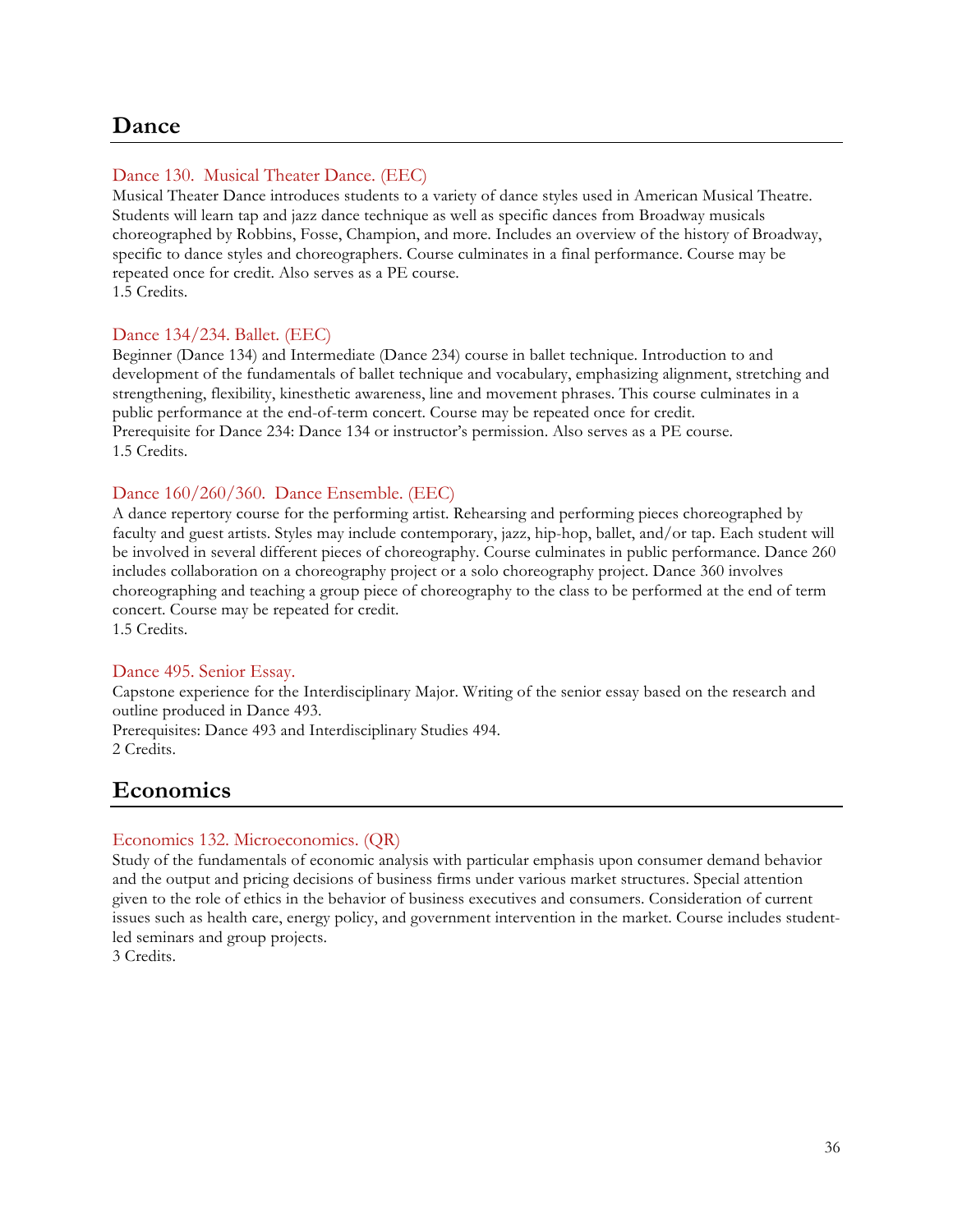### **Education**

#### Education 201. Foundations of Education. (Worldviews)

Study of world views and associated theories that impact education. Examination of questions such as: What is the nature of reality? How do we know what we know? How do we determine what is worth knowing? What is of value? Focus on how a New Church philosophy of education affects teachers and students. 3 Credits.

#### Education 218. Literacy Instruction for Young Learners I.

This course exposes students to theory and practice in literacy instruction, pre-kindergarten through grade 4. Emphasis on emergent literacy, techniques and skills of teaching reading and language arts, evaluation and assessment. Includes 1 credit hour of ELL.

Prerequisite: Education 128 or Education 217. 3 Credits.

#### Education 272. Child Development: Birth - Nine Year Olds.

Teachings about human development from the theology of Swedenborg are compared with major theories of child development. Emphasis on the sensory needs of early childhood and how to create a nurturing environment for physical, mental, and socio-emotional health. 3 Credits.

#### Education 323. Math and the Young Child.

Exploration of the content and methods of teaching mathematics Pre-K to 4th grade. Emphasis on a problem-solving approach to the teaching of math within the context of a developmentally appropriate curriculum. Students learn how to engage children in the subject through imaginative, musical, rhythmic, athletic, and artistic activities. This course is about how to teach math so it makes sense. 3 Credits.

#### Education 402. Student Teaching. (EE)

Includes at least 12 weeks of combined observation and teaching in an early childhood education classroom setting, supervised by a teacher from Bryn Athyn College Education Department and by a classroom teacher in the cooperating school. Open only to seniors in the education major. 3-12 Credits.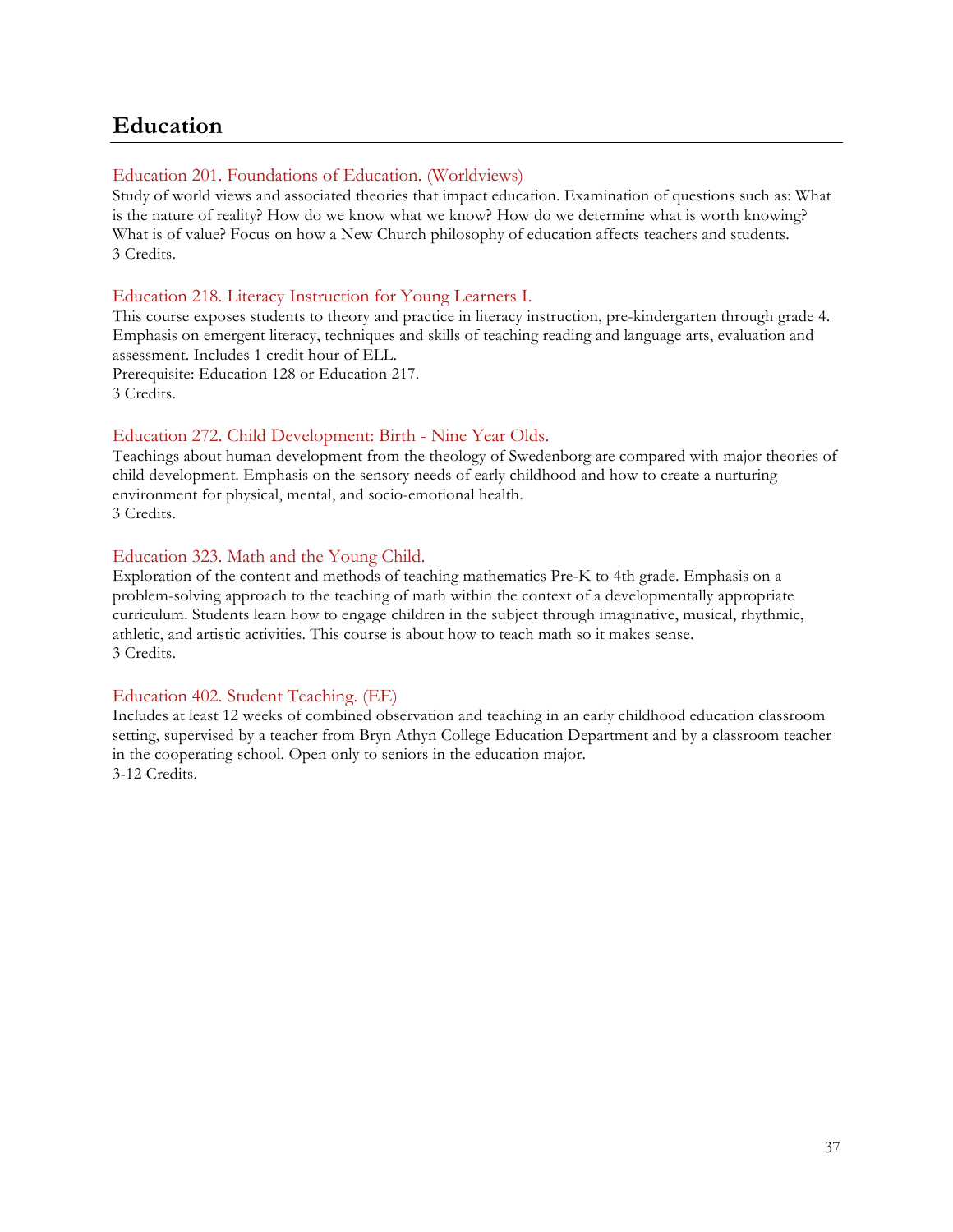### **English**

#### English 218. American Literature I.

Chronological survey of American writers from colonial times to the late 19th century. Particular attention paid to themes such as nature, religion, freedom (or lack thereof), and the shaping of "American" values and identities. Authors include Hawthorne, Poe, Dickinson, Melville, Emerson, Thoreau, and Whitman, among others

Prerequisite: Writing 101. 3 Credits.

#### English 367. The Modern Novel. (IL)

Study of selected early 20<sup>th</sup>-century novels. Emphasis on how these works reshape 19<sup>th</sup>-century forms and subjects to reflect changes (demographic, political, social) in the modern world. Includes such writers as James, Woolf, Faulkner, Hurston, and Hemingway.

Prerequisites: Writing 202 and any 200-level English course. 3 Credits.

#### English 495. Senior Seminar: Career Preparation.

Focus on professional transition to workplace or graduate school. Guest speakers and faculty present recent trends in English studies and in employment for English majors. Students propose (or present if completed) their capstone work as well as give evidence of facility in the software and technology skills required of BAC English graduates. Students network with alumni at a distance or in town to support an outreach effort requiring communication skills and fostering any aspect of the mission's focus on intellectual, moral, civil, and spiritual development.

1 Credit.

### **Experiential Education**

#### Experiential Education 198/298. Internship. (EE)

The internship course is open to students with a 2.7 GPA or above. It is a supervised, pre-professional experience with clear links to a student's academic program. It is conducted primarily or totally outside a regular course classroom, and for which a student earns academic credit. It is organized primarily around an assignment in a work-place situation in which students working under the direction of a supervisor learn hands-on professional skills.

The internship course requires a learning plan, reflective component, and an analytical component (e.g., essay, paper, or presentation). Individual learning plans are retained in the office of Internship. This course satisfies the EE requirement.

Course may be repeated for academic credit by arrangement. Credit variable.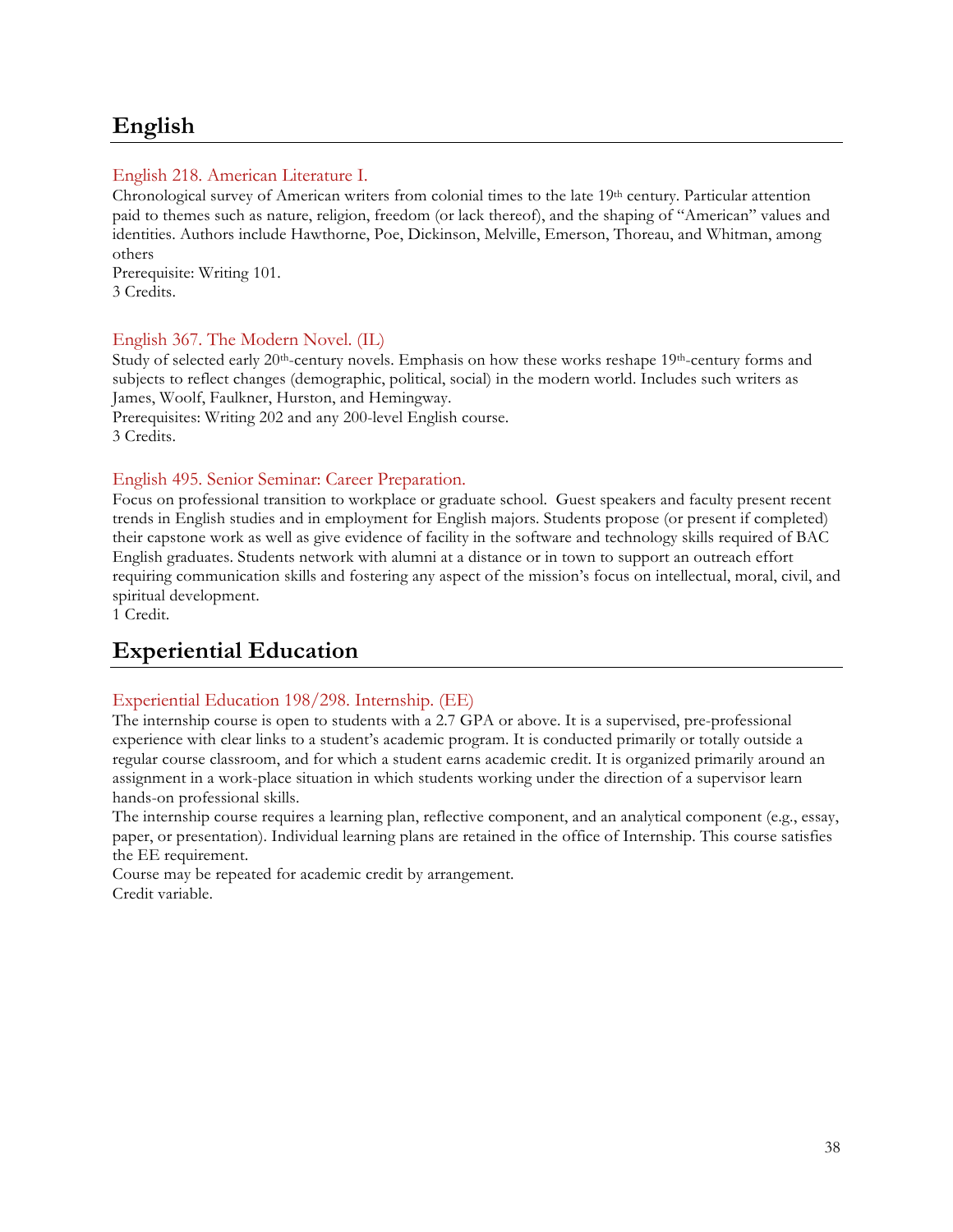### **Fine Arts**

#### Fine Arts 102. Renaissance and Baroque Art. (IL)

Introductory survey of architecture, sculpture, and painting covering Renaissance, Reformation, and Counter-Reformation art. Includes artists such as Vermeer, Rembrandt, Michelangelo, da Vinci, Bernini, Caravaggio, and others. Trip to Metropolitan Museum of Art in New York. 3 Credits.

#### Fine Arts 112/212. Medieval Art and Its Revivals.\*\*

Using one of the finest collections of medieval art in the world (Glencairn Museum), this course surveys the art of Medieval Europe, particularly that of France, focusing on the evolution of sacred imagery, and how it reflects and shapes the attitudes of the period. It also covers medieval revivals in 19th-century England and 19th-20th century America. Highlights include: Early Christian sculpture, Celtic manuscripts, Romanesque sculpture, Gothic cathedrals, and Gothic revivals including aspects of the Arts and Crafts movement. Students solve problems posed by some of Glencairn's pieces and develop a research topic. 3 Credits.

#### Fine Arts 122. Metal Forging.

Introduction to artistic ironwork concentrating on hand-forged, wrought iron using traditional techniques. Inspired by the magnificent examples in Glencairn and Bryn Athyn Cathedral. 3 Credits.

#### Fine Arts 128. Stained Glass Painting.

Introduction to traditional and innovative techniques in glass painting. Inspired by the magnificent examples in Glencairn and Bryn Athyn Cathedral. 3 Credits.

#### Fine Arts 130. Ceramics.

Introduction to clay work including hand building, wheel throwing, slip casting, glazing, and firing processes. Also form function and representation. 3 Credits.

#### Fine Arts 141. Building Arts Foundation.

Introduction to the Building Arts curriculum by focusing on fundamental design and drawing principles essential to all craft disciplines. Students learn to communicate ideas, design and execute projects through sketches, hand drawings and computer-generated drawings. 3 Credits.

#### Fine Arts 155. Introduction to Craft Practice.

This course introduces students to the various building arts practiced at Bryn Athyn College – metal, glass, stone and wood. Students complete projects in all four disciplines learning the properties, techniques, and creatives possibilities of each. This introduction helps students choose a craft specialization for their major. (at present the two options are metal and glass). 3 Credits.

39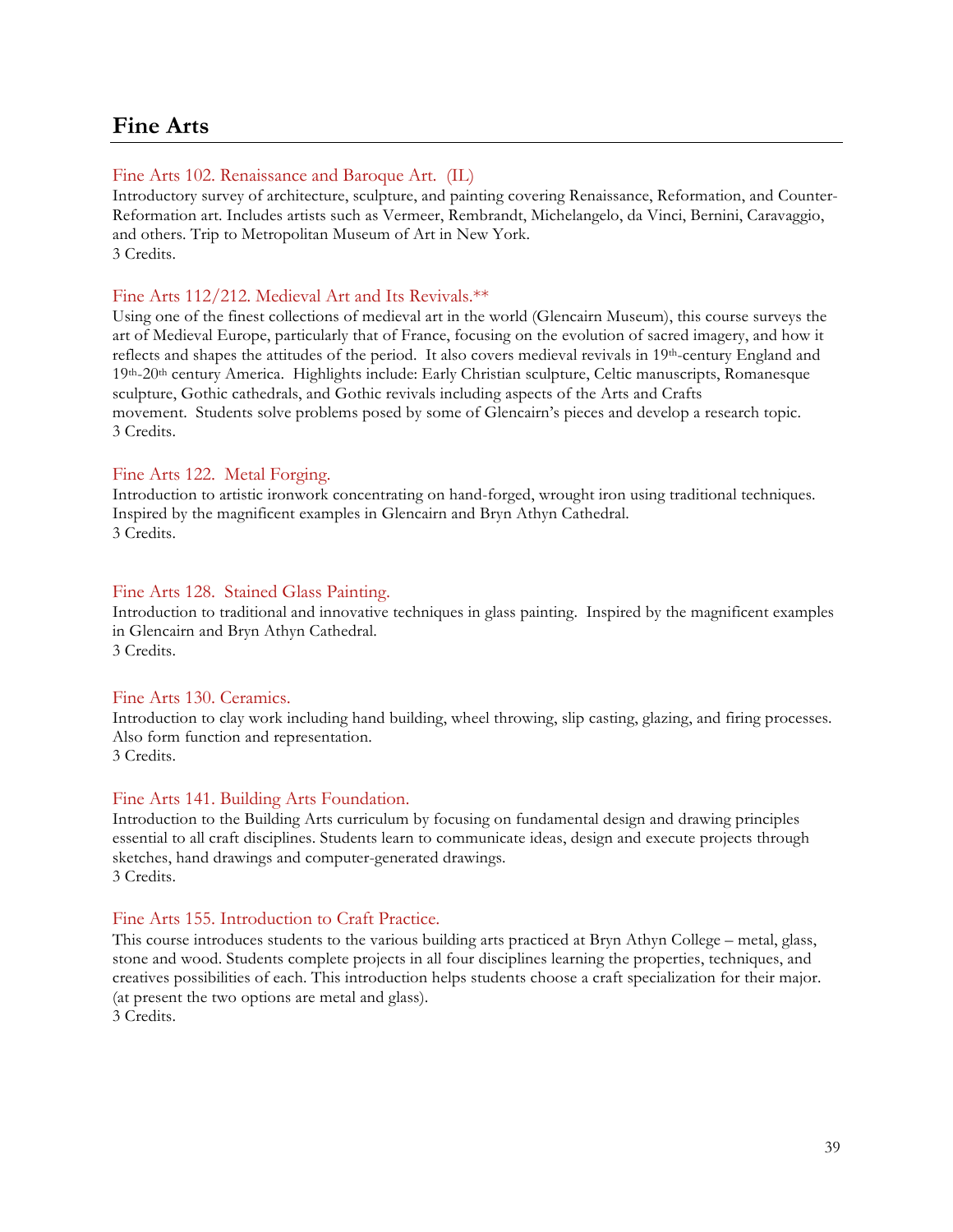#### Fine Arts 222. Intermediate Metal Forging.

Focusing on architectural ironwork design and construction, this course refines the skills learned in FA 122. Includes opportunities for self-expression and creative thinking. Inspired by the magnificent examples in Glencairn and Bryn Athyn Cathedral.

Prerequisite: FA 122. 3 Credits.

#### Fine Arts 228. Intermediate Stained Glass Painting

Focusing on architectural stained glass design and construction, this course refines the skills learned in FA 128. Includes opportunities for self-expression and creative thinking, repair and restoration of historic glass. Inspired by the magnificent examples in Glencairn and Bryn Athyn Cathedral. Prerequisite: FA 128. 3 Credits.

#### Fine Arts 230. Intermediate Ceramics.

Further development of individual skills and sensitivities in the medium of clay. Prerequisite: Fine Arts 130. 3 Credits.

#### Fine Arts 241. Building Arts Foundation II.

This course builds upon skills acquired in FA 221 Building Arts Foundation I and provides opportunities to practice design principles while further developing the hand skills essential to all craft disciplines. Students are presented with visual problems to solve that relate to various lecture topics. Students use preparatory drawings and models to communicate ideas then execute projects in a variety of materials. Students work independently and in groups to solve design challenges. Emphasis is placed on teamwork, accuracy, and craftsmanship. The collections and models in the Glencairn Museum support these endeavors. 3 Credits.

#### Fine Arts 252. Introduction to Welding and Machine Work

This course introduces students to the procedures of operating equipment commonly found within an architectural metals shop environment. Students will be introduced to various welding techniques, along with the safe use of equipment such as lathes and mills, both individually and within a group setting. Emphasis will be placed on safety and craftsmanship.

3 Credits.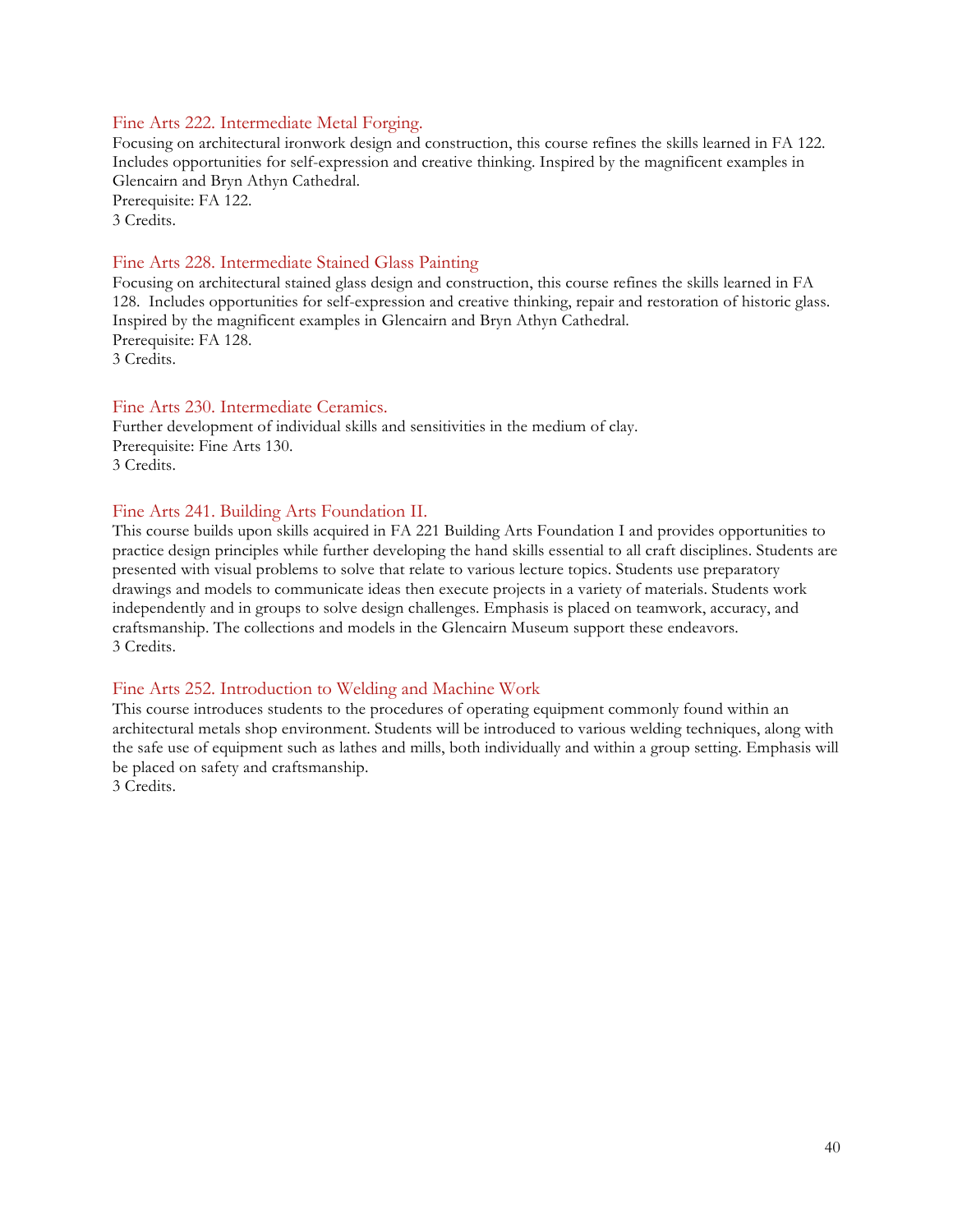### **Field Experience**

#### Field Experience II: Exploration.

Students work under a classroom teacher's supervision tutoring children, facilitating small group conversations, supervising outdoor play, and monitoring classroom routines and procedures. FE II is taken in conjunction with all winter term courses of the third year and provides students with 120 hours of observation and practice teaching. FE II occurs every Tuesday and Thursday of the term. Not open to nonmajors; third-year students only.

3 Credits.

### **History**

#### History 114. The Classical World. (IL)

Historical survey of ancient Greece and Rome from Mycenaean civilization to the fall of the Roman Empire in the west. Particular attention to political trends and the role of religion in Greek and Roman societies. Examination of textual and archaeological evidence. Guided development of a research paper. 3 Credits.

#### History 298, 398, 498. History Internship II. (EE)

Proposals must be approved by the appropriate department chair. History internships are open to students in second year or above who have completed at least two history courses. Credit variable.

#### History 330. Twentieth-Century American History Seminar.

Selected topics affecting twentieth-century American society. Focus on economic, social, and political change in the post-World War II era. 3 Credits.

### **Human Society**

#### Human Society 402. Capstone Seminar II.

Students in the Human Society major write their capstone projects. The seminar setting provides instruction in related skills and offers a forum for support and the exchange of ideas. As part of the seminar, students present the results of their research publicly and design posters. Only open to Human Society majors. Prerequisite: HSoc 401.

3 Credits.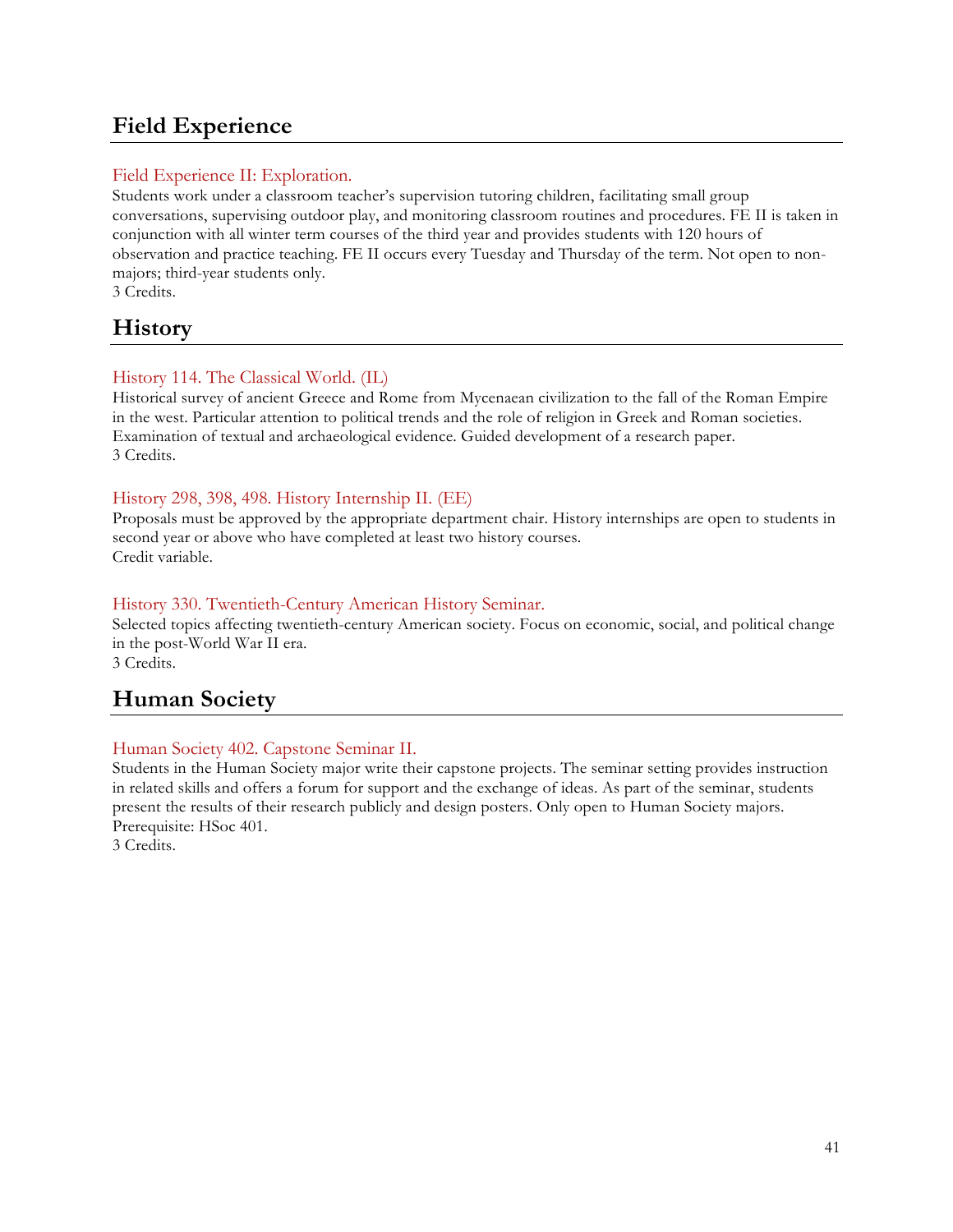### **Independent Studies**

In addition to the listed courses, all areas offer independent studies numbered 299 or 399 with variable credit. The purpose of an independent study is to allow well-qualified students to study beyond the regularly offered courses. Students who undertake independent studies must be able to work independently between meetings with the instructor and have completed a minimum of 33 credits with a GPA of at least 2.70. Planning ahead is necessary: independent study proposals, syllabi, and required registration paperwork must be completed well before the term in which the study is to occur. Full details can be found in the undergraduate student handbook.

### **Latin**

#### Latin 250. Swedenborg's Theological Latin I.

Intensive review of Beginning Latin, followed by varied readings in the Writings. Various styles of writing distinguished (expository, philosophical, descriptive, narrative). Special attention to non-Classical constructions.

Prerequisites: Latin 110 and 111 or approval of the instructor. 3 Credits.

### **Mathematics**

#### Mathematics 095. Preparation for Quantitative Reasoning.

This course provides additional support for students enrolled in Math101. Topics include translating expressions, building equations, order of operations, and recognizing context. Credit from this course may not be used to satisfy degree requirements.

1 Credit.

#### Mathematics 101. Introduction to Quantitative Reasoning. (QR)

Introduction to mathematical concepts to improve basic skills in computation, algebra, graphing, and quantitative applications. This course prepares students for other mathematics courses and courses involving quantitative reasoning. Topics include linear modeling, units of measure and currency, and statistical reasoning, and financial topics.

3 Credits.

#### Mathematics 115. College Algebra. (QR)

Algebraic topics designed to assist in the use of mathematics in science courses. Topics include exponents and radicals, rational expressions, inequalities, complex numbers, polynomial analysis and advanced factoring, rational functions and asymptotes, and quantitative reasoning applications. Because of duplication of subject matter, students may not receive credit for both Mathematics 115 and Mathematics 120. Prerequisite: Mathematics 101 or appropriate score on placement test. 3 Credits.

#### Mathematics 130. Introduction to Statistics. (QR)

Introduction to data analysis, random variables and their distributions, correlation, and statistical inference. Statistical software used for graphing and data analysis. Independent research project. Recommended for students of business or the social and natural sciences.

Prerequisite: Mathematics 101 or appropriate score on placement test. 4 Credits.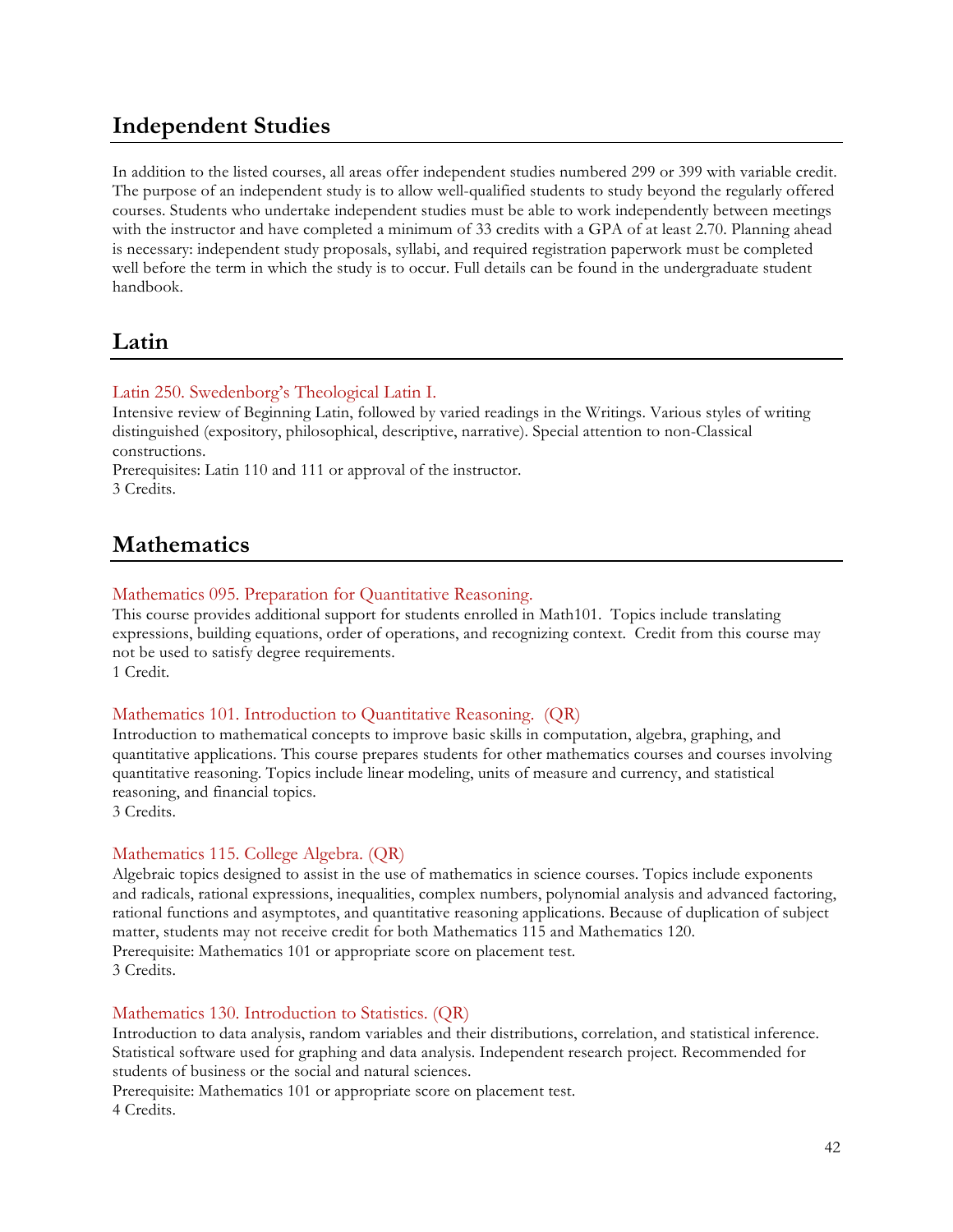#### Mathematics 151. Calculus II.

Methods and applications of integration, improper integrals, infinite series, Taylor polynomials, and parametric equations. Prerequisite: Mathematics 150. 4 Credits.

#### Mathematics 205. History of Mathematics. (IL)

The development of the major mathematical concepts from ancient times to the present, emphasizing alternate approaches to familiar methods. Students will complete an independent research project. Prerequisite: Mathematics 140 or Mathematics 150. 3 Credits.

#### Mathematics 495. Senior Essay.

Capstone experience for the Mathematics or Interdisciplinary Major. Writing of the senior essay based on the research and outline produced in Mathematics 493.

Prerequisites: Mathematics 493 and either Interdisciplinary Studies 494 or Mathematics 494. 2 Credits.

### **Music**

#### Music 100. College Chorale.

Development and performance of choral repertoire from Renaissance to Modern. Instruction in the development of vocal techniques. Course may be repeated for credit. 1 Credit.

### **Philosophy**

#### Philosophy 101. Critical Thinking.

Development of students' reasoning skills through analysis and evaluation of arguments. Diagraming arguments, identifying mistakes in reasoning, and writing arguments. Emphasis on issues encountered in everyday experience and in courses across the curriculum, primarily through classical deductive logic. 3 Credits.

#### Philosophy 102. Introduction to Philosophy. (Worldview)

Survey of some major philosophers and theories in metaphysics, epistemology, and the philosophy of religion. 3 Credits.

#### Philosophy 210. Ancient Philosophy.

Historical consideration of ancient Greek philosophy (with emphasis on Socrates, Plato, and Aristotle) or Roman philosophy (with emphasis on Cicero, Aurelius, and Seneca). Strongly recommended: Philosophy 101. Prerequisite: Philosophy 102.

3 Credits.

#### Philosophy 495. Senior Essay.

Capstone experience for the Interdisciplinary Major. Writing of the senior essay based on the research and outline produced in Philosophy 493.

Prerequisites: Philosophy 493 and Interdisciplinary Studies 494. 3 Credits.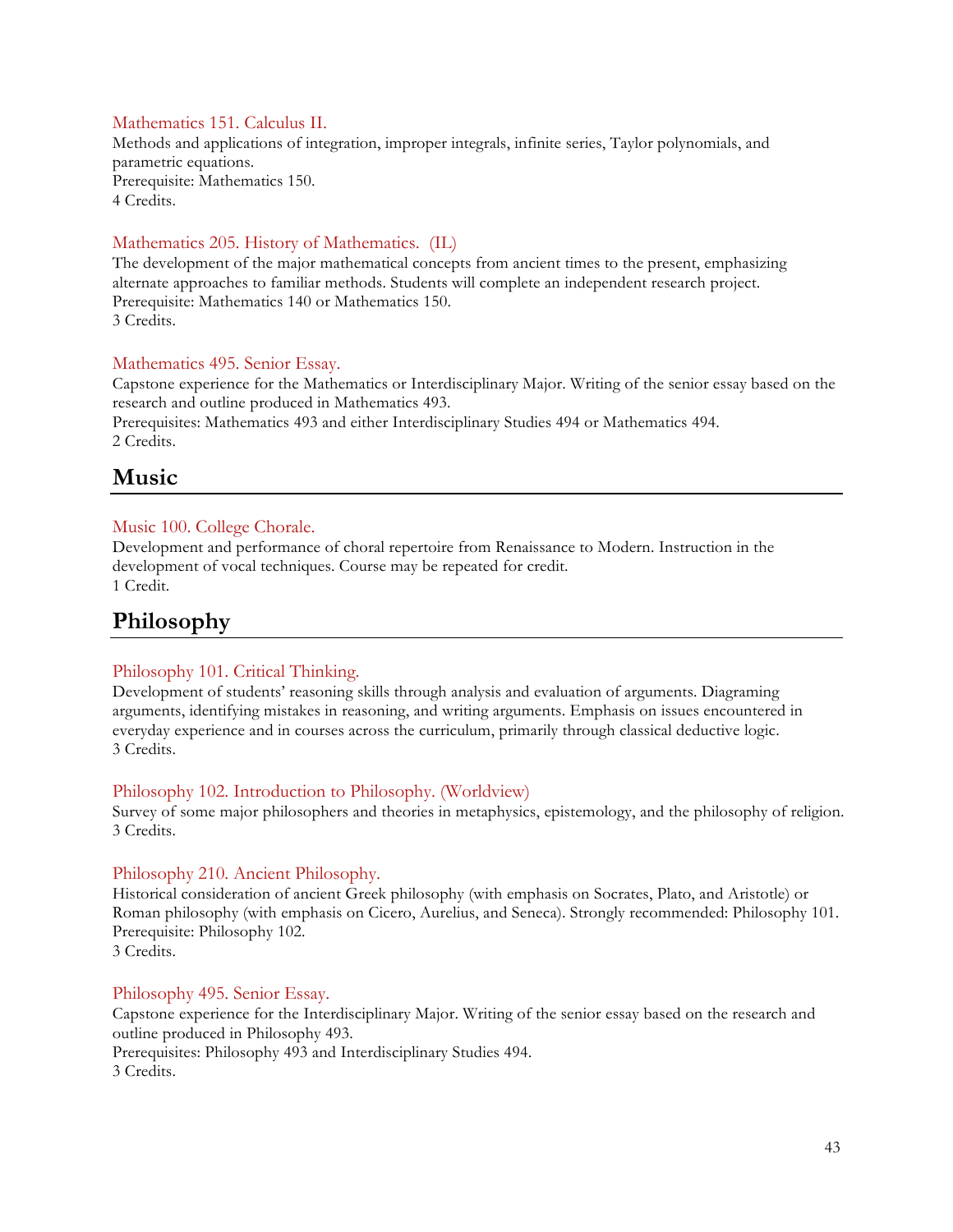### **Physical Education**

#### Physical Education 129. Badminton.

Basic instruction in skill techniques, rules, strategies, and competition in badminton. Course may be repeated once for credit.

1 Credit.

#### Physical Education 133. Yoga.

Introduction to yoga course. Variety of yoga (poses) including standing poses, twists and forward bends, arm-balancing, back bending and inversions. Open to all abilities. Course may be repeated once for credit. 1 Credit.

### **Physics**

#### Physics 210. Principles of Physics I. (QR)

Calculus-based course providing an introduction to rigid body mechanics, gravity, waves, and heat. Problem and laboratory assignments complement the lectures. Co-requisite or Prerequisite: Mathematics 150. 3 Credits.

#### Physics 210 Lab. Principles of Physics I Lab.

1 Credit.

### **Political Science**

#### Political Science 101. Introduction to Politics and Governance. (Civil)

Examines the discipline of political science and the concepts involved in the study of politics and governance. Surveys regime types and the role and function of political institutions and organizations. Focus on the potential for thinking about civic and political issues from a religiously-informed perspective. 3 Credits.

#### Political Science 212. International Relations.

Examination of historical and theoretical foundations for thinking about international relations. Topics include: peace and conflict, international law, intervention, and terrorism. Recommended: Political Science 101 or History 117.

3 Credits.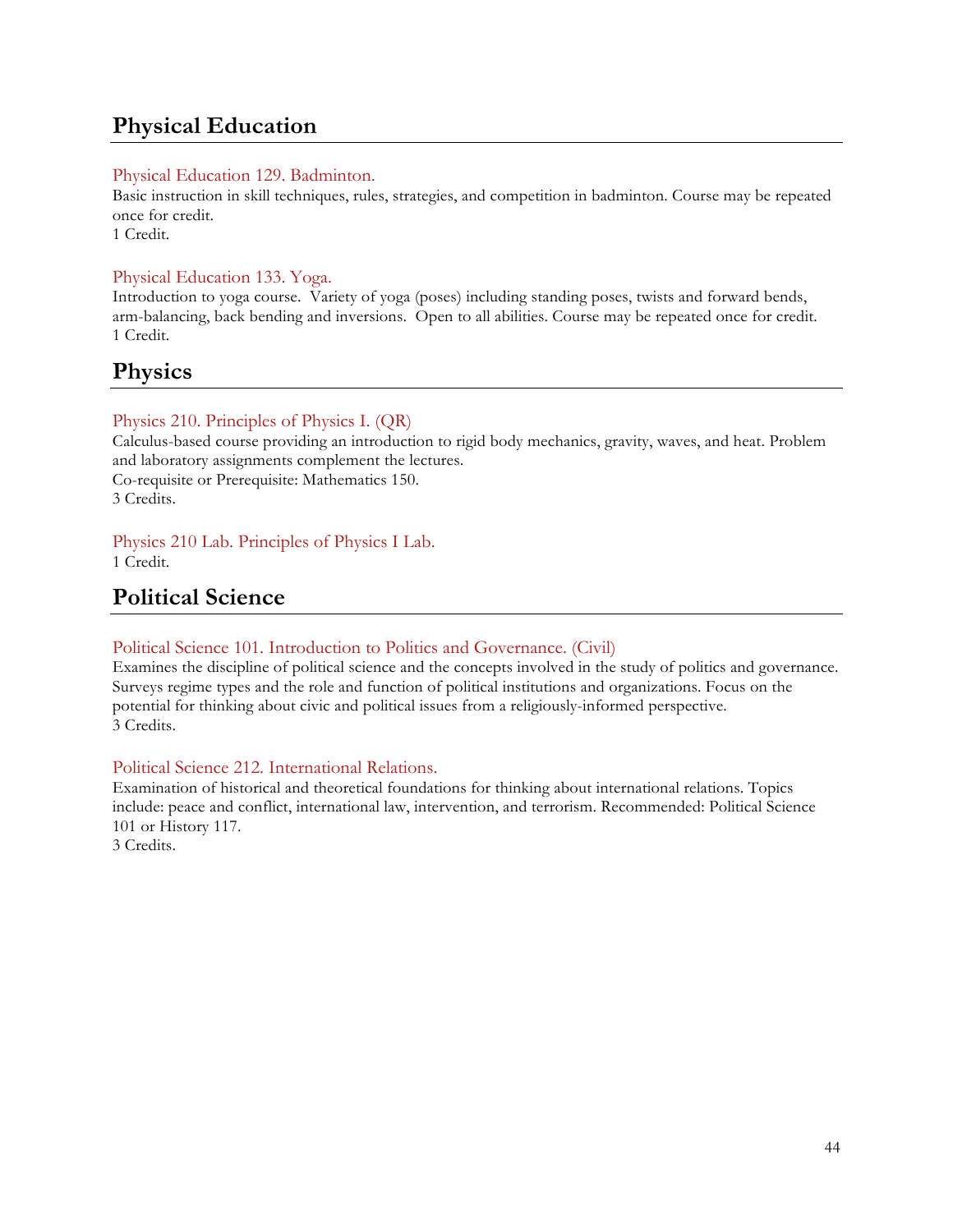### **Psychology**

#### Psychology 102. Worldviews and History of Psychology. (Worldview)

Survey of six major psychological worldviews. Analysis of worldviews in terms of their history, key people, main concepts, and major contributions to the field of psychology in modern times. Three themes addressed for each worldview: "What is the good life?", "What remedies are available when things go wrong for human beings?", and "Is this a Theistic worldview?"

3 Credits.

#### Psychology 204. Human Development: Lifespan.

Study of human development, focusing on the most significant changes that occur across the lifespan. Topics include theories of physical-motor, cognitive, language, creative, social, emotional, moral, and spiritual development.

Prerequisite: Psychology 101 or department chair permission. 3 Credits.

#### Psychology 301. Counseling and Clinical Psychology.

Examination of psychological theories that inform the skills of counselors and clinical psychologists in various professional settings. Topics include psychological theories, the roles of the counselor, listening skills, case conceptualization, treatment methods and intervention strategies. Consideration of what it means to incorporate individual values and spirituality into treatment.

Prerequisite: Two psychology courses or department chair permission. 3 Credits.

#### Psychology 307. Psychological Measurement.

Introduction to the principles that underlie the development, use, and interpretation of psychological assessment tools. Topics include: Test construction, survey development, scoring, assessment interpretation issues, and psychological assessment applications in industrial, educational, clinical, and research setting. Students will examine the potential and limitations of tests of intelligence, aptitude, achievement, interest, and personality. Additionally, psychological assessment will be discussed in terms of social, legal, and ethical concerns.

Prerequisite: Psychology 101 and two other psychology courses, or department chair permission. 3 Credits.

#### Psychology 491. Senior Research Seminar.

Capstone for seniors in the psychology major. Independent work on Senior Essay guided by an advisor. Information Literacy and Writing Skills emphasized. 3 Credits.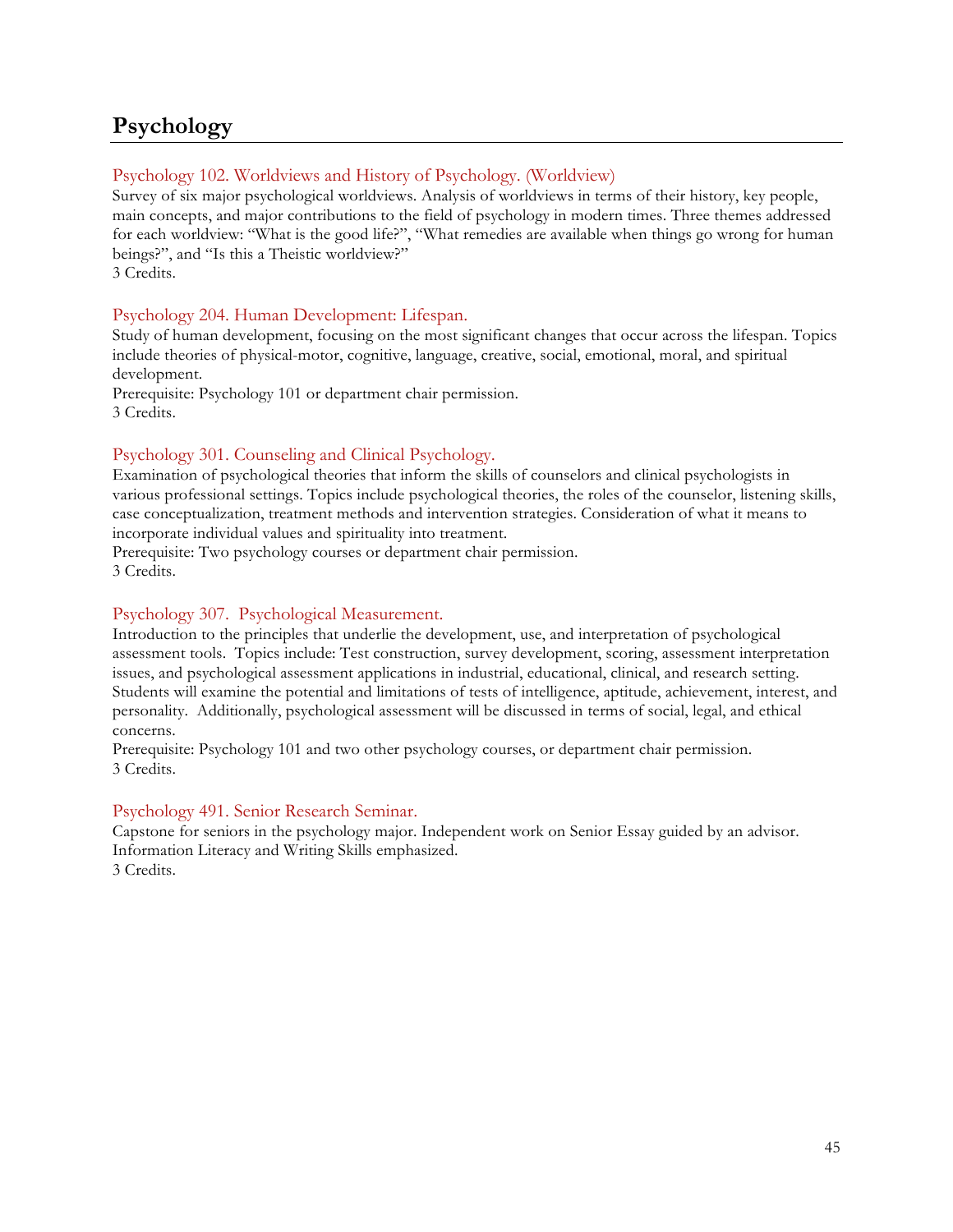### **Religion**

#### Religion 101. Introduction to New Church Doctrines. (Doctrinal)

Foundation course. Basic survey of the doctrines of the New Church. Presupposes little or no formal background in the study of the doctrines. 3 Credits.

#### Religion 115. Introduction to New Church Doctrine on Life after Death. (Doctrinal)

New Church teachings on the life after death studied in their own context and the context of the near-death experience and the history of eschatology. Text: *Heaven and Hell.* 3 Credits.

#### Religion 125. The Holy Scripture. (Doctrinal)

The symbolic nature of the Word and the spiritual meaning within. The importance of the literal meaning and its interpretation. The Word in heaven and the church. Dual expressions in the Word. Heresies. The Lord and the Word. The Word in very ancient times. The universal church. The necessity of revelation. Illustrations drawn throughout from the Old and New Testaments. Text: *The Doctrine of the Sacred Scripture*. 3 Credits.

#### Religion 205. God, Man, and Creation. (Doctrinal)

Study of how the Lord created the spiritual and natural worlds, with emphasis on humans as the purpose of creation. Vital relationships between the Creator and His creation, with the special role played by humans. Focus on teaching about form, order, degrees, influx, and conjunction. Text: *Divine Love and Wisdom*. 3 Credits.

#### Religion 273. Religion and Marriage (W. Doctrinal)

New Church doctrine concerning marriage. Includes the Divine origin of marriage; the nature of masculinity and femininity; the state of married partners after death; betrothals and weddings; separation and divorce; the role of the Ten Commandments in marriage; states of discord and coldness; adultery and other sexual disorders. Text: Conjugial Love. 3 Credits.

### Religion 284. Christian Religious History. (Comparative)

Thorough grounding in Christian history. Survey of the personalities, theological and doctrinal issues, and events of Christianity. Christian divisions and present world-impact. Comparison with New Church perspective.

3 Credits.

#### Religion 310. Studies in Arcana Coelestia. (W, Doctrinal)

Study of Emanuel Swedenborg's first publication of theology for a New Church. The course provides an overview of the work's spiritual exegesis of Genesis and Exodus--from the first mythopoeic stories of creation to the Israelites' escape from slavery in Egypt. Special focus on the Abram story and how the narrative of Jehovah's call to humankind contains an ancient picture of our relationship with a Human God. 3 Credits.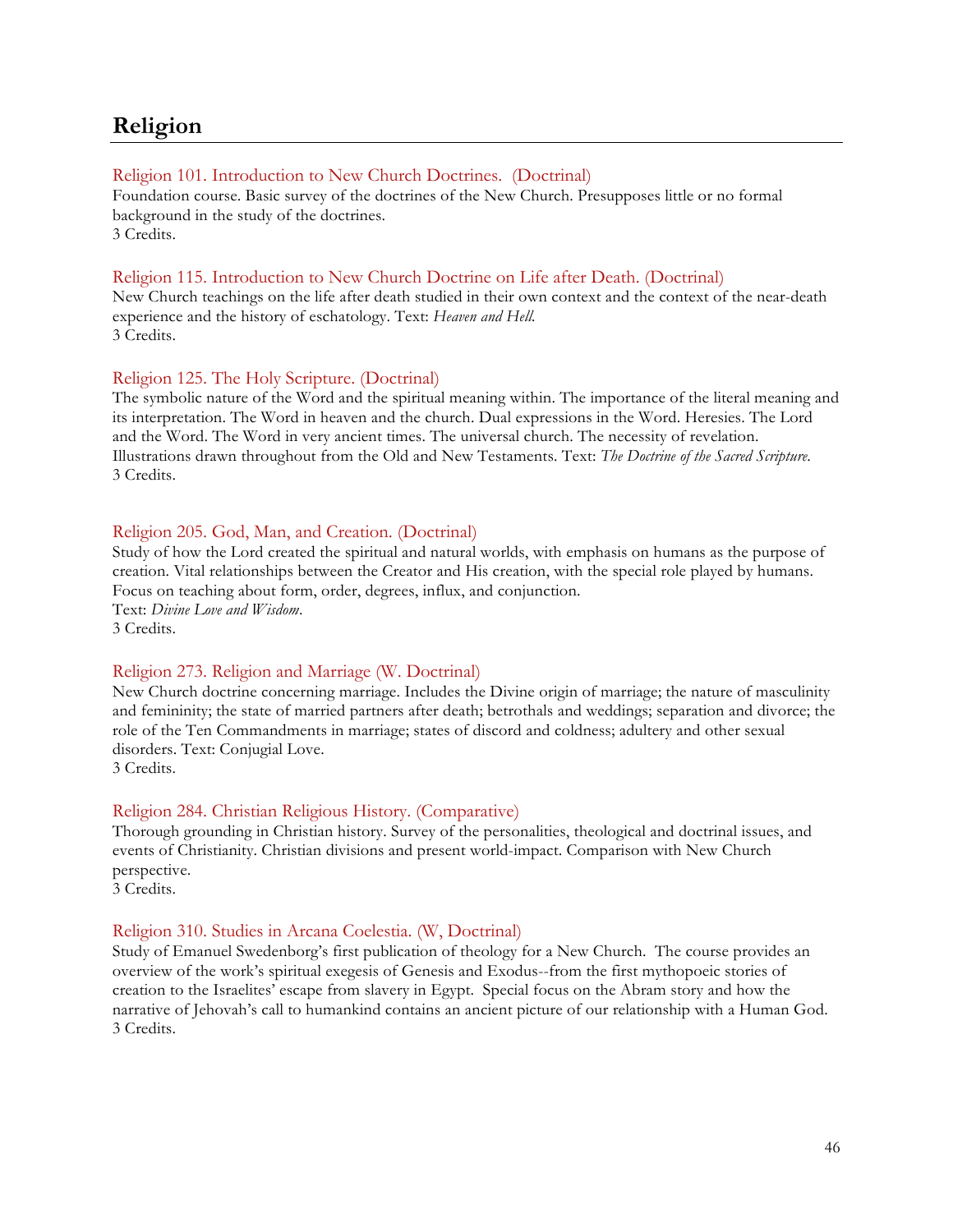#### Religion 335. The Human Mind. (Rel335 W is W, Doctrinal)

Study of what the doctrines of the New Church teach about the structure and function of the human mind and how it relates to the brain. The discrete degrees of the mind. The faculties of will and understanding, their relationship and interplay.

3 Credits.

#### Religion 490. Religion Senior Project I.

For religion majors. One term is required. May be repeated for a second term with the consent of the division head.

3 Credits.

### **Spanish**

#### Spanish 102. Introductory Spanish II

Continuing introduction to the Spanish language. Prerequisite: Spanish 101 or equivalent as determined by placement test. Spanish is the language of instruction. 3 Credits.

### **Special Education**

#### Special Education 212. Supporting Students with Disabilities.

This course examines the characteristics and needs of students who are identified under the 13 federally defined categories of disabilities. Emphasis on investigating the complexity of these needs and the specially designed instruction that meets them. Research-based frameworks such as UDL and other strategies that support inclusionary practices within the life of the classroom will be addressed.

Prerequisite: Special Education 111.

3 Credits.

#### Special Education 312. Classroom Assessments.

This course addresses the effective use of assessment as part of classroom instruction, and as part of the eligibility determination process for special education services. Students will gain hands-on experience with administering and interpreting a variety of assessments and will learn how to appropriately adapt instruction based on assessment findings.

Prerequisite: Special Education 111 and permission of the education department chair. 3 Credits.

### **Theater**

#### Theater 120. Set Design and Production. (EE)

Hands-on introduction to scene design and production. Overview of the elements of scene design with emphasis on the process of designing a set. Research, sketching, drafting, model building, color application, and actual set construction within a budget. Students required to understand and use all of the equipment in the theater as it pertains to the design and will work with the play's director using the Mitchell Performing Arts Center as the classroom and will participate as a member of the run-crew for the winter Bryn Athyn College production. Final project involves the construction of the actual set. Course may be repeated once for credit.

Credit variable.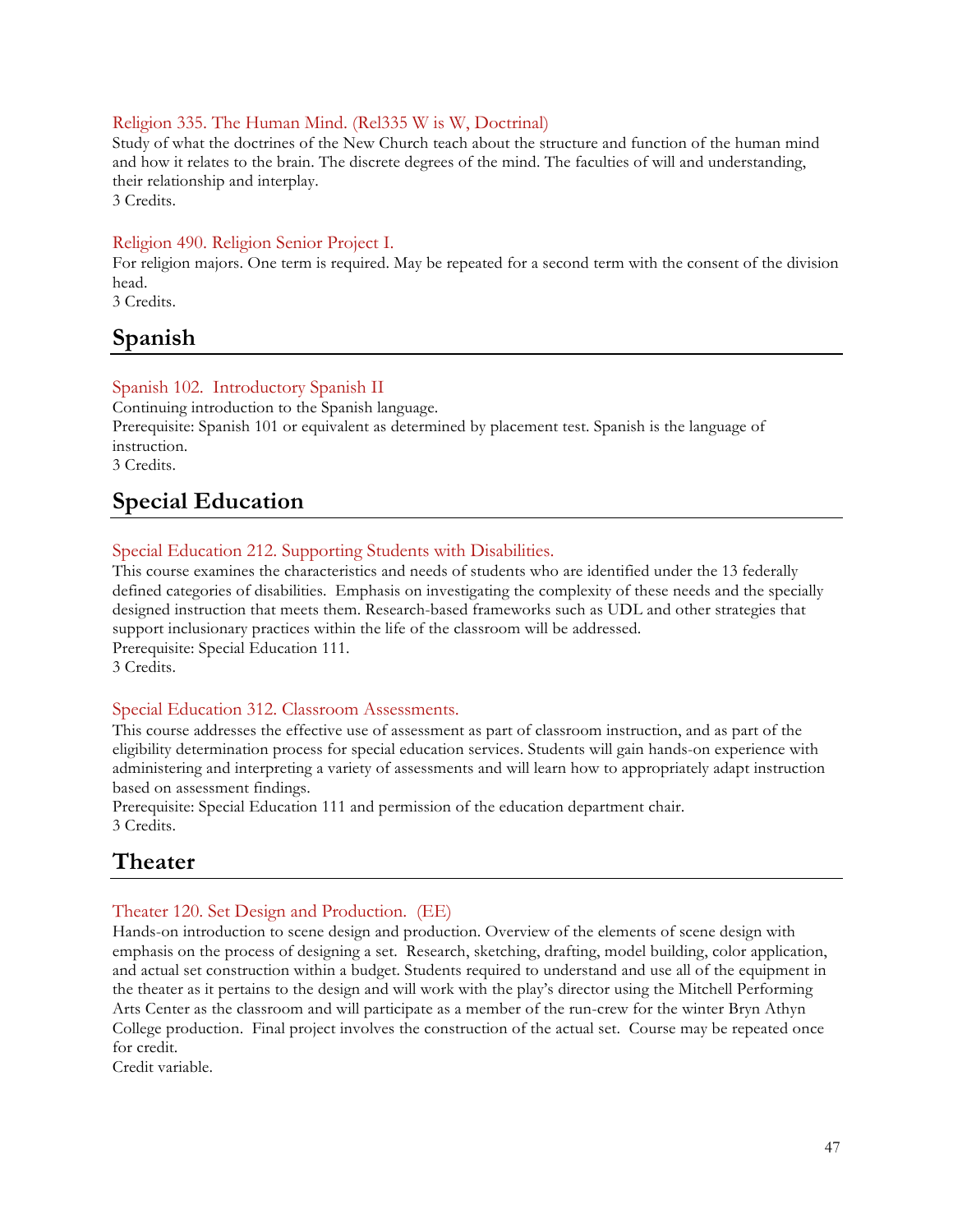### **Writing**

#### Writing 100. Academic Writing.

Development of academic writing skills in preparation for Writing 101. Intensive grammar, spelling, and punctuation instruction and practice, in conjunction with an introduction to the structure and process of academic writing. Required only for provisionally admitted freshmen before advancement to Writing 101. 3 Credits.

#### Writing 101. Expository Writing. (W)

Development of informative, critical, and persuasive writing. Emphases on grammatical control, precision of language, consideration of audience, rhetorical strategies, revision, information literacy, and articulation, development, and support of thesis. Three to five formal essays total, including substantial revision. Individual conferences with instructor to discuss student's writing. Required of first year students. Non-native speakers of English may take Writing 101 sophomore year. 3 Credits.

#### Writing 202. Writing About Literature. (W, IL)

Analytic study of literary genres—drama, short fiction, and poetry—with emphases on writing and research. Assumes basic skills in writing and information literacy covered in Writing 101. Three papers, including substantial revision. One longer paper and its research process require locating, evaluating, and incorporating multiple secondary sources. Individual conferences with instructor to discuss student's writing. Required of sophomores.

Prerequisite: Writing 101. 3 Credits.

#### Writing 211. Creative Writing. (W)

Workshop approach to various forms of creative writing, with emphasis determined by year and instructor. Students explore and recreate the defining qualities of selected genres. Individual conference in addition to inclass instruction and workshops. Grade of B- or better in Writing 101 or permission of instructor. 3 Credits.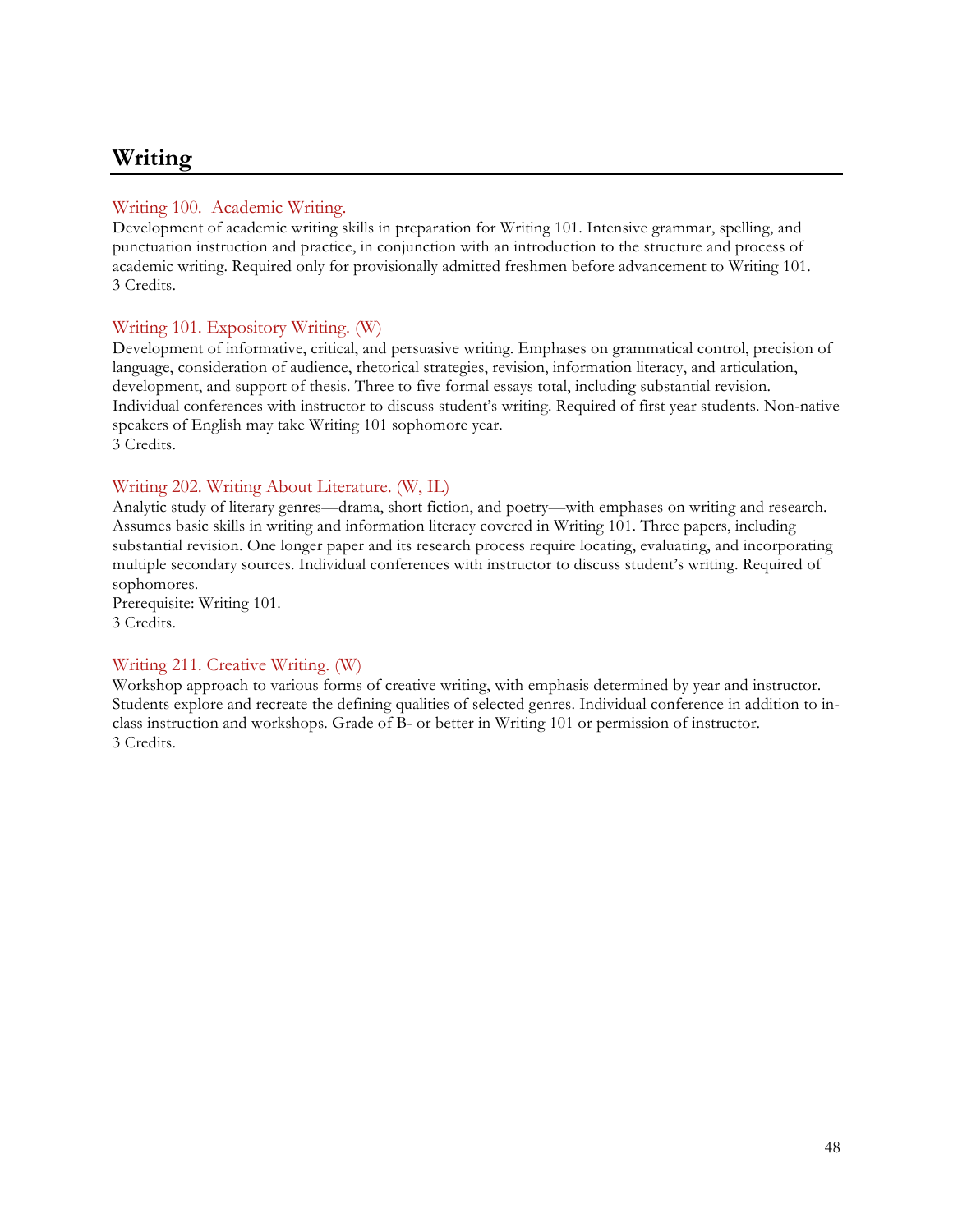# Spring Term 2018-19 Undergraduate Course List<br>As of 3/29/2018. (Independent Study and Internship courses not listed).

| <b>BLOC</b><br>Κ | <b>COURSE</b>  | <b>TITLE</b>                                        | <b>CREDIT</b><br>S | <b>INSTRUCTOR</b> |
|------------------|----------------|-----------------------------------------------------|--------------------|-------------------|
|                  | Anth110        | An Introduction to Cultural Anthropology            | $\mathfrak{Z}$     | A. Yardumian      |
|                  | Anth $110(1)$  | An Introduction to Cultural Anthropology            | 3                  | A. Yardumian      |
|                  | Anth312        | European Folk and Fairy Tales                       | $\mathfrak{Z}$     | S.B. Lawing       |
|                  | <b>Bio225</b>  | Ornithology                                         | $\mathfrak{Z}$     | E.R. Potapov      |
|                  | Bio225L        | Ornithology Lab                                     | 1                  | E.R. Potapov      |
|                  | <b>Bio232</b>  | Cell Structure and Function                         | 3                  | A.F. Bryntesson   |
|                  | <b>Bio250</b>  | Microbiology                                        | $\mathfrak{Z}$     | E. Higgins        |
|                  | Bio250L        | Microbiology Lab                                    | 1                  | E. Higgins        |
|                  | <b>Bio310</b>  | Molecular Biology: DNA and Gene Expression          | $\mathfrak{Z}$     | A.F. Bryntesson   |
|                  | <b>Bio315</b>  | Principles of Biochemistry                          | $\mathfrak{Z}$     | A.J. Bedford      |
|                  | Bio373         | Biological Laboratory Techniques: Molecular Biology | 2                  | S.R. Evans        |
|                  | Bio373(1)      | Biological Laboratory Techniques: Molecular Biology | $\overline{2}$     | S.R. Evans        |
|                  | <b>Bio380</b>  | Research Seminar (IL)(PP)                           | 1                  | E. Higgins        |
|                  | <b>Bio492</b>  | Biology Seminar III                                 | 1                  | E.R. Potapov      |
|                  | <b>Bus142</b>  | Accounting II                                       | $\mathfrak{Z}$     | C. Waltrich       |
|                  | Bus257         | Principles of Management                            | 3                  | W.B. Junge        |
|                  | <b>Bus290</b>  | Internship Preparation Seminar                      | 1.5                | B. Junge          |
|                  | <b>Bus302</b>  | Corporate Social Responsibility                     | $\mathfrak{Z}$     | W.B. Junge        |
|                  | <b>Bus351</b>  | Introduction to Business Law                        | $\mathfrak{Z}$     | E. Rogers         |
|                  | <b>Bus354</b>  | Marketing Research                                  | $\mathfrak{Z}$     | M. Swiski         |
|                  | <b>Bus390</b>  | Research Seminar(IL)                                | $\overline{c}$     | E.S. King         |
|                  | <b>Bus496</b>  | Senior Seminar II (PP)                              | $\mathbf{1}$       | L.C. Nash         |
|                  | Chem111        | General Chemistry II (QR)                           | $\mathfrak{Z}$     | L.R. Nudy         |
|                  | Chem $11(1)$   | General Chemistry II (QR)                           | $\mathfrak{Z}$     | A.J. Bedford      |
|                  | Chem111L       | General Chemistry II -Lab                           | $\mathbf{1}$       | S.R. Evans        |
|                  | Chem111L(1)    | General Chemistry II -Lab                           | $\mathbf{1}$       | G.R. McMackin     |
|                  | Chem $111L(2)$ | General Chemistry II -Lab                           | $\mathbf{1}$       | G.R. McMackin     |
|                  | Comm105        | Public Speaking (PP)                                | $\mathfrak{Z}$     | S.V. Bernhardt    |
|                  | CSci160        | World Wide Web Development                          | $\overline{2}$     | Staff             |
|                  | CSci180        | Structured Programming                              | $\mathfrak{Z}$     | N. Simonetti      |
|                  | CSci260        | World Wide Web Languages                            | $\mathbf{1}$       | N. Simonetti      |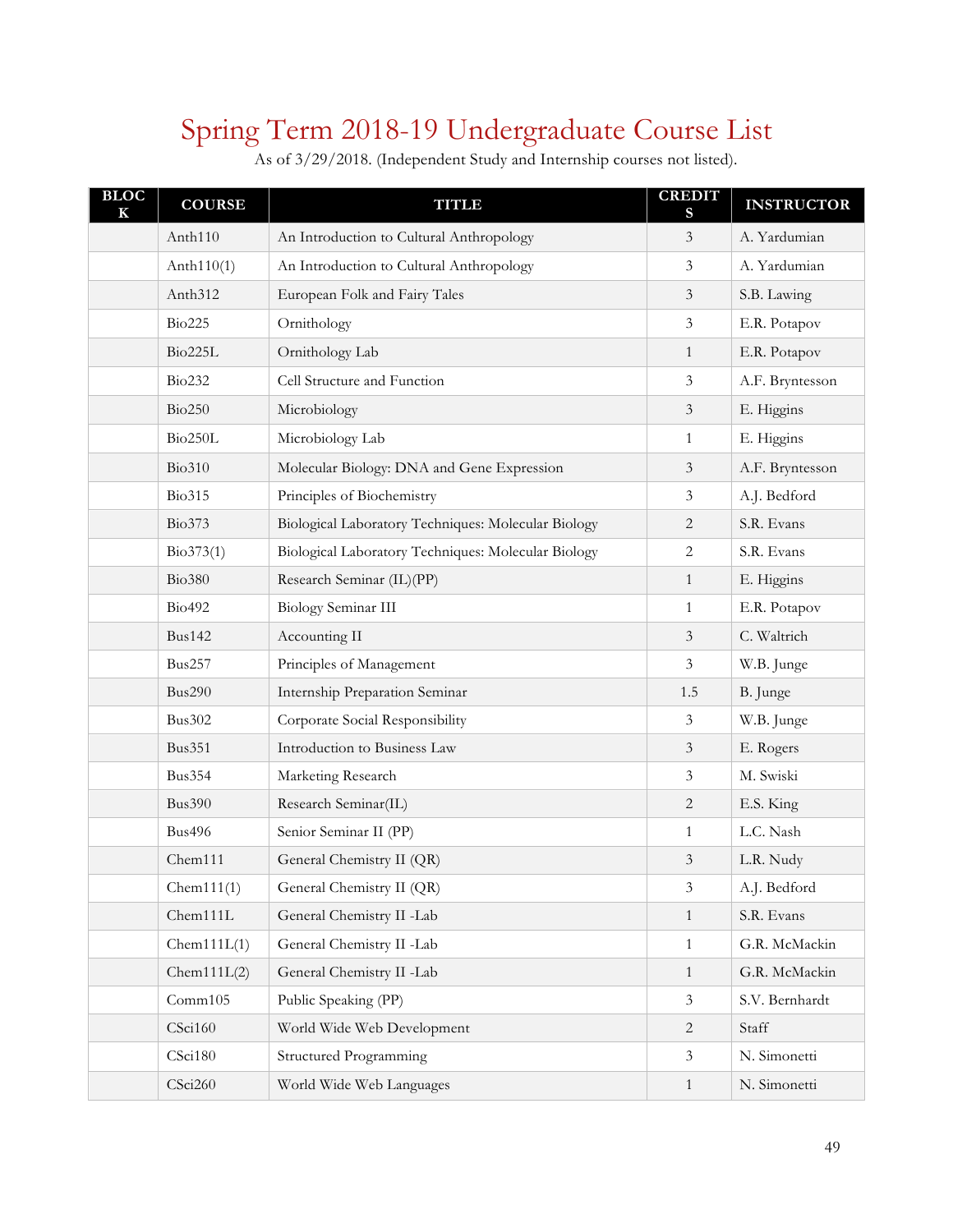| Dan133       | Tap Dance (EEc)                                          | 1.5            | J.R. Bostock    |
|--------------|----------------------------------------------------------|----------------|-----------------|
| Dan499       | Independent Study in Dance                               | 3              | J.R. Bostock    |
| Econ132      | Microeconomics (QR)                                      | $\mathfrak{Z}$ | E.S. King       |
| Econ132(1)   | Microeconomics (QR)                                      | 3              | E.S. King       |
| Ed128        | Introduction to the Theory and Practice of Education(PP) | $\mathfrak{Z}$ | A.N. Rose       |
| Ed128(1)     | Introduction to the Theory and Practice of Education(PP) | $\mathfrak{Z}$ | A.N. Rose       |
| Ed219        | Literacy for Young Learners II                           | $\mathfrak{Z}$ | A.N. Rose       |
| Ed274        | Adolescent Growth and Development: Ages 8-18             | 3              | N.G. Phillips   |
| Ed402        | Student Teaching (EE)                                    | 12             | K.M. Ballard    |
| EE198-1      | Internship                                               | 1              | L.C. Nash       |
| EE198-2      | Internship                                               | 2              | L.C. Nash       |
| EE198-3      | Internship                                               | $\mathfrak{Z}$ | L.C. Nash       |
| EE298-1      | Internship II                                            | $\mathbf{1}$   | L.C. Nash       |
| EE298-2      | Internship                                               | $\overline{c}$ | L.C. Nash       |
| EE298-3      | Internship                                               | 3              | L.C. Nash       |
| Eng105       | Madness in Literature                                    | $\mathfrak{Z}$ | R.S. Cooper     |
| Eng219       | American Literature II                                   | $\mathfrak{Z}$ | K. King         |
| Eng370       | Twentieth Century Authors (after 1950) (W)               | $\mathfrak{Z}$ | K. King         |
| ESci110      | Introduction to Physical Geology and Meteorology         | 3              | Staff           |
| ESci110L     | Intro to Physical Geology and Meteorology Lab            | $\mathbf{1}$   | Staff           |
| ESci110L(1)  | Intro to Physical Geology and Meteorology Lab            | $\mathbf{1}$   | Staff           |
| FA125        | Photography                                              | $\mathfrak{Z}$ | C.K. Orthwein   |
| FA151        | Architectural Modeling                                   | 3              | S.E. Hartley    |
| FA210        | Nineteenth and Twentieth Centuries (IL)                  | 3              | J. Kline        |
| FA251        | Integrating Art into a Child's Early Years               | 1.5            | M. Gyllenhaal   |
| <b>FA258</b> | <b>Stained Glass Survey</b>                              | $\mathfrak{Z}$ | J.K. Leap       |
| FA/Hist271   | Introduction to Historic Preservation                    | $\mathfrak{Z}$ | S.E. Hartley    |
| FE3          | Field Experience III                                     | $\mathfrak{Z}$ | N.G. Phillips   |
| Hist117      | The Contemporary World                                   | $\mathfrak{Z}$ | D.G. Rose       |
| Hist240      | Ancient Israel                                           | $\mathfrak{Z}$ | W.E. Closterman |
| Hist276      | Barbarians and the Fall of Rome                          | $\mathfrak{Z}$ | S.B. Lawing     |
| Hist298G     | Glencairn Museum Internship                              | $\mathbf{1}$   | A. Yardumian    |
| Hist398G     | History Internship II                                    | 1              | A. Yardumian    |
| ID390(1)     | Research Seminar (IL)                                    | $\overline{2}$ | Staff           |
| ID496        | Senior Seminar II                                        | $\mathbf{1}$   | L.C. Nash       |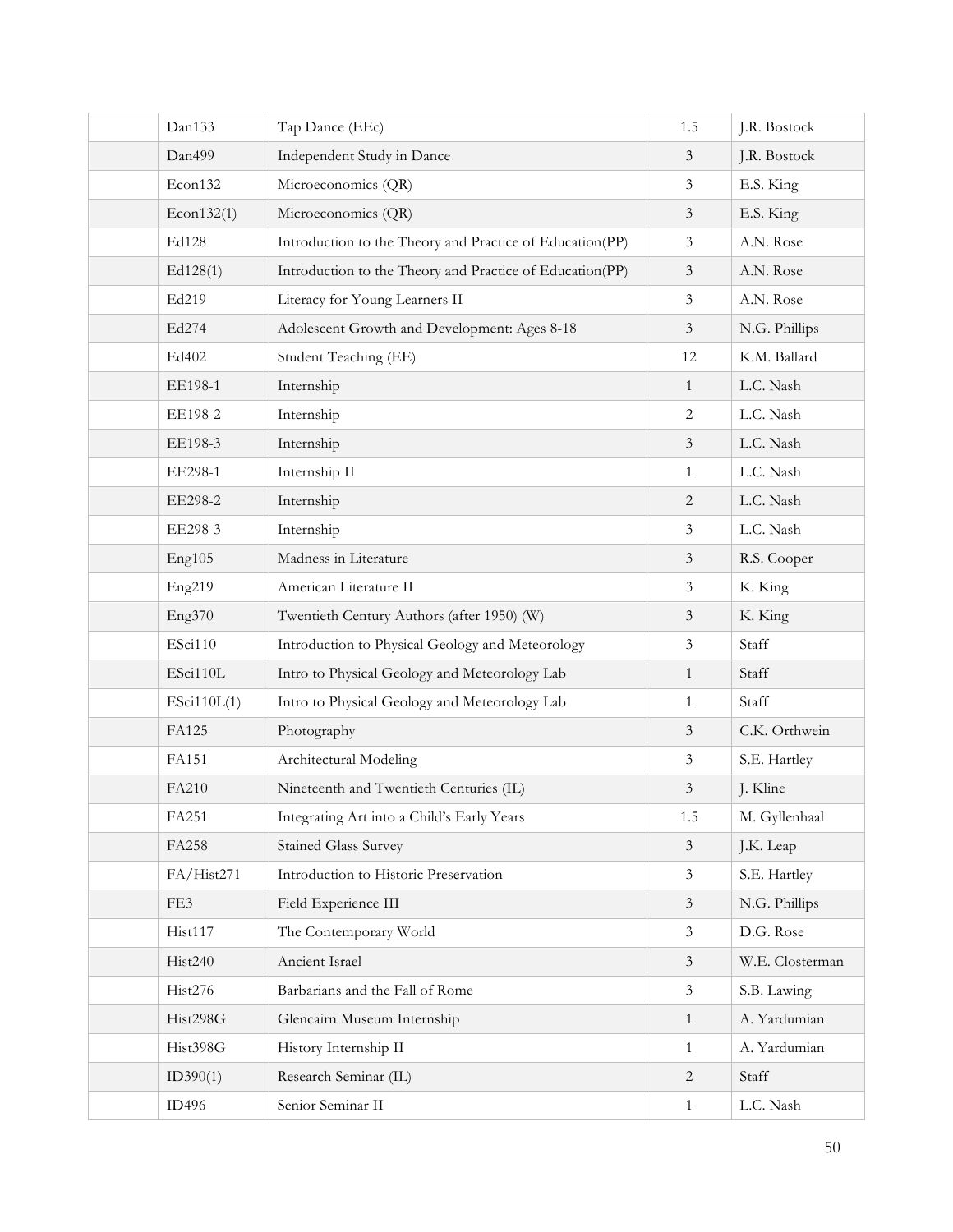| Lead130                 | Introduction to Leadership (EE)                                    | $\mathfrak{Z}$ | L.C. Nash        |
|-------------------------|--------------------------------------------------------------------|----------------|------------------|
| Math102                 | Understanding Mathematics in Society (QR)                          | 3              | N. Simonetti     |
| Math115                 | College Algebra (QR)                                               | $\mathfrak{Z}$ | Staff            |
| Math124                 | Transcendental Functions (QR)                                      | 1.5            | N. Simonetti     |
| Math130                 | Introduction to Statistics (QR)                                    | $\mathfrak{Z}$ | C.B. Bongers     |
| Math130(1)              | Introduction to Statistics (QR)                                    | $\mathfrak{Z}$ | C.B. Bongers     |
| Math130L                | Introduction to Statistics Lab(QR)                                 | $\mathbf{1}$   | C.B. Bongers     |
| Math130L(1)             | Introduction to Statistics Lab(QR)                                 | 1              | C.B. Bongers     |
| Math311                 | Ordinary Differential Equations                                    | $\mathfrak{Z}$ | M. Blair         |
| Math496                 | Senior Seminar II                                                  | $\mathbf{1}$   | N. Simonetti     |
| Mus100                  | College Chorale                                                    | $\mathbf{1}$   | G. Bier          |
| Nutr110                 | Principles of Nutrition                                            | 3              | S. Nelson        |
| <b>PE170</b>            | Frisbee Sports                                                     | $\mathbf{1}$   | H. Bryntesson    |
| Phil101                 | Critical Thinking                                                  | $\mathfrak{Z}$ | D.A. Synnestvedt |
| Phil102                 | Introduction to Philosophy (Worldview)                             | $\mathfrak{Z}$ | D.A. Synnestvedt |
| Phil111                 | Introduction to Moral Philosophy (Moral)                           | $\mathfrak{Z}$ | M.E. Latta       |
| Phil/PS220              | Political Thought (Civil)                                          | 3              | D.A. Synnestvedt |
| Phil <sub>340</sub>     | Bioethics (Moral)                                                  | $\mathfrak{Z}$ | M.E. Latta       |
| Phys211                 | Principles of Physics II (QR)                                      | $\mathfrak{Z}$ | Staff            |
| Phys211L                | Principles of Physics II -Lab                                      | $\mathbf{1}$   | Staff            |
| PSci101                 | Introduction to Politics and Governance (Civil)                    | $\mathfrak{Z}$ | R. Hodgell       |
| P <sub>syc</sub> 101(1) | <b>Introductory Psychology</b>                                     | 3              | K. Frey          |
| Psyc201                 | Abnormal Psychology                                                | $\mathfrak{Z}$ | K.K. Rogers      |
| Psyc204                 | Human Development: Lifespan                                        | 3              | K.K. Rogers      |
| Psyc220                 | Cognitive Psychology                                               | 3              | K. Frey          |
| Psyc320                 | Introduction to Experiments in Psychology                          | $\mathbf{1}$   | F. Cavallo       |
| Psyc380                 | Seminar in Forensic Psychology                                     | $\mathfrak{Z}$ | K.K. Rogers      |
| Psyc492                 | Senior Seminar                                                     | $\mathbf{1}$   | L.C. Nash        |
| <b>Rel110</b>           | Introduction to Systematic Theology (SpDoc)                        | 3              | C. Glenn         |
| <b>Rel115</b>           | Introduction to New Church Doctrine on Life After Death<br>(SpDoc) | 3              | G.R. Schnarr     |
| Rel115(1)               | Introduction to New Church Doctrine on Life After Death<br>(SpDoc) | 3              | G.R. Schnarr     |
| Rel115(2)               | Introduction to New Church Doctrine on Life After Death<br>(SpDoc) | $\mathfrak{Z}$ | M. Genzlinger    |
| Rel123                  | Introduction to the Old and New Testaments (SpScript)              | $\mathfrak{Z}$ | S.I. Frazier     |
| Rel125                  | The Holy Scripture (SpDoc)                                         | $\mathfrak{Z}$ | C. Glenn         |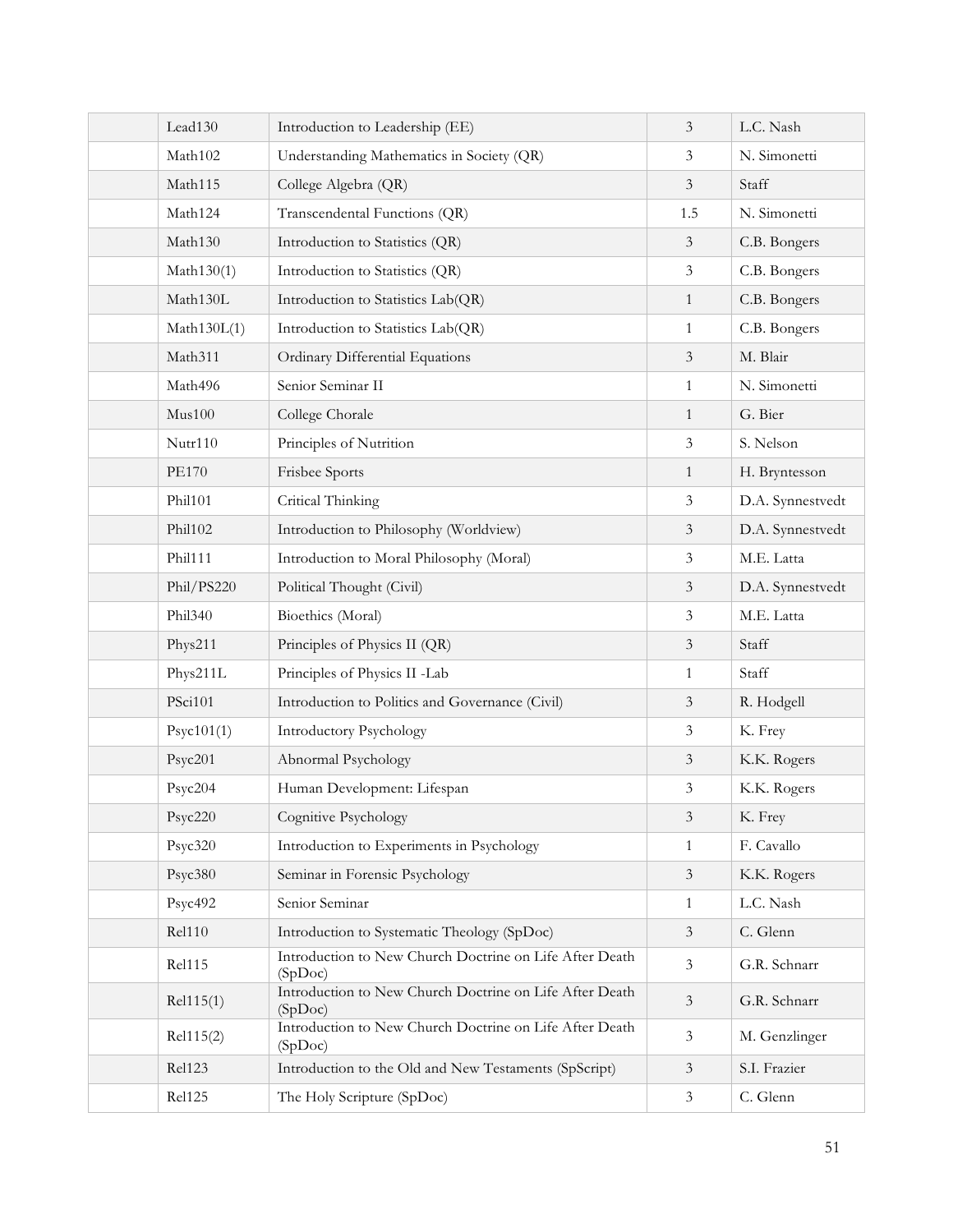| <b>Rel205</b> | God, Man, and Creation (IL)(SpDoc)                       | $\overline{3}$ | S.I. Frazier    |
|---------------|----------------------------------------------------------|----------------|-----------------|
| Rel222        | The Gospels (SpScript)                                   | 3              | S.I. Frazier    |
| Rel273        | Religion and Marriage (SpAppl)(W)                        | $\mathfrak{Z}$ | R.J. Silverman  |
| Rel278        | Exploring Romantic Relationships (SpAppl)                | $\mathfrak{Z}$ | R.J. Silverman  |
| <b>Rel285</b> | The Modern Christian Church (SpComp)                     | $\mathfrak{Z}$ | A.M.T. Dibb     |
| Rel295        | Islam (SpComp)                                           | 3              | D.G. Rose       |
| Rel311        | Continuation of Studies in Arcana Coelestioa (W) (SpDoc) | $\mathfrak{Z}$ | T.P. Glenn      |
| Soc110        | Introduction to Sociology                                | 3              | S. Anderson III |
| SpEd213       | Family and Community Partnership                         | $\mathfrak{Z}$ | S. Wong         |
| SpEd313       | Research-based Interventions                             | 3              | K.M. Ballard    |
| Thea130       | Set Design and Production (EE)                           | 3              | N. Haus-Roth    |
| Thea150       | Dramatic Performance (EEc)                               | $\mathfrak{Z}$ | J.R. Bostock    |
| Writ101       | Expository Writing (W)                                   | $\mathfrak{Z}$ | C. Hoffman      |
| Writ101(1)    | Expository Writing (W)                                   | $\overline{3}$ | T.P. Glenn      |
| Writ202       | Writing About Literature (W) (IL)                        | 3              | A. Nash         |
| Writ202(1)    | Writing About Literature (W) (IL)                        | $\mathfrak{Z}$ | A. Nash         |

+This course is offered on multiple levels. All students must register on the 100 level.

\*This course requires a lab fee.

*The College administration will make every effort to offer the courses listed, but reserves the right to cancel courses if necessary.*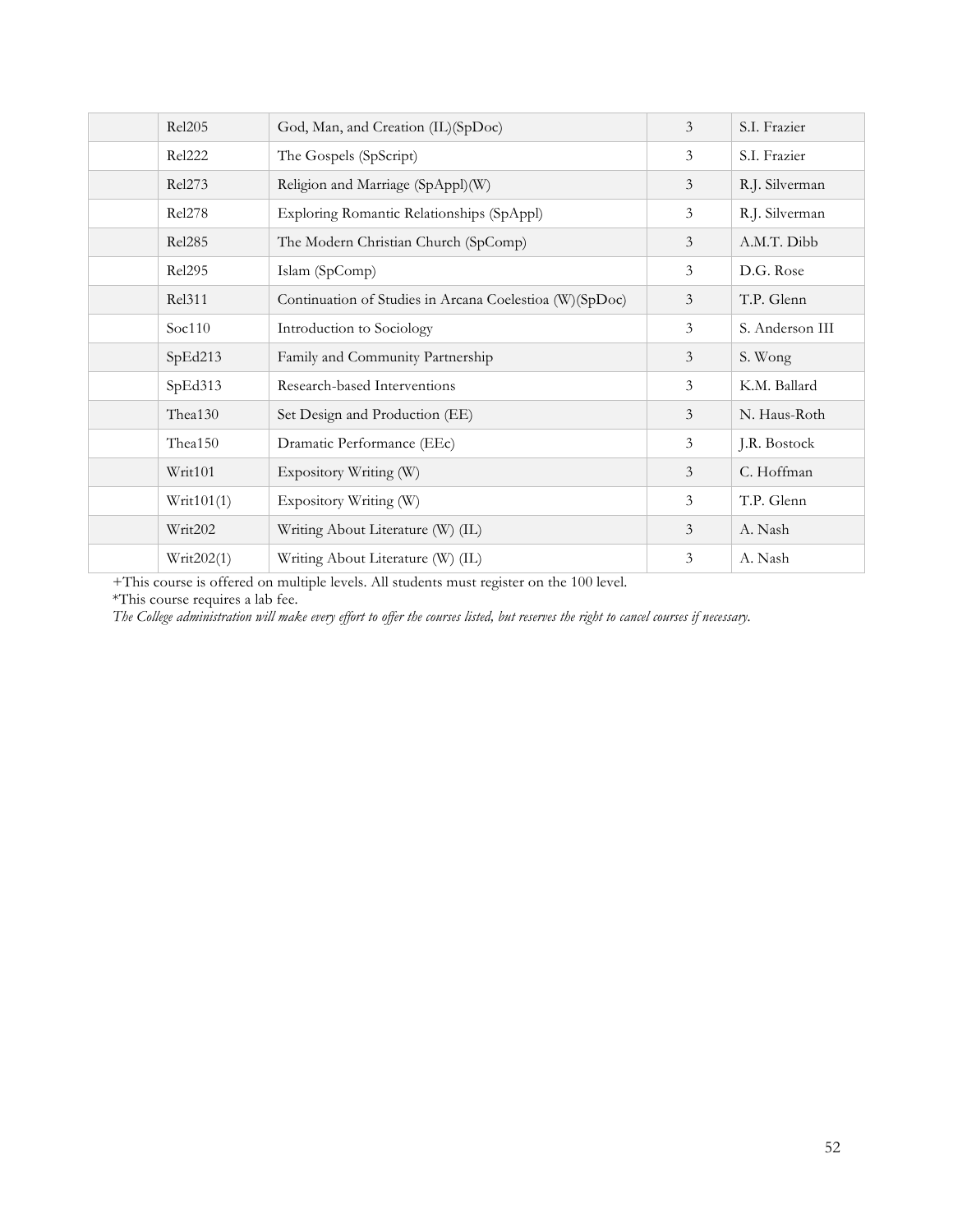### Spring Term 2018-19 Undergraduate Courses

### **Anthropology**

#### Anthropology 110. An Introduction to Cultural Anthropology.

Introduction to the theories and methods of cultural anthropology, and to the concept of culture. Though not a world cultures course, focuses on the basic institutions of culture such as ritual, technology, and progress as predicates for modern human society. 3 Credits.

#### Anthropology 312. European Folk and Fairy Tales.

An investigation of European folk and fairy tales and their relevance for understanding the societies that produced them. Provides a survey of major collections and introduces students to critical approaches to folk literature. Consideration of Hollywood adaptations and the continuing impact of folk and fairy tales on modern popular culture.

3 Credits.

### **Biology**

#### Biology 225. Ornithology.

The study of the morphology, physiology and ecology of diverse groups of birds. Includes classification, systematics and biogeography of bird taxa. Emphasis on how the study of birds aids in the understanding of fundamental biological concepts, such as evolution; and how adaptive radiation shapes form and function. Prerequisites: Biology 122 and 123.

3 Credits.

#### Biology 225 Lab. Ornithology Lab.

Laboratory exercises and field trips introducing fundamental field techniques, especially those used in biodiversity surveys and experimental studies. 1 Credit.

#### Biology 232. Cell Structure and Function.

Study of the structure-function relationship in cells. Illustration of molecular principles upon which cellular structure and function depend. Foundation course for all other molecular biology courses. Prerequisites: Biology 122 and 123 and Chemistry 110. 3 Credits.

#### Biology 250. Microbiology.

Introduction to the morphology, physiology, genetics, and ecology of bacteria and fungi, as well as the structure and replication of viruses. Overview of microorganisms, with emphasis on those organisms involved in the natural history of human disease. Prerequisites: Biology 122 and 123. 3 Credits.

Biology 250 Lab. Microbiology Lab. 1 Credit.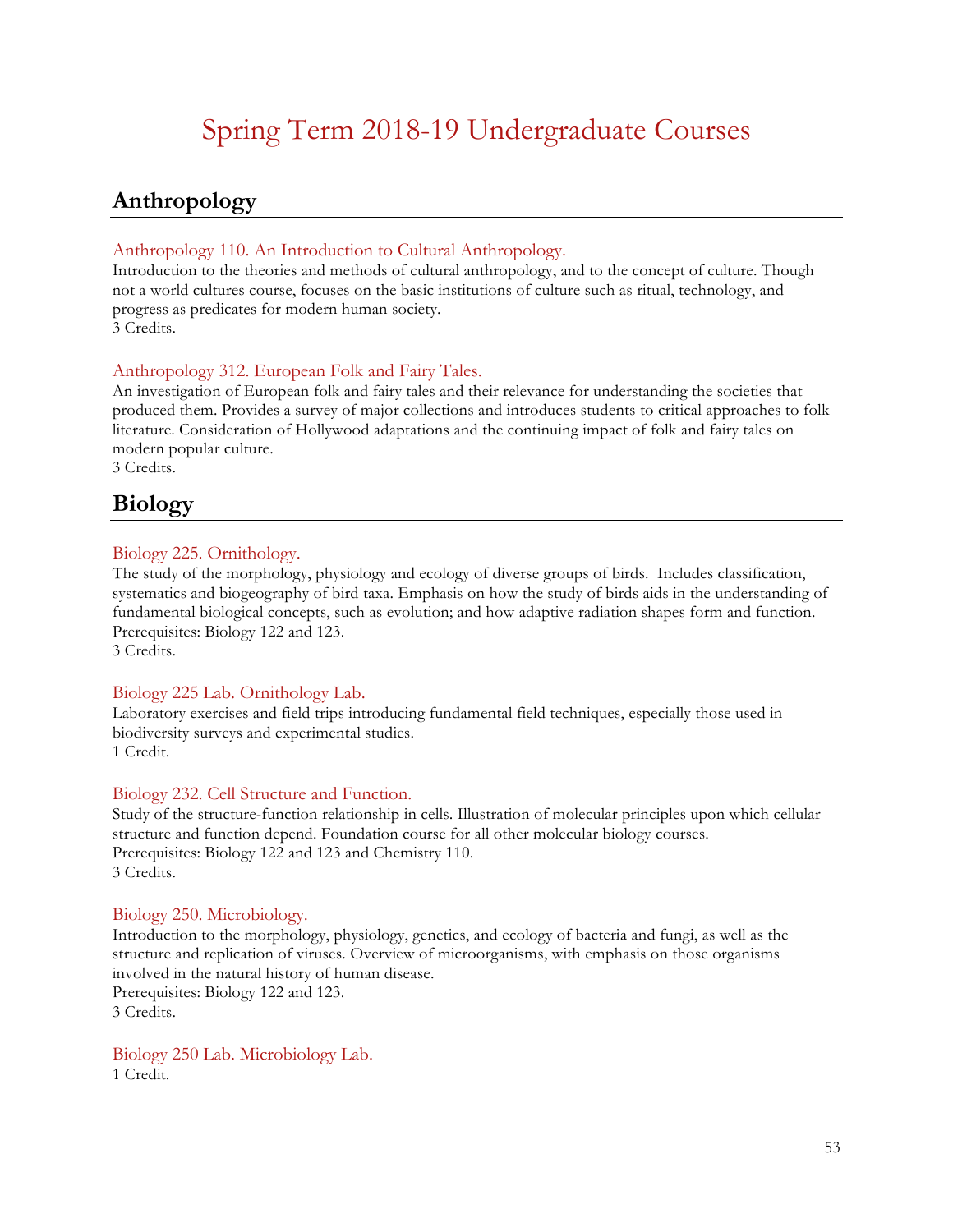#### Biology 310. Molecular Biology: DNA and Gene Expression.

In depth study on the structure and function of the genetic material, DNA, how it is replicated and how genes are regulated and expressed. Topics include the structure of DNA and chromosomes, DNA replication, DNA damage and repair, transcription, RNA splicing, translation, transcriptional regulation in prokaryotes and eukaryotes, and the structure and function of regulatory RNAs. Prerequisites: Biology 230 and Chemistry 210. 3 Credits.

#### Biology/Chemistry 315. Principles of Biochemistry.

Protein structure, dynamics, folding, and methods of purification and analysis. Methods of enzymology and a review of representative enzyme mechanisms. Membrane structure and function and the operation of membrane proteins in the electron transport chain and oxidative phosphorylation. A special topic of protein science explored in student projects.

Prerequisites: Biology 232 and Chemistry 210. 3 Credits.

#### Biology 373. Biological Laboratory Techniques: Molecular Biology.

Junior level biology laboratory course supporting Biology 230, 232, 310, 315, and 355. A mixture of theoretical and practical experience in techniques used in molecular biology, including PCR and cell-based cloning, nucleic acid hybridization, genomic structure analysis, proteomics, bioinformatics, protein expression and analysis, and culturing and identifying microbiological organisms. Laboratory reports and scientific writing skills integral.

Co-requisite or prerequisite: Biology 230 and Biology 232. 2 Credits.

#### Biology 380. Research Seminar. (PP)

Exploration of the breadth of biology career paths and research options. Guest speakers from various biological and medical fields present their work and educational background. Students choose topics for senior project proposals and research methods for discipline specific literature searches. Senior project proposals with references are due by end of term. Discipline-specific resumes and C.V. developed. Course is pass/fail for biology majors.

1 Credit.

#### Biology 492. Biology Seminar III.

Public presentation of undergraduate biological research. Required of seniors in the biology major and open to seniors in the ID major who are studying biology. 1 Credit.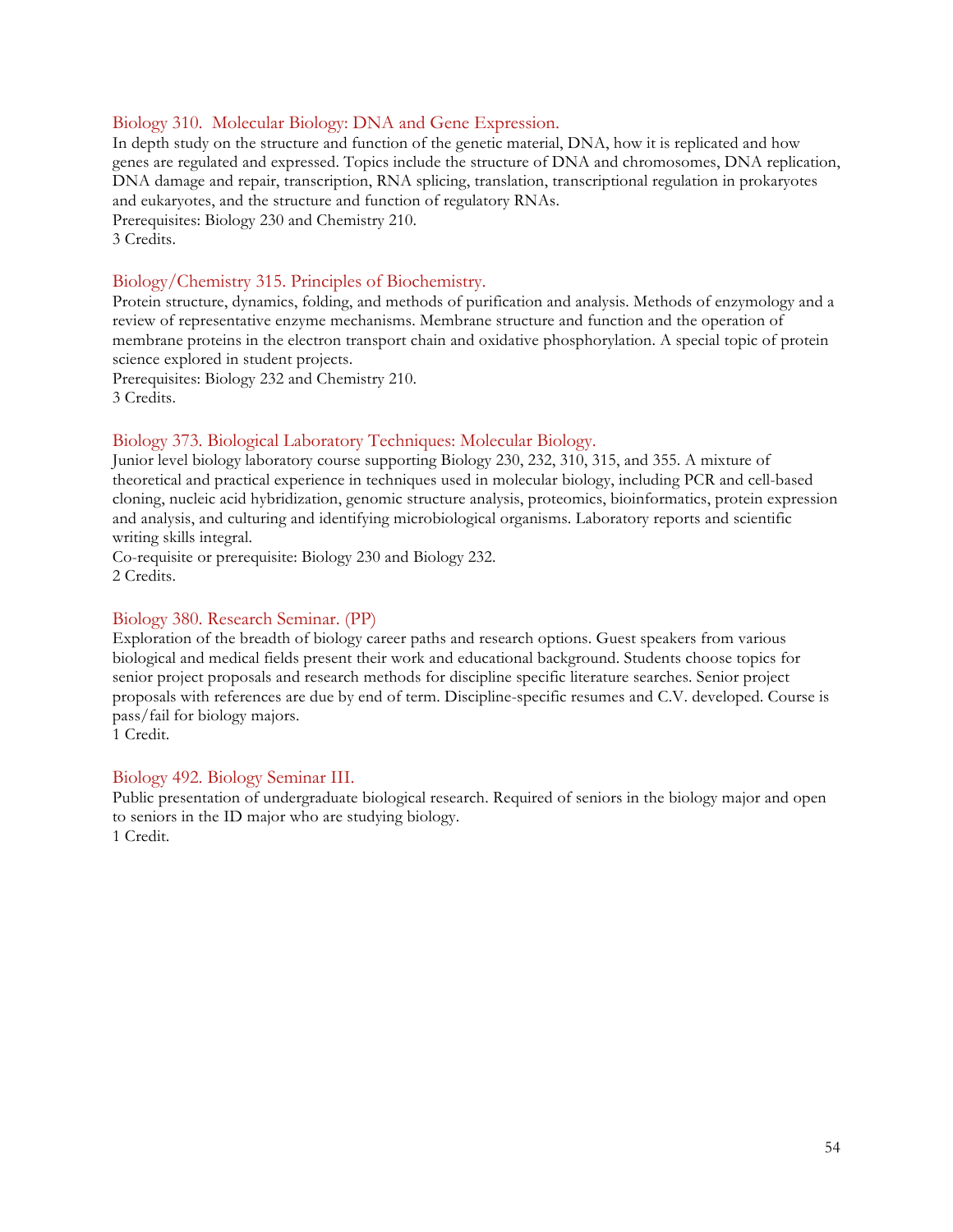### **Business**

#### Business 142. Accounting II.

Interpretation of financial statements and the use of accounting information as a tool for making business management decisions. Use of computer spreadsheets emphasized. Prerequisite: Business 141. 3 Credits.

#### Business 257. Principles of Management.

Fundamentals of management including the contributions of F.W. Taylor, Peter F. Drucker, and W. Edwards Deming. Special attention to business ethics, leadership, the Quality Movement, and ISO Teamwork 9000 certification. Group projects, business seminars. 3 Credits.

#### Business 290. Internship Preparation Seminar.

This course will introduce the requirements for internships, including the learning plan, journal entries, final projects, and relation to academic study. Students will learn employment related skills including: networking, interviewing, resume creation, attendance requirements, professional appearance, professional conduct, confidentiality, and maintaining ongoing relationships. 1 Credit.

#### Business 302. Corporate Social Responsibility.

This course includes application of New Church/Swedenborgian ethical responsibility in business strategic planning and management. Particular focus on corporate leaders who are using an ethical worldview when partnering with government regulators, donating to non-profits through foundations, or managing sustainable supply chains. Students will strengthen their teamwork skills in various class projects. Ethical reasoning theories are drawn from psychology and theology to explain the socially responsible actions of corporate leaders.

3 Credits.

#### Business 351. Introduction to Business Law.

Legal enforcement of obligations and the function of law in modern business. The establishment and enforcement of contractual obligations. The establishment of an agency relationship and its effect on third parties.

3 Credits.

#### Business 354. Marketing Research.

Review of methodologies for gathering and analyzing information to guide management in marketing decisions. Formulation of problem statements, identification of data sources, data collection, demining and applying the appropriate analysis technique, creation of actionable management reports understanding of how reports are used to make decisions and influence strategy.

Prerequisite: Business 254 and Mathematics 130. 3 Credits.

#### Business 390. Research Seminar. (IL)

For juniors in the Business Major. Focus on preparing to do the senior capstone project. Explore topics and research questions. Research scholarly sources related to a chosen topic. Formulate draft thesis statement based on interest and research.

2 Credits.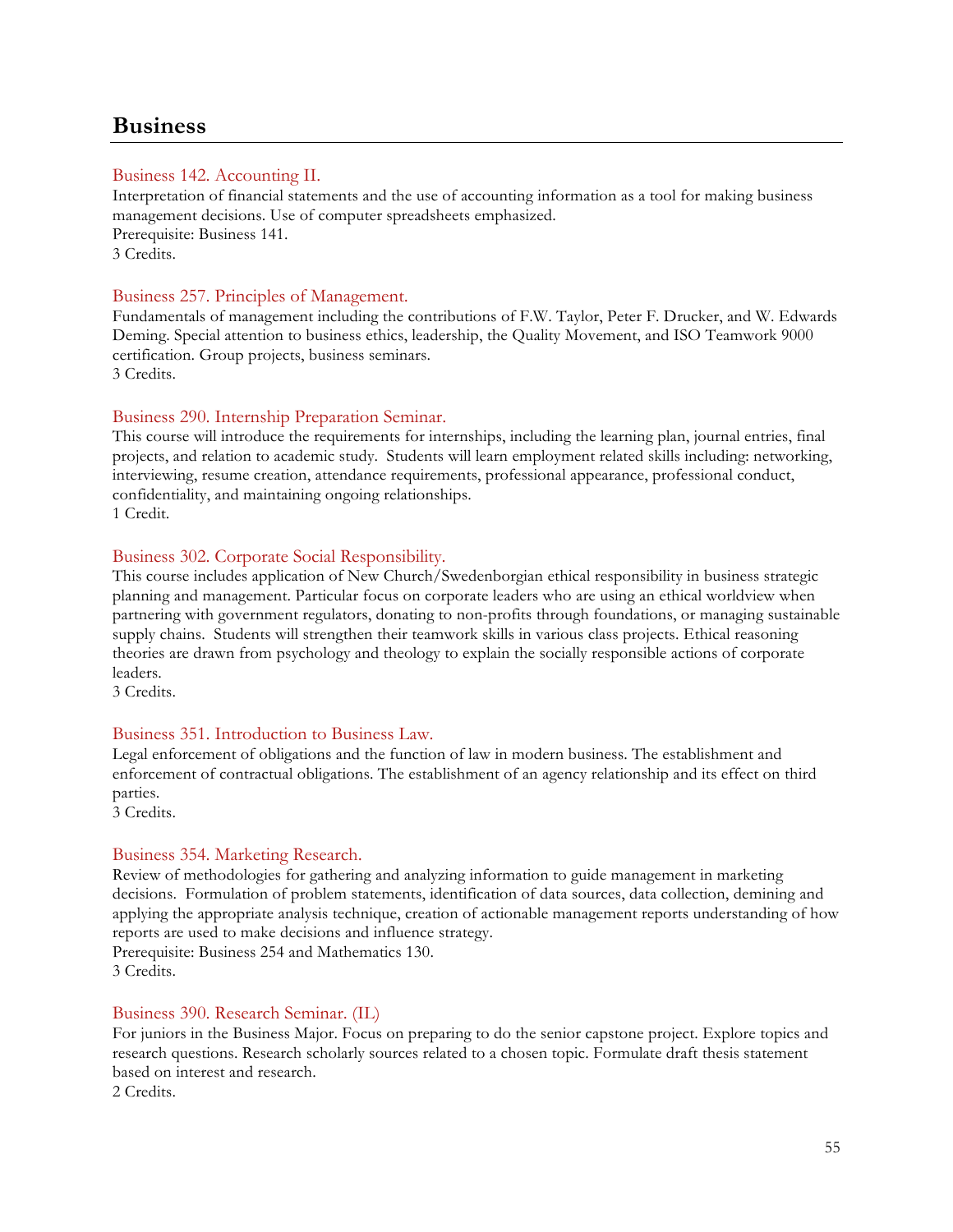#### Business 496. Senior Seminar II. (PP)

For seniors in the Business Major. Public presentation of senior project. Career planning and portfolio development. Pass/Fail. Prerequisite: C– or better in Business 495. 1 Credit.

### **Chemistry**

#### Chemistry 111. General Chemistry II. (QR)

Continuation of Chemistry 110. Topics include intermolecular forces, physical properties of solutions, chemical kinetics, chemical equilibrium, acids and bases, solubility, thermodynamics, and electrochemistry. Prerequisite: Chemistry 110. 3 Credits.

### Chemistry 111 Lab. General Chemistry II Lab.

1 Credit.

### **Communication**

#### Communication 105. Public Speaking. (PP)

Exposure to a variety of speaking situations designed to address inhibitions and develop self-confidence. Class work features impromptu and prepared speeches, as well as oral interpretation of literature and choral speaking. Work on voice and speech improvement as well as command of body language. 3 Credits.

### **Computer Science**

#### Computer Science 160. World Wide Web Development.

Introduction to the elements of web site design. The course includes technical aspects of web creation and design considerations for information delivery and usability.

Prerequisite: Computer Science 105 or familiarity with computers. 2 Credits.

#### Computer Science 180. Structured Programming.

Language elements and applications. Algorithm development. Introduction to object-oriented programming. Prerequisite: Computer Science 105 or other programming experience with permission of instructor. 3 Credits.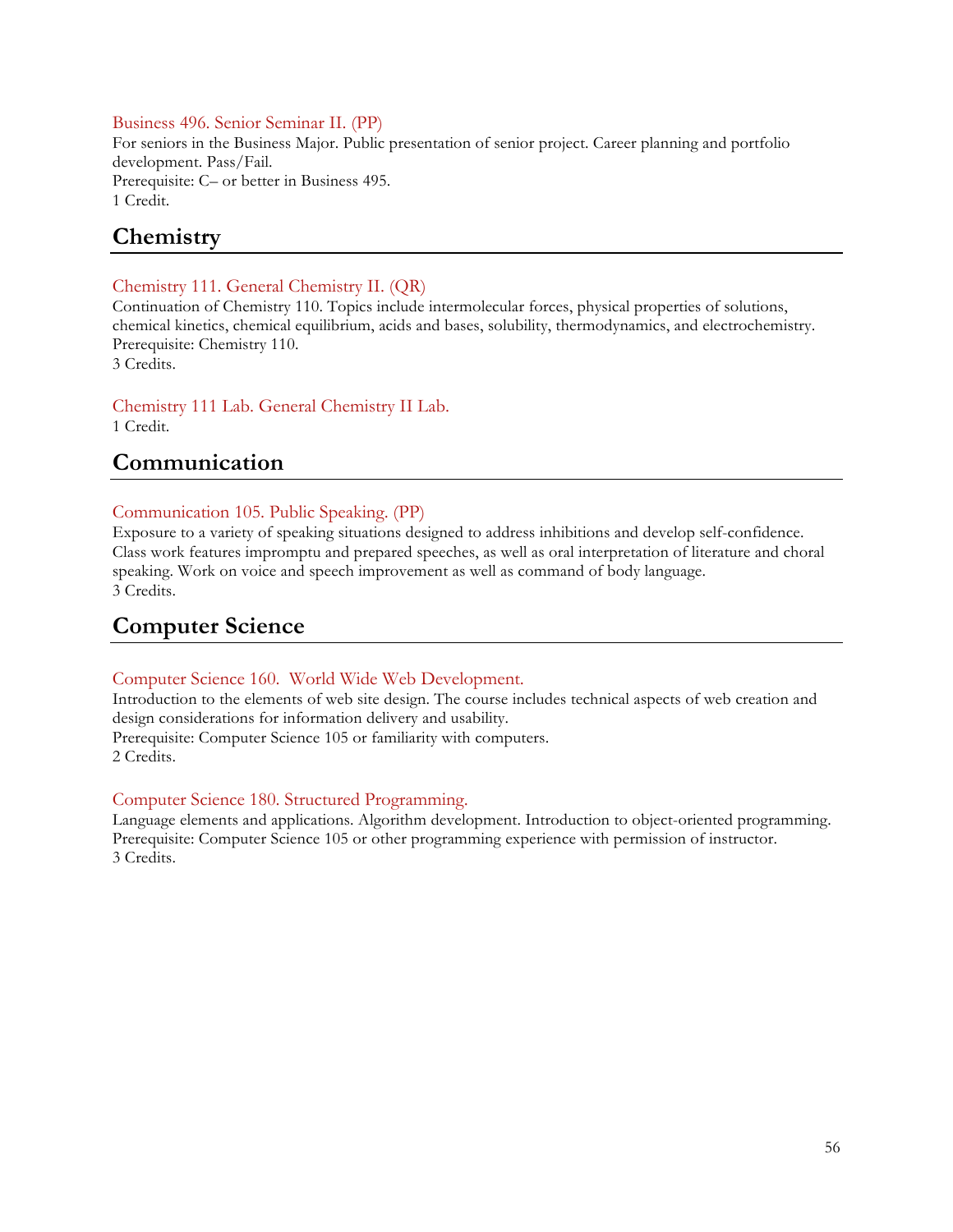#### Computer Science 260. World Wide Web Languages.

Companion course with Computer Science 160. Projects will involve JavaScript, PHP, and XML. Prerequisite: Computer Science 180 or Computer Science 206. Co-requisite: Computer Science 160. 1 Credit.

### **Dance**

#### Dance 133/233. Tap Dance. (EEC)

Beginner (Dance 133) and Intermediate (Dance 233) course in tap dance. Introduction to and development of the fundamentals of tap dance technique. Emphasis is given to basic steps and terminology, building combinations, musicality, and coordination, leading to final performance. Course may be repeated once for credit.

Prerequisite for Dance 233: Dance 133 or instructor's permission. Also serves as a PE course. 1.5 Credits.

#### Dance 499. Senior Project.

Independent study toward a dance choreography project to be a companion to the Fine Arts Interdisciplinary Senior Essay. Limited to and required of fine arts interdisciplinary majors in a dance track. Prerequisite: Dance 332. Credit Variable.

### **Economics**

#### Economics 132. Microeconomics. (QR)

Study of the fundamentals of economic analysis with particular emphasis upon consumer demand behavior and the output and pricing decisions of business firms under various market structures. Special attention given to the role of ethics in the behavior of business executives and consumers. Consideration of current issues such as health care, energy policy, and government intervention in the market. Course includes studentled seminars and group projects.

3 Credits.

### **Education**

#### Education 128. Introduction to the Theory and Practice of Education.

Aspects of a career in teaching are explored. Topics include: teaching as a profession, educational philosophies, best practices in classroom instruction, and garden-based learning. Students observe classes at the Bryn Athyn Church School, participate in at least three field trips to other schools, and gain basic gardening experience. Opportunities to develop presentation and storytelling skills. 3 Credits.

#### Education 219. Literacy for Young Learners II.

This course prepares pre-service teachers for teaching language arts in early childhood (pre-K to 4th grade). How to assess the work of young writers and design instruction to advance their skills. Best practices for teaching handwriting, spelling, decoding, vocabulary, comprehension, and fluency. 3 Credits.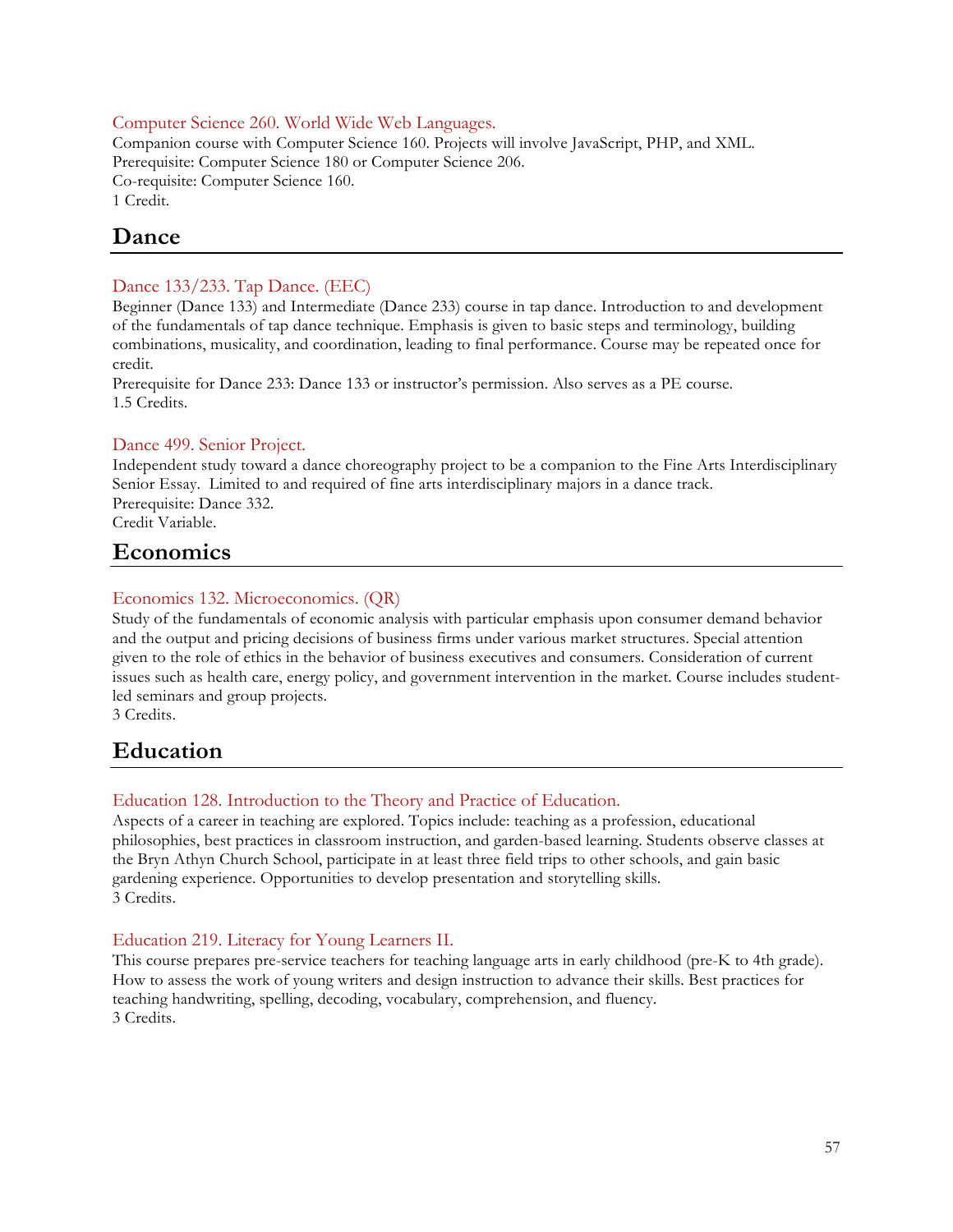#### Education 274. Adolescent Growth and Development: Ages 8-18.

This course explores the physical, intellectual, emotional, and social development of children as they transition through middle childhood into adolescence. Emphasis on how development occurs in diverse contexts (home, school, and community); developmental theories and research that inform practice; and biological and neurological changes happening in the teenage brain. Prerequisite: Education 128 or Psychology 101. 3 Credits.

#### Education 402. Student Teaching. (EE)

Includes at least 12 weeks of combined observation and teaching in an early childhood education classroom setting, supervised by a teacher from Bryn Athyn College Education Department and by a classroom teacher in the cooperating school. Open only to seniors in the education major. 3-12 Credits.

### **English**

#### English 105. Madness in Literature (Introductory Literature Seminar).

Study of how and why madness appears so often in fiction. Considerations include its symbolic values, its use as a manipulative narrative tool, its emotional impacts, its relations to illness and genius, and its changes in literature from classical to contemporary works. Authors include Euripides, Gogol, Poe, Kafka, Plath, Christie, Palahniuk, and more.

3 Credits.

#### English 219. American Literature II.

Chronological survey of late 19th-Century and early 20th-Century American authors from Twain and the rise of Realism to Willa Cather, Edith Wharton, and Henry James. Prerequisite: Writing 101. 3 Credits.

#### English 370. Literature of the Past 4 Decades. (W)

Focus on American novels, with selected shorts stories and poems. Overarching theme of memory, consciousness, and the literary aftermath of social trauma (Slavery, WWII, Vietnam, 911). Prerequisite: Any 200-level English course. 3 Credits.

### **Earth Science**

#### Earth Science 110. Introduction to Physical Geology and Meteorology.

Introduction to mineralogy; igneous, sedimentary, and metamorphic petrology; rock cycle and structural geology. The evolution of continents Introduction to oceanography. The atmosphere and atmospheric motion, climate, and climatic zones. Earth as a part of the solar system. Prerequisite or co-requisite: Mathematics 101 (or placement out of Mathematics101). 3 Credits.

Earth Science 110 Lab. Introduction to Physical Geology and Meteorology Lab. 1 Credit.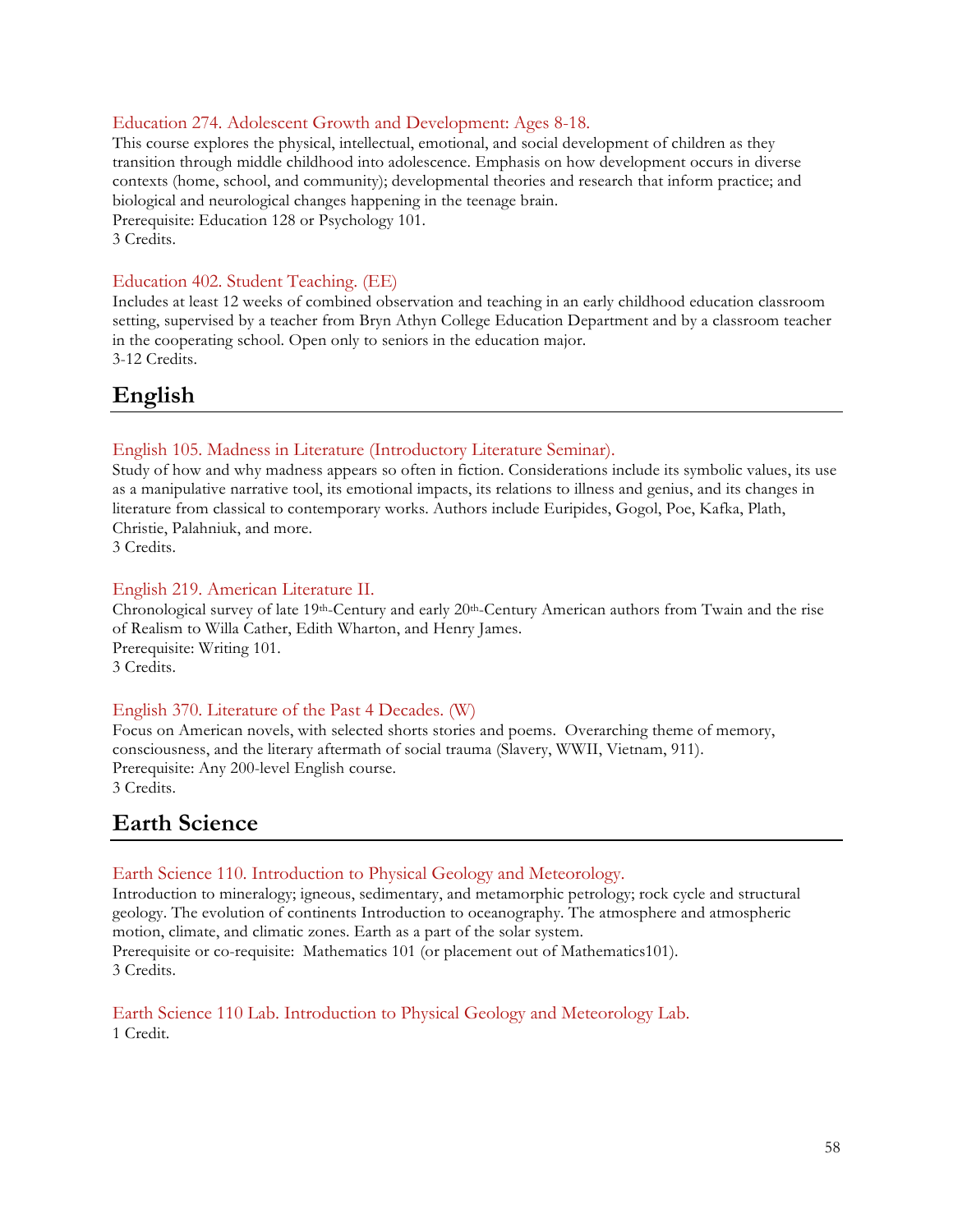### **Experiential Education**

#### Experiential Education 198/298. Internship. (EE)

The internship course is open to students with a 2.5 GPA or above. It is a supervised, pre-professional experience with clear links to a student's academic program. It is conducted primarily or totally outside a regular course classroom, and for which a student earns academic credit. It is organized primarily around an assignment in a work-place situation in which students working under the direction of a supervisor learn hands-on professional skills.

The internship course requires a learning plan, reflective component, and an analytical component (e.g., essay, paper, or presentation). Individual learning plans are retained in the office of Internship. This course satisfies the EE requirement.

Course may be repeated for academic credit by arrangement. Credit variable.

#### Leadership 130. Introduction to Leadership. (EE)

This course engages students in the basic tools necessary to become a successful leader. Students design a leadership project and review leadership theories. Students analyze leadership characteristics and target an area for their own strengthening. Students set measurable goals that stretch their capabilities through leadership challenges and homework assignments. 3 Credits.

### **Fine Arts**

#### Fine Arts 125. Photography.

Introduction to the use of various cameras, darkroom techniques, alternative processing, and basic design. 3 Credits.

#### Fine Arts 151. Architectural Modeling.

This course provides opportunities for students to develop their visualization skills in architectural design by requiring them to make three-dimensional models of two-dimensional drawings. Students will be presented with a variety of architectural modeling scenarios and will be required to develop three-dimensional models using various materials such as paper, clay, and wood. Students work independently and in groups to complete design scenarios presented to them. Emphasis is placed on communication, accuracy, and craftsmanship in architectural modeling. The collection and models in the Glencairn Museum support these endeavors.

3 Credits.

#### Fine Arts 210. Nineteenth and Twentieth Centuries. (IL)

Examination of the architecture, sculpture, and painting of the late eighteenth, nineteenth, and twentieth centuries in Europe, England, and America. Special attention given to artists influences by Swedenborg, including Flaxman, Blake, Powers, Page, Gaugin, Inness, Pyle, and Burnham. 3 Credits.

#### Fine Arts 251. Integrating Art into a Child's Early Years.

By reading about the developmental states of children, discussing the issues involved with elementary art education, looking at examples of children's art, and actually doing projects, future teachers and caregivers will become confident in their ability to use art as one of their teaching methods. 1.5 Credits.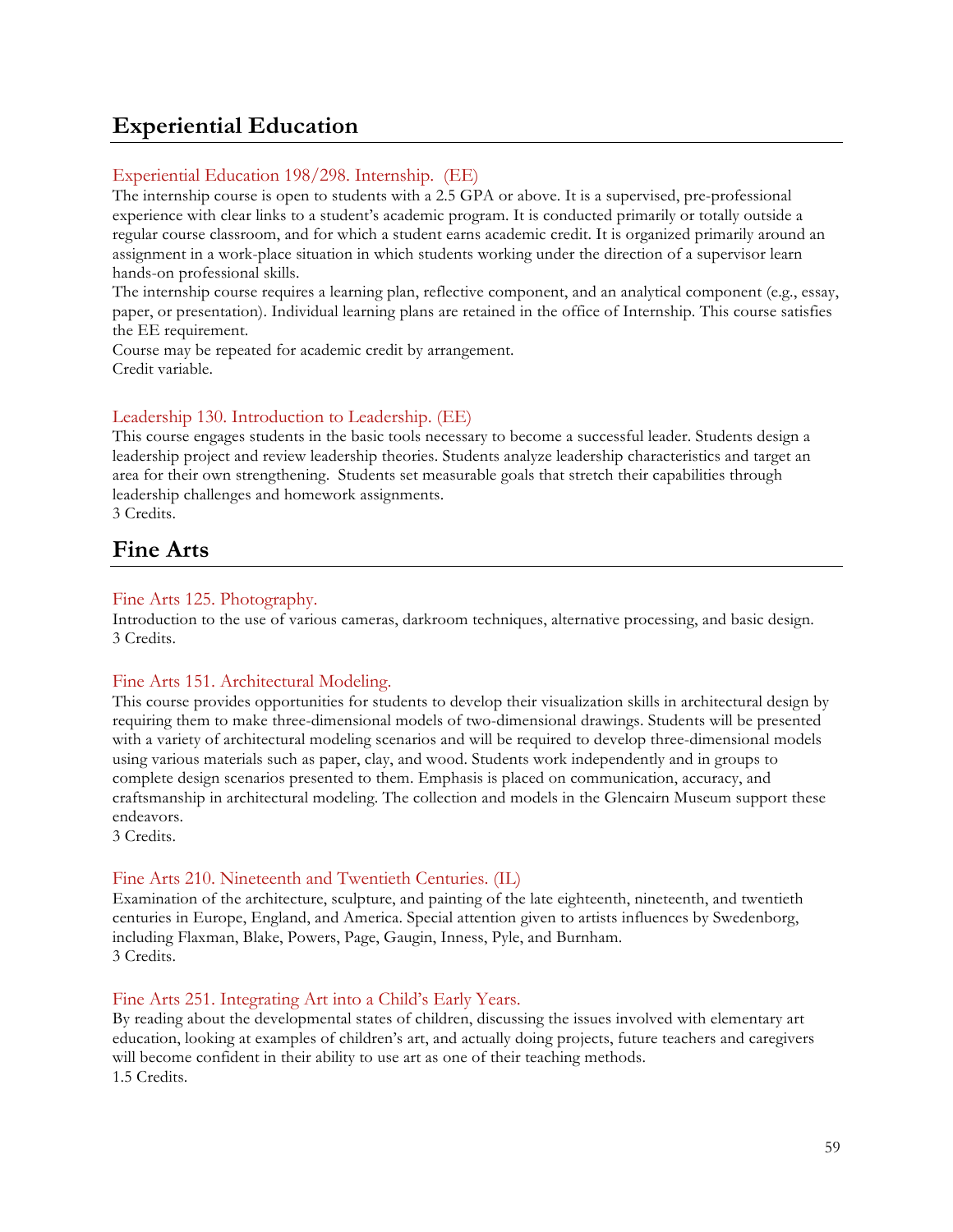#### Fine Arts 258. Stained Glass Survey.

This course covers the historical development of stained glass as both an art and architectural form. It focuses on studio practices and techniques and examines the contributions of prominent designers in the field. Close examination of specific pieces from the Glencairn Museum, Bryn Athyn Cathedral and other local venues give students direct access to medieval and twentieth-century examples. Students do original research and give a presentation on a topic of their own choice. 3 Credits.

#### Fine Arts/History 271. Introduction to Historic Preservation.

This course will introduce students to the basic theory and practice of historic preservation. Major topics include preservation terminology and concepts, architectural styles, and the history of the preservation movement in the United States, including advocacy, government's role in historic preservation, and emerging/contemporary issues in historic preservation. The Bryn Athyn Historic District and other historic structures in the local community will be used extensively as illustrations for topics throughout the course. This is not a methods and materials conservation course. Material is presented through lectures, guest lectures, class discussion and field trips.

3 Credits.

### **Field Experience**

#### Field Experience III: Pre-student Teaching.

A continuation of FE II, FE III gives students more independent practice in working with whole class instruction and integrating special needs and ELL students in their assigned classroom. Provides 120 hours of practice teaching hours. Not open to non-majors; third-year students only. 3 Credits.

### **History**

#### History 117. The Contemporary World.

Examination of the post-World War II era and its effect on societies around the globe. Includes survey of political and economic developments in the different regions of the world and thematic approach to the contemporary global situation. Current events discussions. 3 Credits.

#### History 240. Ancient Israel.

Study of the ancient Israelites from the time of their formation as a social group through the destruction of the temple in Jerusalem by the Romans. Emphasis on government, religion, intercultural relationships between Israel and its neighbors, and the context of the Old Testament. 3 Credits.

#### History 276. Barbarians and the Fall of Rome.

Examination of the era that led to the misleading phrase: "the fall of Rome." This course investigates Rome's interaction with various barbarian groups (e.g. Visigoths, Ostrogoths, Vandals, Burgundians, Langobards, Franks, and Huns) and its evolving strategy in dealing with them. Considers the replacement of the western Roman empire by various successor states, the barbarian kingdoms, which eventually coalesced into early medieval Europe.

3 Credits.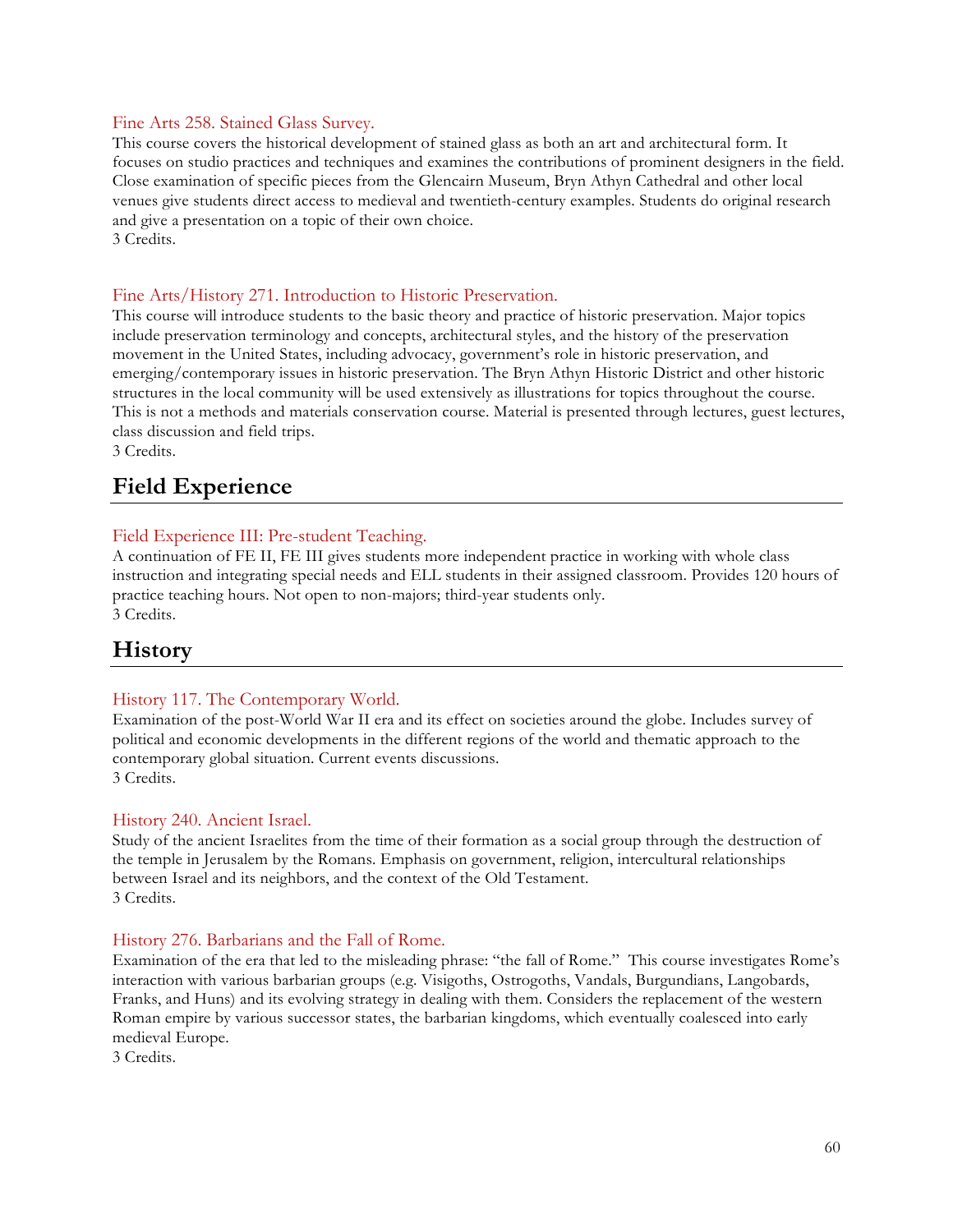#### History 298, 398, 498. History Internship II. (EE)

Proposals must be approved by the appropriate department chair. History internships are open to students in second year or above who have completed at least two history courses. Credit variable.

### **Independent Studies**

In addition to the listed courses, all areas offer independent studies numbered 299 or 399 with variable credit. The purpose of an independent study is to allow well-qualified students to study beyond the regularly offered courses. Students who undertake independent studies must be able to work independently between meetings with the instructor and have completed a minimum of 33 credits with a GPA of at least 2.70. Planning ahead is necessary: independent study proposals, syllabi, and required registration paperwork must be completed well before the term in which the study is to occur. Full details can be found in the undergraduate student handbook.

### **Interdisciplinary Studies**

#### Interdisciplinary Studies 390. Research Seminar. (IL)

For juniors in the Interdisciplinary Major. Focus on preparing to do the senior essay during senior year. Explore topics and research questions. Research scholarly sources related to a chosen topic. Formulate draft thesis statement based on interest and research. 2 Credits.

#### Interdisciplinary Studies 496. Senior Seminar II.

For seniors in the Interdisciplinary Major. Public presentation of senior essay. Career planning and portfolio development. Pass/Fail.

Prerequisite: A passing grade on an interdisciplinary senior essay. 1 Credit.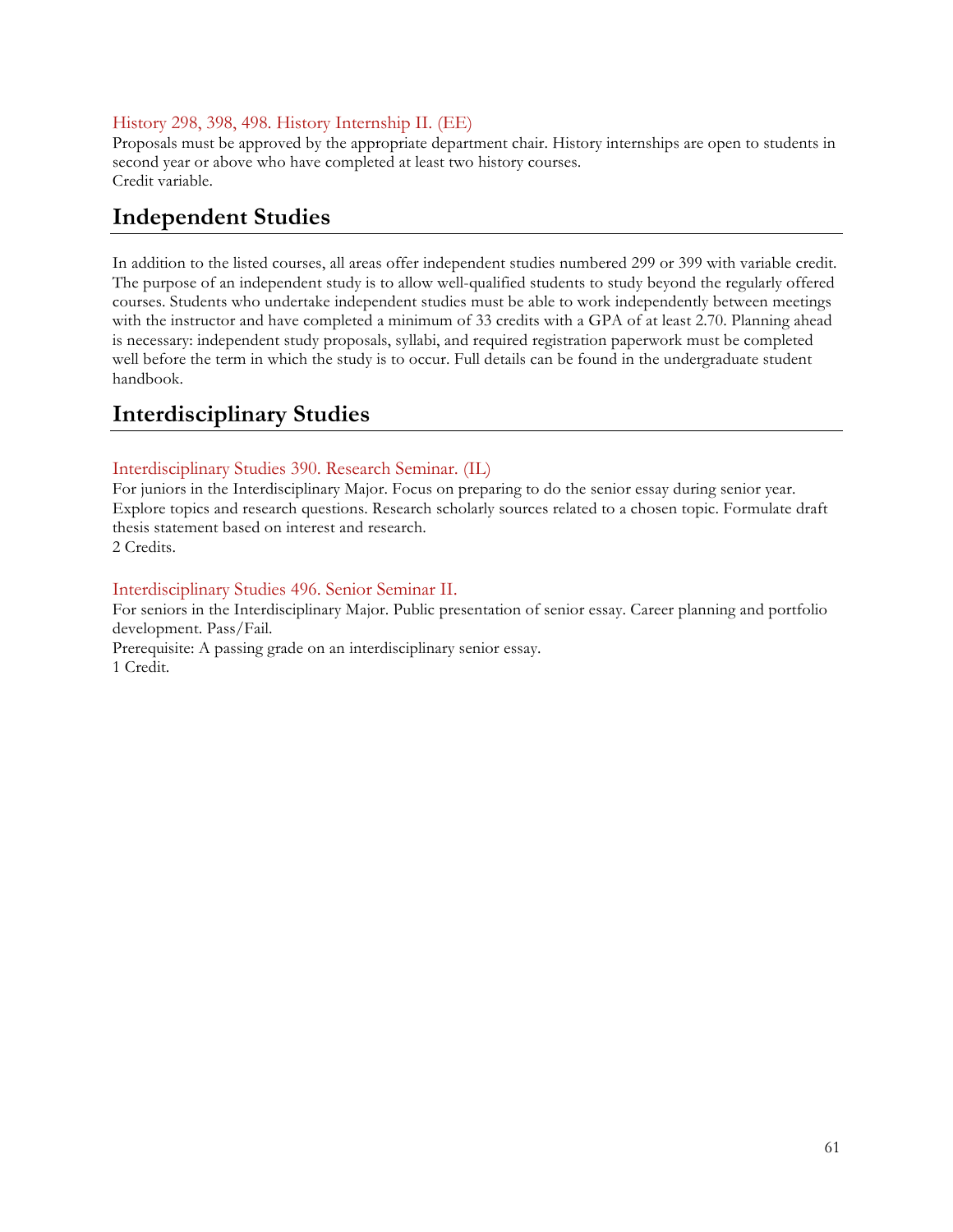### **Mathematics**

#### Mathematics 102. Understanding Mathematics in Society. (QR)

Review of mathematical topics with an emphasis on understanding why certain patterns appear. Topics include sets, number systems, geometry, and basic statistics and probability. Recommended for students in education and philosophy.

Prerequisite: Math 101 or appropriate score on placement test. 3 Credits.

#### Mathematics 115. College Algebra. (QR)

Algebraic topics designed to assist in the use of mathematics in science courses. Topics include exponents and radicals, rational expressions, inequalities, complex numbers, polynomial analysis and advanced factoring, rational functions and asymptotes, and quantitative reasoning applications. Because of duplication of subject matter, students may not receive credit for both Mathematics 115 and Mathematics 120. Prerequisite: Mathematics 101 or appropriate score on placement test. 3 Credits.

#### Mathematics 124. Transcendental Functions. (QR)

Basic trigonometric functions, modeling periodic phenomena with trigonometric functions, exponential functions and models, exponential equations, and logarithms. When combined with Mathematics 115, these courses would be equivalent to typical pre-calculus course. Because of duplication of subject matter, students may not receive credit for both Mathematics 120 and 124.

Prerequisite or Co-requisite: Mathematics 115. 1.5 Credits.

#### Mathematics 130. Introduction to Statistics. (QR)

Introduction to data analysis, random variables and their distributions, correlation, and statistical inference. Statistical software used for graphing and data analysis. Independent research project. Recommended for students of business or the social and natural sciences.

Prerequisite: Mathematics 101 or appropriate score on placement test. 4 Credits.

#### Mathematics 311. Ordinary Differential Equations.

Linear, second-order, and systems of differential equations and Laplace transforms. Prerequisite: Mathematics 151. 3 Credits.

#### Mathematics 496. Senior Seminar II.

For seniors in the Mathematics Major. Public presentation of senior essay. Career planning and portfolio development. Pass/Fail. Prerequisite: A passing grade on the senior essay.

1 Credit.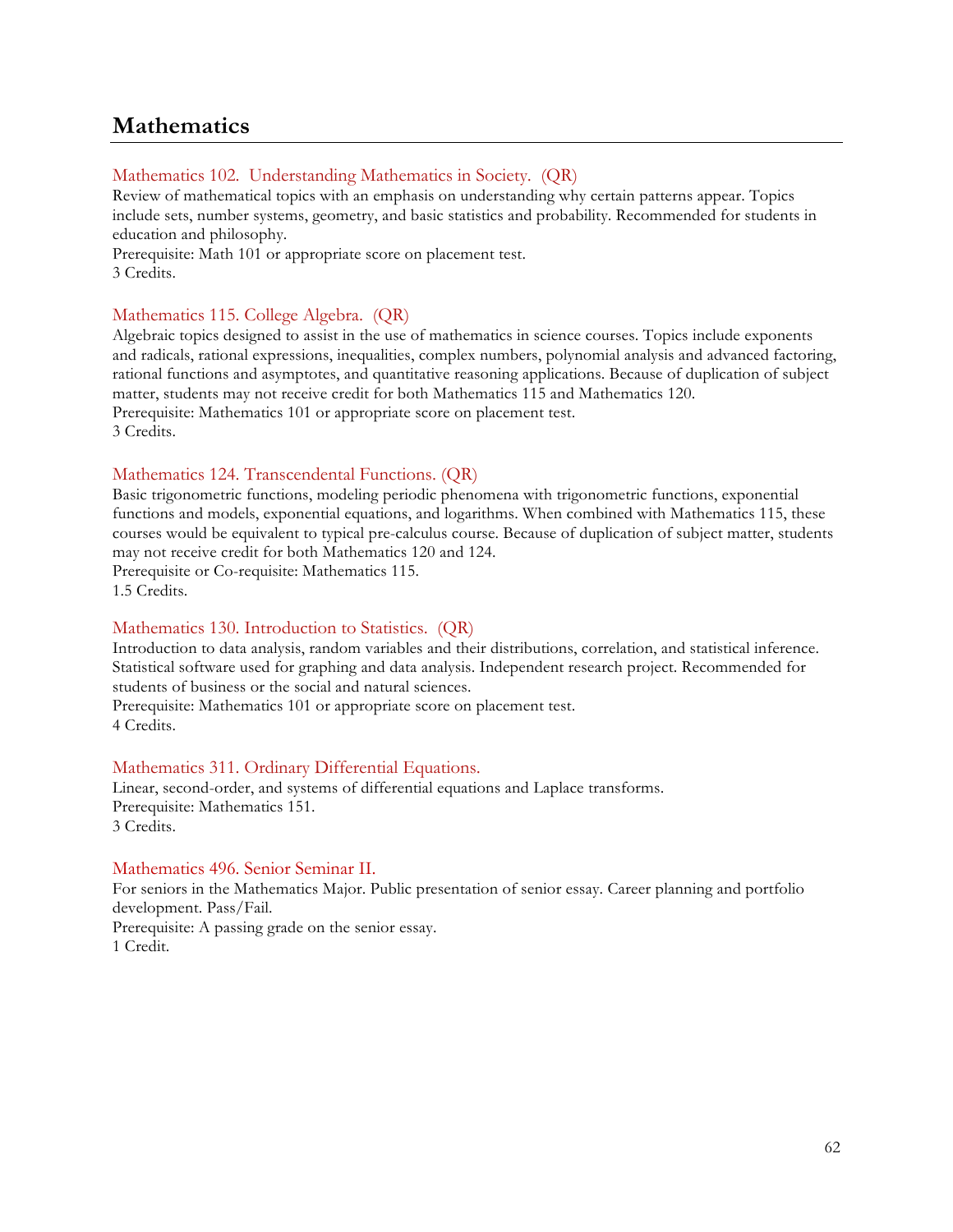### **Music**

#### Music 100. College Chorale.

Development and performance of choral repertoire from Renaissance to Modern. Instruction in the development of vocal techniques. Course may be repeated for credit. 1 Credit.

### **Nutrition**

#### Nutrition 110. Principles of Nutrition.

Principles of Nutrition explores how nutrients in food relate to human health and disease prevention. Topics discussed include current US dietary guidelines and recommendations, digestion and metabolism of major nutrients, nutrition at various stages of the life cycle (maternal, infant, childhood, adolescent, adulthood, later maturity), the relationship of socioeconomic status, culture, and religious practices to food choices, physical activity and nutrition, and the relationship of diet to health and disease. This course is especially beneficial for those who will be entering health-care or food related professions. 3 Credits.

### **Philosophy**

#### Philosophy 101. Critical Thinking.

Development of students' reasoning skills through analysis and evaluation of arguments. Diagraming arguments, identifying mistakes in reasoning, and writing arguments. Emphasis on issues encountered in everyday experience and in courses across the curriculum, primarily through classical deductive logic. 3 Credits.

#### Philosophy 102. Introduction to Philosophy. (Worldview)

Survey of some major philosophers and theories in metaphysics, epistemology, and the philosophy of religion. 3 Credits.

#### Philosophy 111. Introduction to Moral Philosophy. (Moral)

Survey of some major philosophers, problems (Euthyphro, relativism, egoism), and theories (aretaic, deontic, utilitarian) in moral philosophy. Strongly recommended: Philosophy 101. Prerequisite: Philosophy 102. 3 Credits.

#### Philosophy/Political Science 220. Political Thought. (Civil)

A consideration of political thinkers and theories, both ancient and modern, along with perennial issues in politics, such as justice, authority, liberty, order, equality, power, law, and forms of government. Strongly recommended: Philosophy 101. Prerequisite: Philosophy 102. 3 Credits.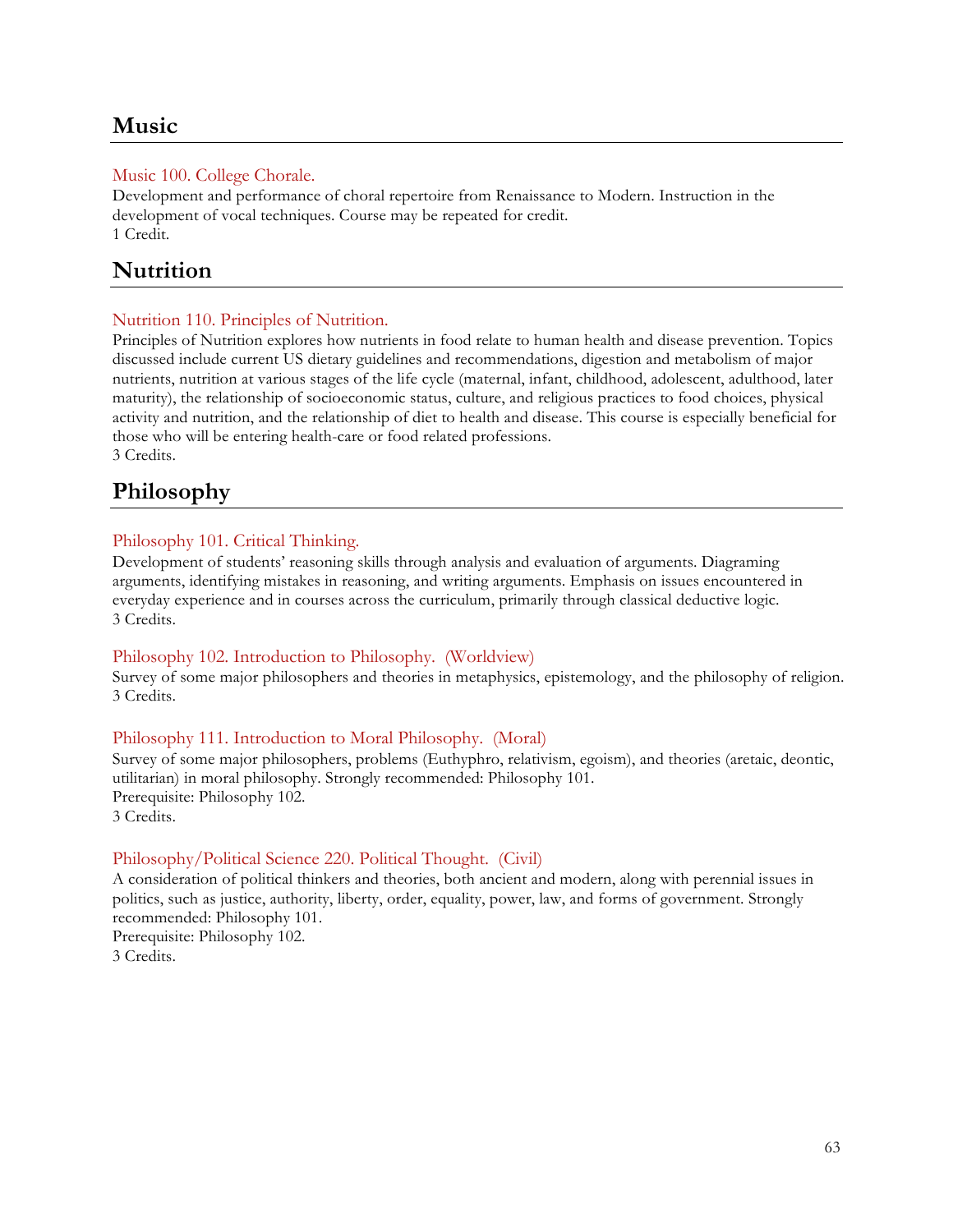#### Philosophy 340. Bioethics. (Moral)

A philosophical exploration of the ethical issues pertaining to the application of biological information and technology to the generation, alteration, preservation, and destruction of human life and aspects of our environment. Issues to be considered include: reproduction, euthanasia, genetic screening and therapy, experimentation with human and animal subjects, bio enhancement, ownership and nature, distributive justice, and integrity in publication.

Prerequisite: Philosophy 102 and any 100-level Biology course. 3 Credits.

### **Physical Education**

#### Physical Education 170. Frisbee Sports.

This 1 credit PE course is both an introduction to the fundamental skills and strategies of organized Frisbee play and a course designed to further develop individual skills for the beginning player. Frisbee requires development of the following individual skills: throwing/passing/catching, running/cutting and marking. In addition, students will gain an understanding of elementary team and personal strategies in offense and defense.

1 Credits.

### **Physics**

#### Physics 211. Principles of Physics II. (QR)

Continuation of Physics 210. Calculus-based introduction to classical electricity, capacitance, current, resistance, and circuits. Also magnetism, inductance, electromagnetic oscillations, optics, and introduction to modern physics.

Co-requisites or Prerequisites: Mathematics 151 and Physics 210. 3 Credits.

Physics 211 Lab. Principles of Physics II Lab. 1 Credit.

### **Political Science**

#### Political Science 101. Introduction to Politics and Governance. (Civil)

Examines the discipline of political science and the concepts involved in the study of politics and governance. Surveys regime types and the role and function of political institutions and organizations. Focus on the potential for thinking about civic and political issues from a religiously-informed perspective. 3 Credits.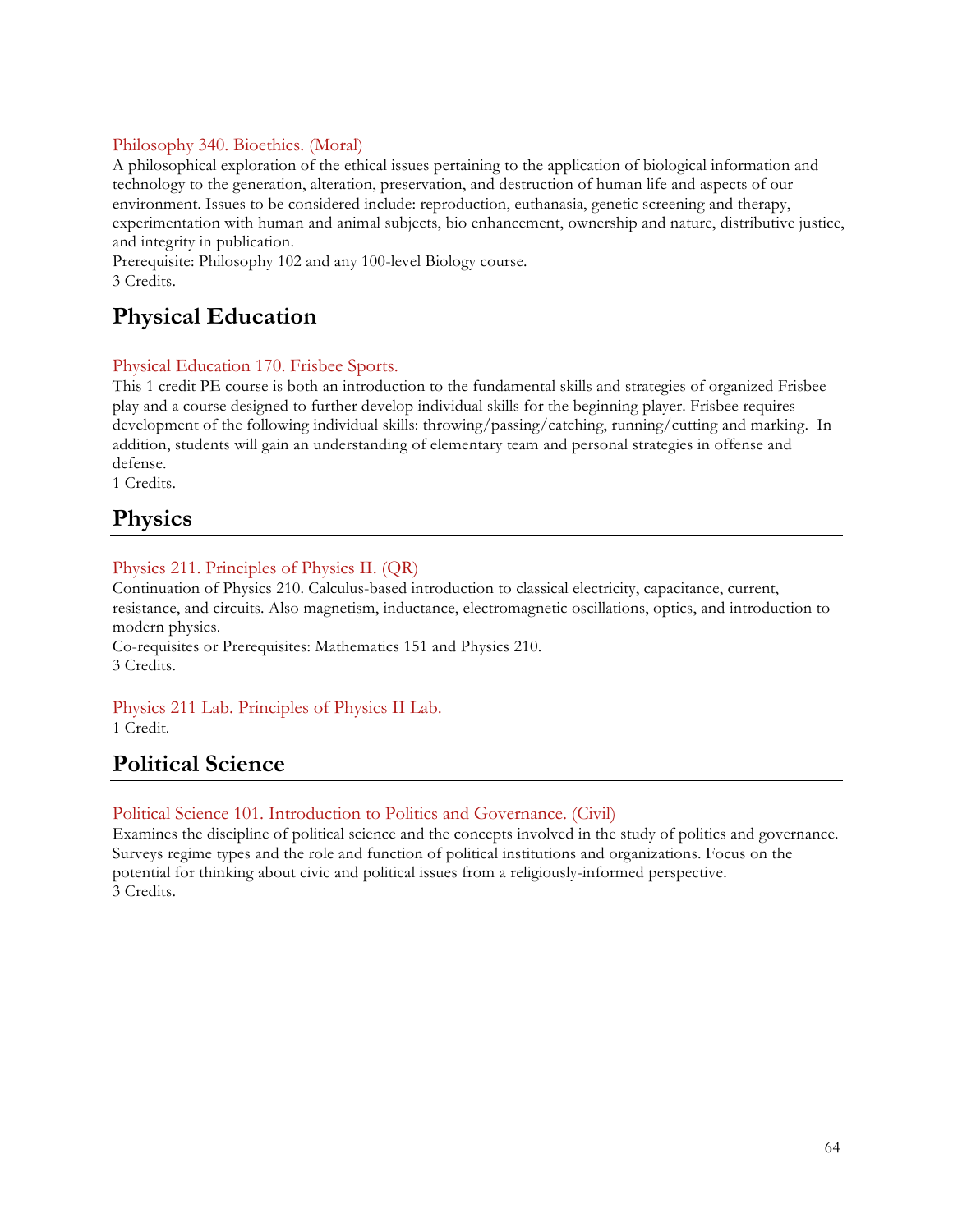### **Psychology**

#### Psychology 101. Introductory Psychology.

Introduction to basic constructs of psychology including scientific methodology, the brain, consciousness, memory, identity, learning, motivation, intelligence, and the nature of mental illness. Relevant New Church doctrines analyzed and compared to secular theories of psychology. 3 Credits.

#### Psychology 201. Abnormal Psychology.

Examination of mental disorders as classified by the medical model, including schizophrenia and other psychotic disorders, mood disorders, anxiety disorders, dissociative disorders, disorders of childhood, eating disorders, and personality disorders. Critical analysis of the principles and philosophy of the medical model, as well as the physiological underpinnings of certain disorders. Alternative views for the conceptualization of mental disorders explored.

Prerequisite: Psychology 101 or department chair permission. 3 Credits.

#### Psychology 204. Human Development: Lifespan.

Study of human development, focusing on the most significant changes that occur across the lifespan. Topics include theories of physical-motor, cognitive, language, creative, social, emotional, moral, and spiritual development.

Prerequisite: Psychology 101 or department chair permission. 3 Credits.

#### Psychology 220. Cognitive Psychology.

Survey of contemporary theories and research concerned with the structure and processes of the mind. The course will view cognitive psychology as the coordinated operation of mental processes within a multicomponent memory system. Topics include attention, memory, the role of emotion, problem solving, and concept formation.

Prerequisite: Psychology 101 or department chair permission. 3 Credits.

#### Psychology 320. Introduction to Experiments in Psychology.

Introduces students to experimental design in psychology with careful attention to terminology, methodology, strengths, and limitations of research. Additionally, students are exposed to classic experiments in the areas of social, abnormal, cognitive, developmental, and neuropsychology. Serves as precursor to the Psychology Capstone and should be completed spring term of junior year. Pass/Fail. 1 Credit.

#### Psychology 380. Seminar in Forensic Psychology.

Covers topics related to the application of psychology to the legal system. Topics include criminal motivation, deception, violence, sociopathy, mental illness and crime, gang behavior, effects of substance abuse, and gender differences in criminals. Includes a Swedenborgian perspective on conscience and moral/spiritual motives.

Prerequisite: Students must be accepted psychology majors, psychology interdisciplinary majors, or psychology minors at the junior level of study. Applied. 3 Credits.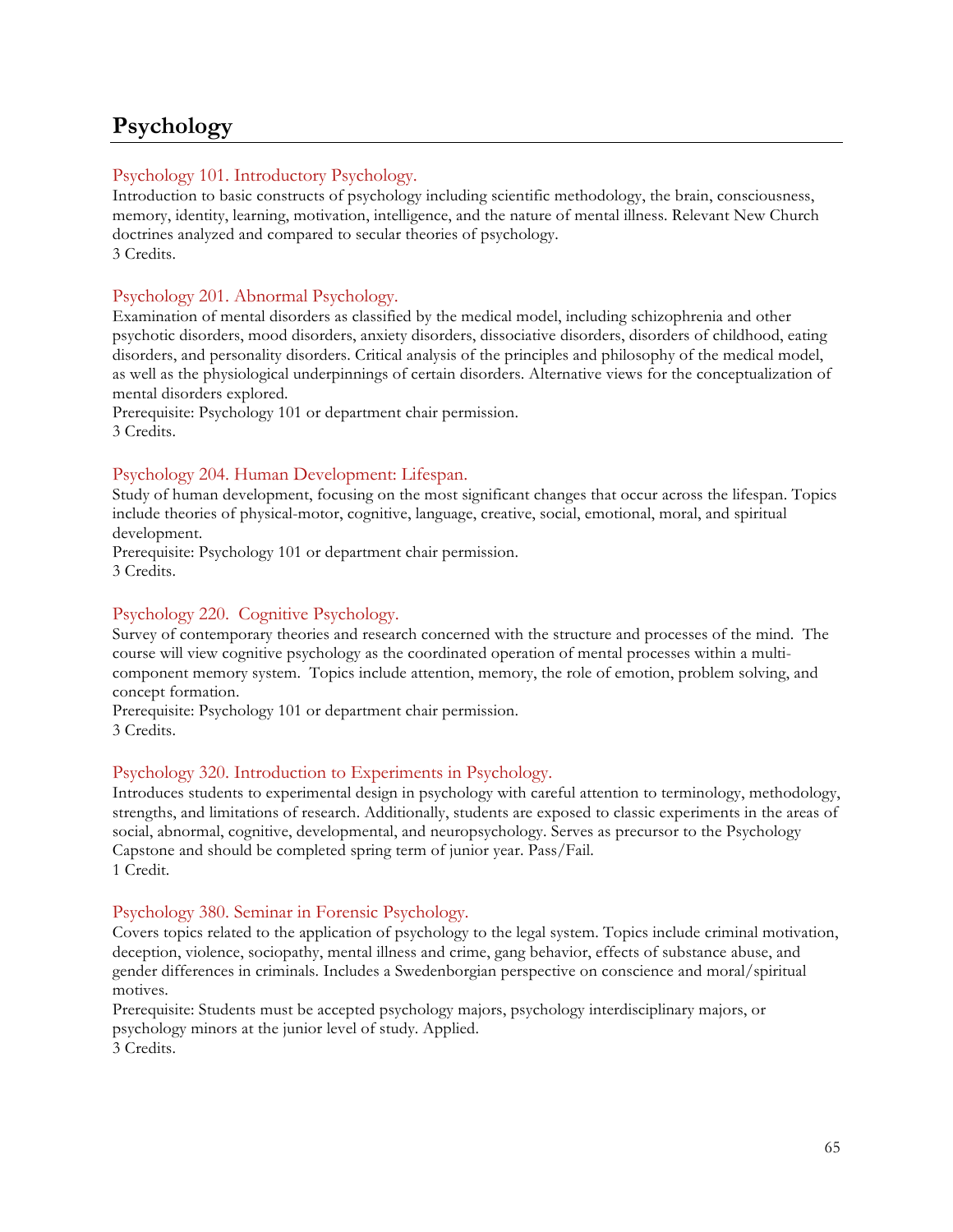#### Psychology 492. Senior Seminar.

Capstone for seniors in the psychology major. Public presentation. Critical analysis of ethics in psychology. Career planning and portfolio development. Pass/Fail. 1 Credit.

### **Religion**

#### Religion 110. Introduction to Systematic Theology. (Doctrinal)

A comprehensive overview of New Church doctrine. Emphasis on core doctrines of the Lord, faith and charity, the Word, the afterlife, the mind, Divine providence, judgment, and marriage. Presupposes a moderate familiarity with New Church teachings. 3 Credits.

#### Religion 115. Introduction to New Church Doctrine on Life After Death. (Doctrinal)

New Church teachings on the life after death studied in their own context and the context of the near-death experience and the history of eschatology. Text: *Heaven and Hell.* 3 Credits.

#### Religion 123. Introduction to the Old and New Testaments. (Scriptural)

Introduction to the various parts of the Bible, the history of the Israelites and Jews, the geography of Palestine, with an emphasis on the different methods of biblical interpretation, with special emphasis on New Church interpretation.

3 Credits.

#### Religion 125. The Holy Scripture. (Doctrinal)

The symbolic nature of the Word and the spiritual meaning within. The importance of the literal meaning and its interpretation. The Word in heaven and the church. Dual expressions in the Word. Heresies. The Lord and the Word. The Word in very ancient times. The universal church. The necessity of revelation. Illustrations drawn throughout from the Old and New Testaments. Text: *The Doctrine of the Sacred Scripture*. 3 Credits.

#### Religion 205. God, Man, and Creation. (Doctrinal)

Study of how the Lord created the spiritual and natural worlds, with emphasis on humans as the purpose of creation. Vital relationships between the Creator and His creation, with the special role played by humans. Focus on teaching about form, order, degrees, influx, and conjunction. Text: *Divine Love and Wisdom*. 3 Credits.

#### Religion 222. The Gospels. (Scriptural)

Detailed study of the four individual Gospels with attention to similarities and distinctions, historical context, and relationship to the Old Testament. Examination of the literal meaning and its significance to the modern life. Special attention to the nature of the First Advent and the testimony concerning Jesus Christ. 3 Credits.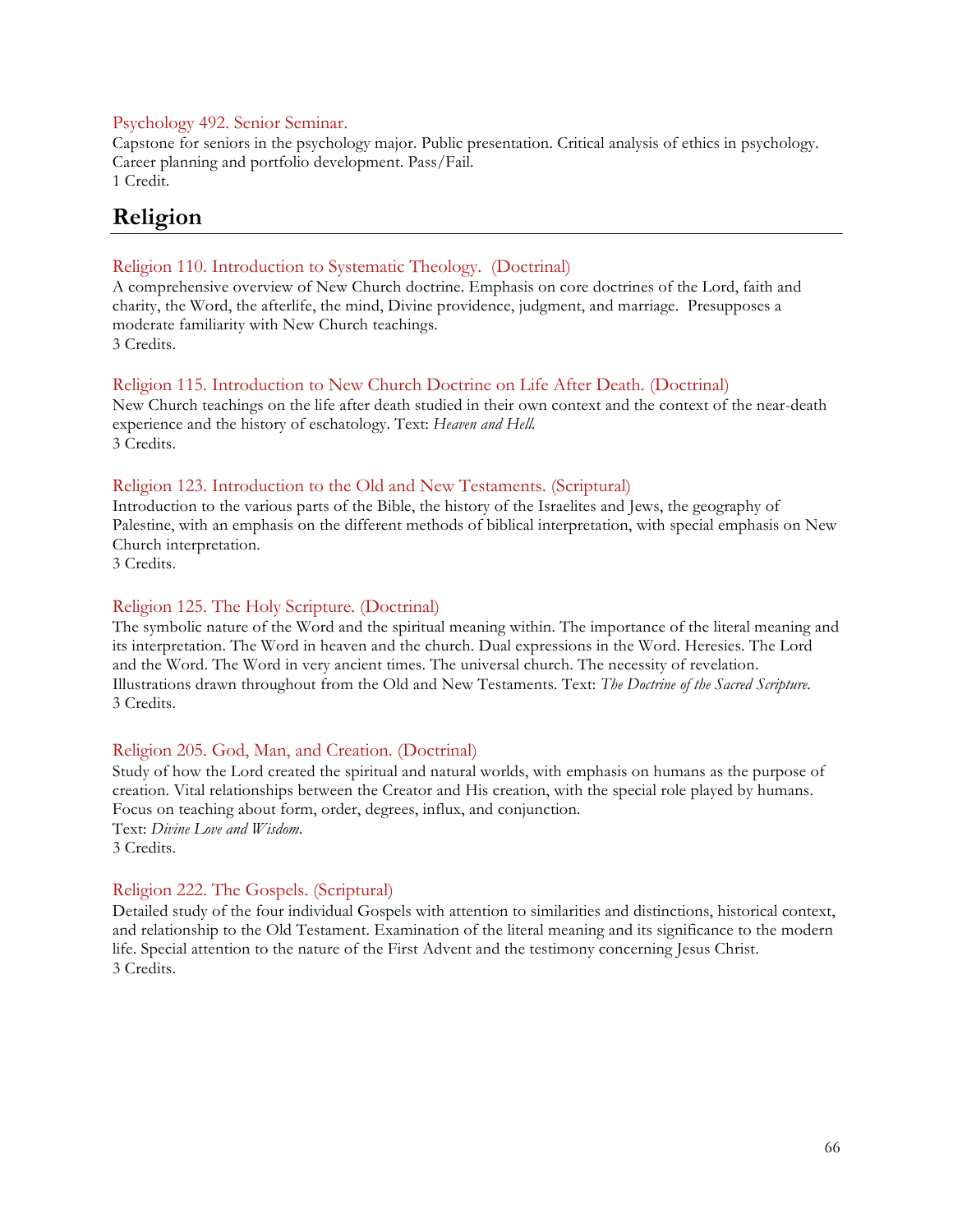#### Religion 273. Religion and Marriage (W. Doctrinal)

New Church doctrine concerning marriage. Includes the Divine origin of marriage; the nature of masculinity and femininity; the state of married partners after death; betrothals and weddings; separation and divorce; the role of the Ten Commandments in marriage; states of discord and coldness; adultery and other sexual disorders. Text: Conjugial Love.

3 Credits.

#### Religion 278. Exploring Romantic Relationships. (Applied)

Contemporary marriage education and relationship enhancement programs are studied in the light of New Church teachings. Focuses on the work of John Van Epp (preparation for marriage), John Gottman (making marriage work) and Tony Robbins (six human needs), but also touches on other marriage education programs. 3 Credits.

#### Religion 285. The Modern Christian Church.

Challenged in and since the eighteenth century by philosophy, science, and changes in culture, the Christian Church had to respond to increasing pressure to adjust or become obsolete. This course traces the development of Liberal and Conservative schools of thought that led to different solutions to these challenges, explores the influence of Emanuel Swedenborg's theological writings on Christian thought, and focuses primarily on developments in Christianity in American life, culture, and politics. 3 Credits.

#### Religion 295. Islam. (Comparative)

Study of Islam: Muhammad and the origins of Islam, the Qur'an and Hadith, theology and practices, sects and schools. Comparison with New Church perspective. 3 Credits.

#### Religion 311. Continuation of Studies in Arcana Coelestia. (W, Doctrinal)

Study of Emanuel Swedenborg's first publication of theology for the New Church. The course provides an overview of the work's spiritual exegesis of Genesis and Exodus-from the first mythopoeic stories of creation to the Israelites' escape from slavery in Egypt. Special focus on the Jacob story, the Moses story, and how the narrative of Jehovah's call to humankind contains an ancient picture of our relationship with a Human God. 3 Credits.

### **Sociology**

#### Sociology 110. Introductory Sociology.

Introduction to the discipline of sociology and a sociological perspective for understanding human behaviors and the structure of human societies. Discussions apply a sociological perspective to topics such as social class, gender, race and ethnicity, culture, work, and social movements in order to understand how individual lives and social groups are shaped by social structures, cultural understandings and distributions of power. 3 Credits.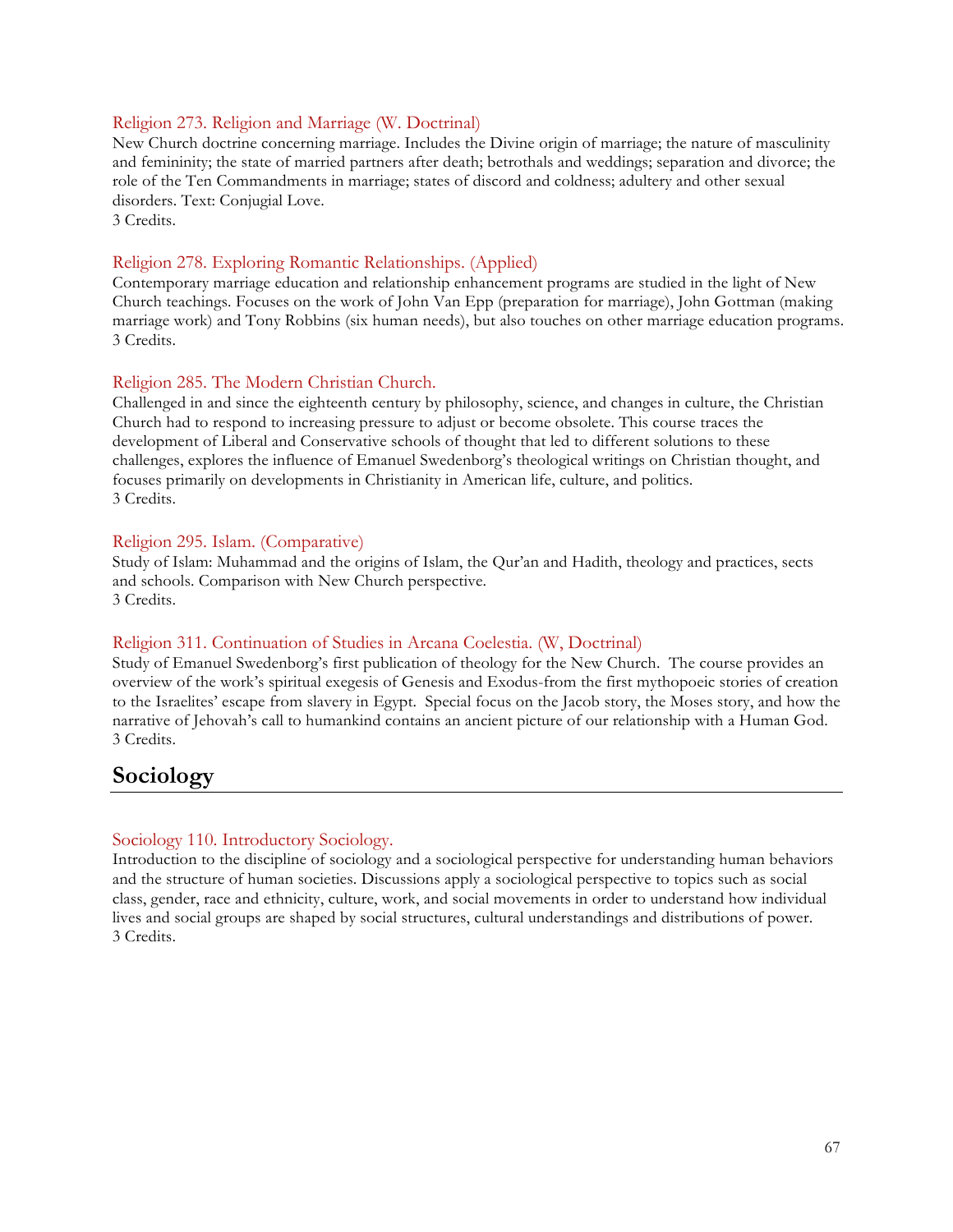### **Special Education**

#### Special Education 213. Family and Community Partnerships.

This course examines the importance of collaboration when serving students with various needs. Addresses the skills and knowledges needed by teachers and interdisciplinary team members. Strategies for collaborating with families, community agencies, educational staff, and other stakeholders will be explored. Students will develop skills for building effective teams, improving communication, problem-solving, advocating and decision-making.

Prerequisite: Special Ed 111. 3 Credits.

#### Special Education 313. Research-based Interventions.

This course examines models of effective specialized instruction in a variety of content areas, with a focus on literacy. Emphasis on using assessment data to inform and guide effective instruction and intervention. Exploration of multi-sensory methods and programs for addressing the needs of students with disabilities within the general education curriculum. Undergraduate students can earn graduate credit by completing additional coursework.

Prerequisite: Special Education 111 and permission of the education department chair. 3 Credits.

### **Theater**

#### Theater 130. Set Design and Production. (EE)

Continuation of Theater 120: building and dressing the set from the designer drawings and elevations created in the fall. Finalizing of the design, including color elevations and prop design. Students required to understand and use all of the equipment in the theater as it pertains to the completion of the design using the Mitchell Performing Arts Center as the classroom. Once the set is complete, the class shifts and will work with the play's director and will participate as a member of the run-crew for the winter Bryn Athyn College production. Final project involves the construction of the actual set and running of the show. Course may be repeated once for credit.

Credit variable.

#### Theater 150. Dramatic Performance. (EEC)

Students involved in the casts or technical aspects of certain dramatic productions may sign up for this course. Exposure to a variety of acting techniques, including the specialized work needed for productions that might range from Shakespeare's plays, to foreign plays in translation, to musicals. Script analysis, oral interpretation of character, performance movement, dance, and vocal techniques. Variable credit based on the student's involvement. 5-12 hours weekly in rehearsals/classes leading to a finished production. Course may be repeated once for credit. 1-3 Credits.

68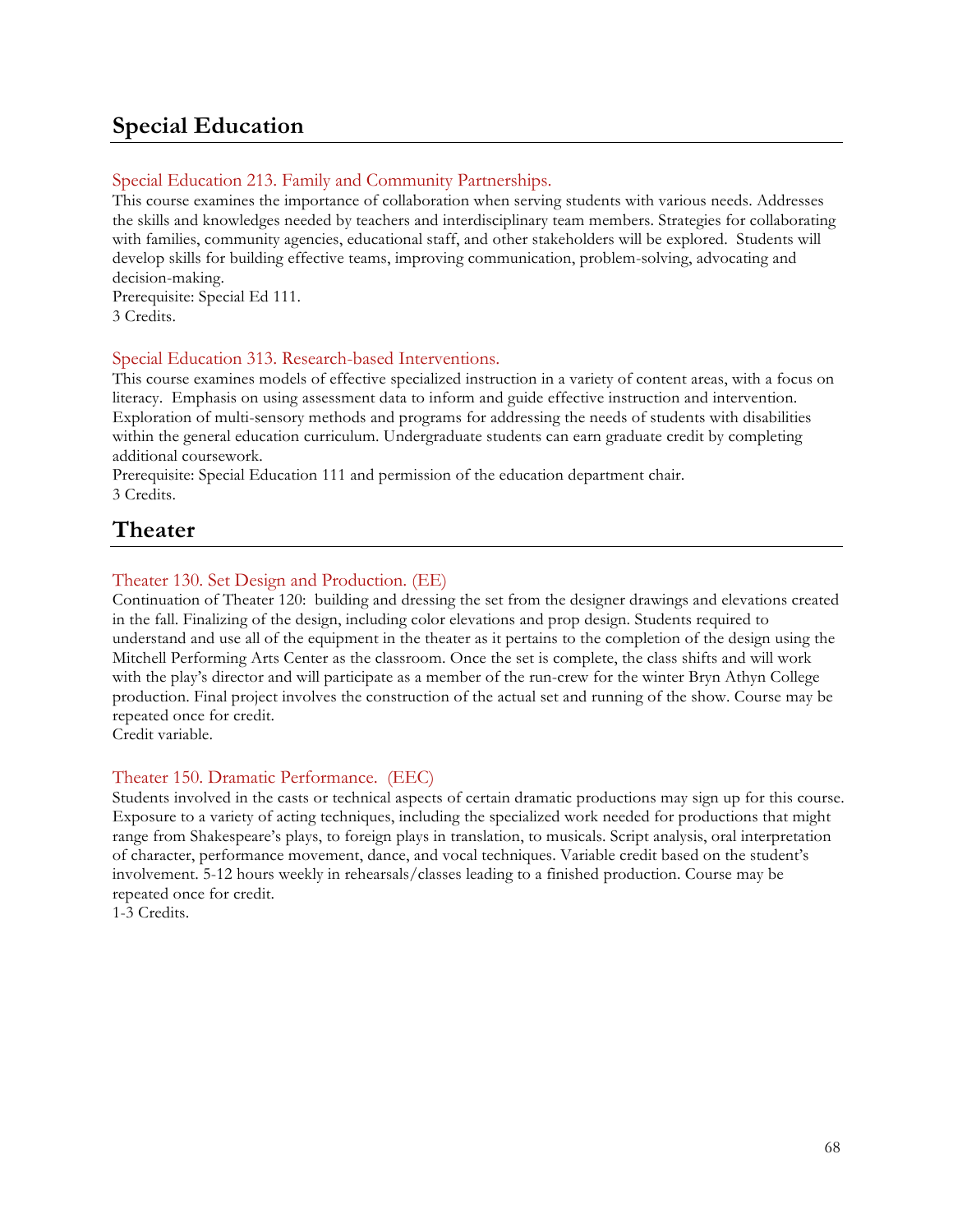### **Writing**

#### Writing 101. Expository Writing. (W)

Development of informative, critical, and persuasive writing. Emphases on grammatical control, precision of language, consideration of audience, rhetorical strategies, revision, information literacy, and articulation, development, and support of thesis. Three to five formal essays total, including substantial revision. Individual conferences with instructor to discuss student's writing. Required of first year students. Non-native speakers of English may take Writing 101 sophomore year. 3 Credits.

#### Writing 202. Writing About Literature. (W, IL)

Analytic study of literary genres—drama, short fiction, and poetry—with emphases on writing and research. Assumes basic skills in writing and information literacy covered in Writing 101. Three papers, including substantial revision. One longer paper and its research process require locating, evaluating, and incorporating multiple secondary sources. Individual conferences with instructor to discuss student's writing. Required of sophomores.

Prerequisite: Writing 101. 3 Credits.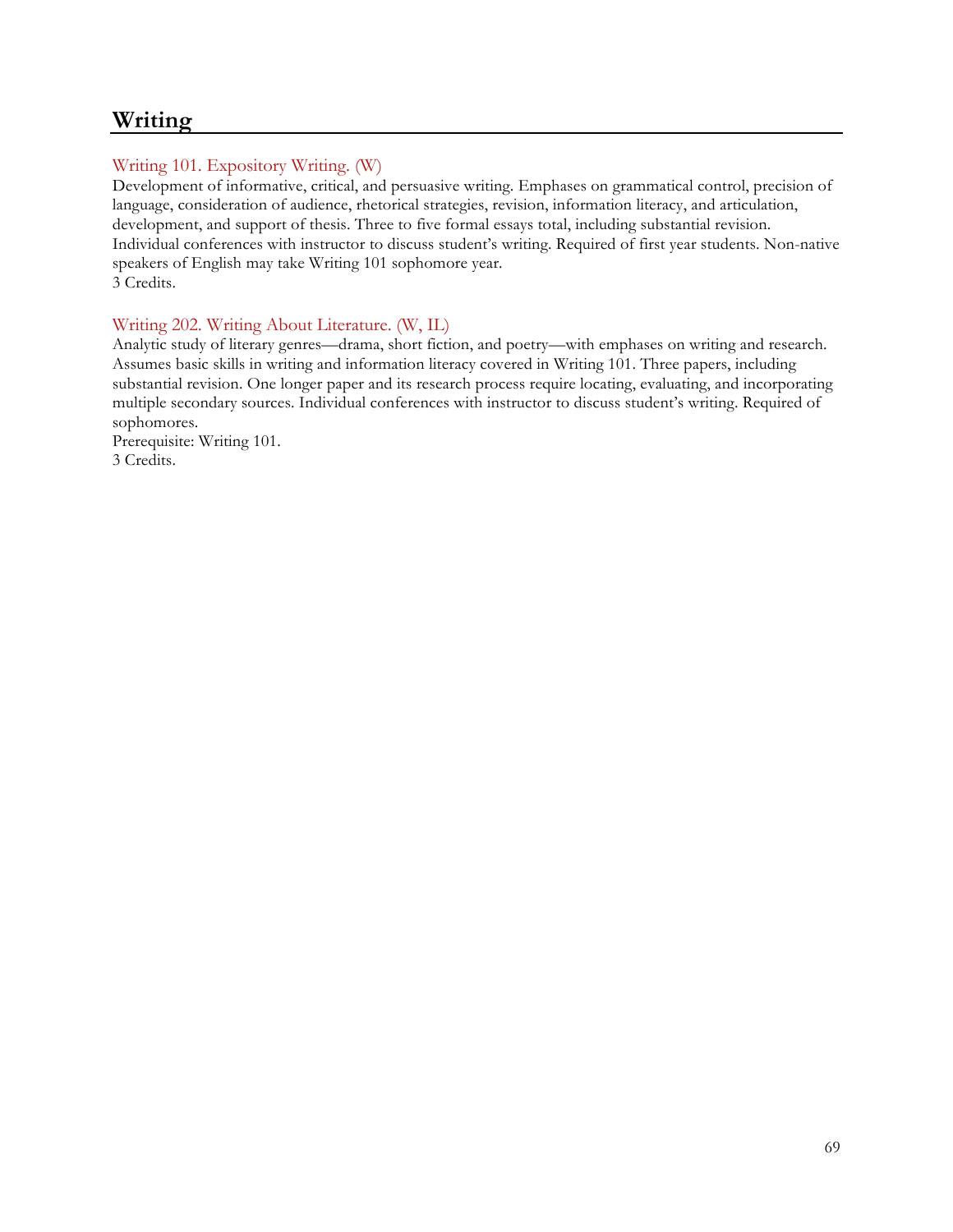## Building Arts Workshops **SUMMER 2018**

### **Glass**

#### Color Exploration with Glass Enamel 6/25-5/29

#### J. Kenneth Leap

Imagine 5 days in the studio lab experimenting with painting color on glass. Finally understand the difference between frits, enamels, and stains. Practice historic techniques and develop contemporary applications. Direct painting, stenciling, marbling, airbrushing, screen printing, decal, and photo transfer will be introduced. Kiln prep and firing schedules will be covered in detail.

Learn a vocabulary of processes that will equip you to embark on a lifetime of studio practice. These techniques can be applied to stained glass, fused glass, or blown forms. This will be a lively and fast-paced class – learn to paint with freedom, confidence, and spontaneity as we unlock the potential of color on glass. J. Kenneth Leap began his career in 1987 when he opened his studio, The Painted Window, a year after earning a BFA from the Rhode Island School of Design. He is primarily known for his public art installations throughout New Jersey. He is an ambassador artist for Wheaton Arts in Millville, NJ where he has maintained his primary studio since 1994. He is also an artist in residence at Glencairn Museum in Bryn Athyn, PA and teaches stained glass at Bryn Athyn College.

#### Stained Glass Conversation 7/9-7/13

#### Stephen Hartley

This hands-on course will introduce proper evaluation and documentation techniques for stained glass conservation. Students will practice conservation techniques such as cleaning, copper foil repairs, and chemical edge bonding. Co-instructor J. Kenneth Leap will cover restoration painting techniques including glass selection, cover plates, and matching historic pigments.

Stephen Hartley is the Head of the Building Arts program at Bryn Athyn College. He has participated in the restoration of more than 40 sites, winning awards from the Historic Savannah Foundation for his work. Besides teaching at Bryn Athyn, Hartley has also taught at SCAD and Armstrong State University and lead the Historic Preservation and Restoration program at Savannah Technical College. He is internationally recognized for his work in the field and has served on numerous national and international boards. He holds an MFA in historic preservation from the Savannah College of Art and Design and is a PhD candidate at the University of York.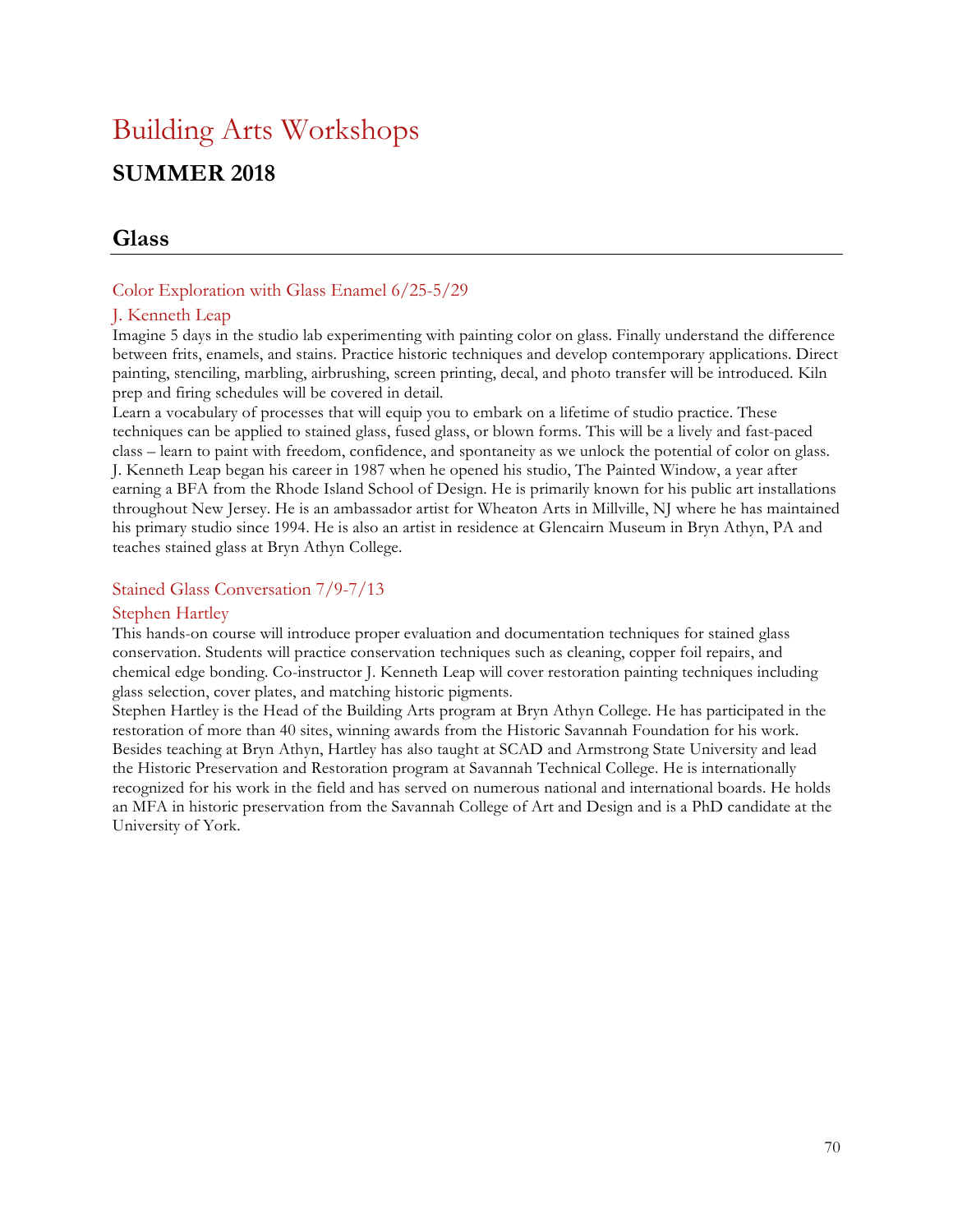### **Metals**

#### Painting with an Iron Palette 6/18-6/22

#### Warren Holzman

Students will learn the fundamentals related to chasing and repousse in steel. Repousse is an exciting way to create relief images in steel that exist somewhere between a drawing and a sculpture. The approach will focus on dynamic image development, not unlike composition related to painting. Projects will focus on larger scale pieces created over a wood stump. The course will cover design development, tool making, and finishing. Warren Holzman is a Philadelphia–based artist working in forged and fabricated metals, and owns Holzman Iron Studio LTD, a respected professional practice executing craftwork in metals for residential and commercial clients around the globe. He has received several public art commissions and his work is included in private collections in Philadelphia and nationally, most notably the new metalwork at the Bryn Athyn Cathedral and Glencairn Museum. He is the blacksmithing instructor at Bryn Athyn College, and has taught at Peters Valley School of Crafts, Penland School of Crafts, New England School of Metalwork, University of the Arts, and Moore College of Art and Design. He has been the visiting artist and lecturer at Kent State University, SUNY New Paltz, and The California Blacksmithing Association.

#### Forged Furniture and Furnishings 6/25-6/29

In this intensive workshop students will build a small piece of forged furniture such as a stool, a nightstand, or even a beautiful vessel. We will hammer rods, bars, and sheets into various shapes, create beautiful joining mechanisms, and learn a great deal about design. I will provide solid ideas and direction to get us started, and students are also encouraged to experiment with various solutions. Basic hot forging will be the foundation, which includes joinery, bending, tapering, and fire welding.

John Rais has a BFA in sculpture from Massachusetts College of Art and an MFA from Cranbrook Academy of Art. He has operated his studio business since 1998, where he designs and creates one-of-a-kind furniture, sculpture, and architectural metal art. He has had solo and group shows at many places including Purchase College, The National Metals Museum, and Massimo Bizzocchi NYC. His work is regularly featured in numerous publications including a cover article in Metalsmith Magazine, as well as many books. In 2012, John installed a large series of decorative panels for the main staircase at Yale University Art Galleries for the museum's permanent collection. Most recently, John Rais Studios was hired to design nearly all of the metalwork for a massive renovation project for a famous Addison Mizner Home in Palm Beach, Florida.

#### Forged by Design 7/16-7/20

#### Mike Rossi

This class will focus on using the techniques of blacksmithing to make useful objects for the home. Starting with fundamental hand-forging exercises, we'll quickly move into self-directed assignments. Each student will complete 2-3 small projects, and gain an understanding of the versatility and characteristics of forging steel. Inspired by the amazing metalwork of the Bryn Athyn Historic District, we'll also discuss the relationship of architecture to design in metal. Plan on working hard, having fun, and leaving with some new work! Mike Rossi is the principal of Rossi Metal Design based in Philadelphia, specializing in unique architectural works and sculpture. Born in Pontiac, Michigan, he has a BFA in blacksmithing from Northern Michigan University, and an MFA in metalsmithing from Cranbrook Academy of Art. He has exhibited nationally and internationally, most recently at the Torpedo Factory in Alexandria, VA as well as the National Ornamental Metals Museum in Memphis, TN and the Houston Center for Contemporary Craft. He has taught at Ox-Bow School of Art, Penland School of Craft, Haystack Mountain School of Craft, Bryn Athyn College, and Kalamazoo College. He was recently awarded the Windgate Artist Residency at Purchase College, NY.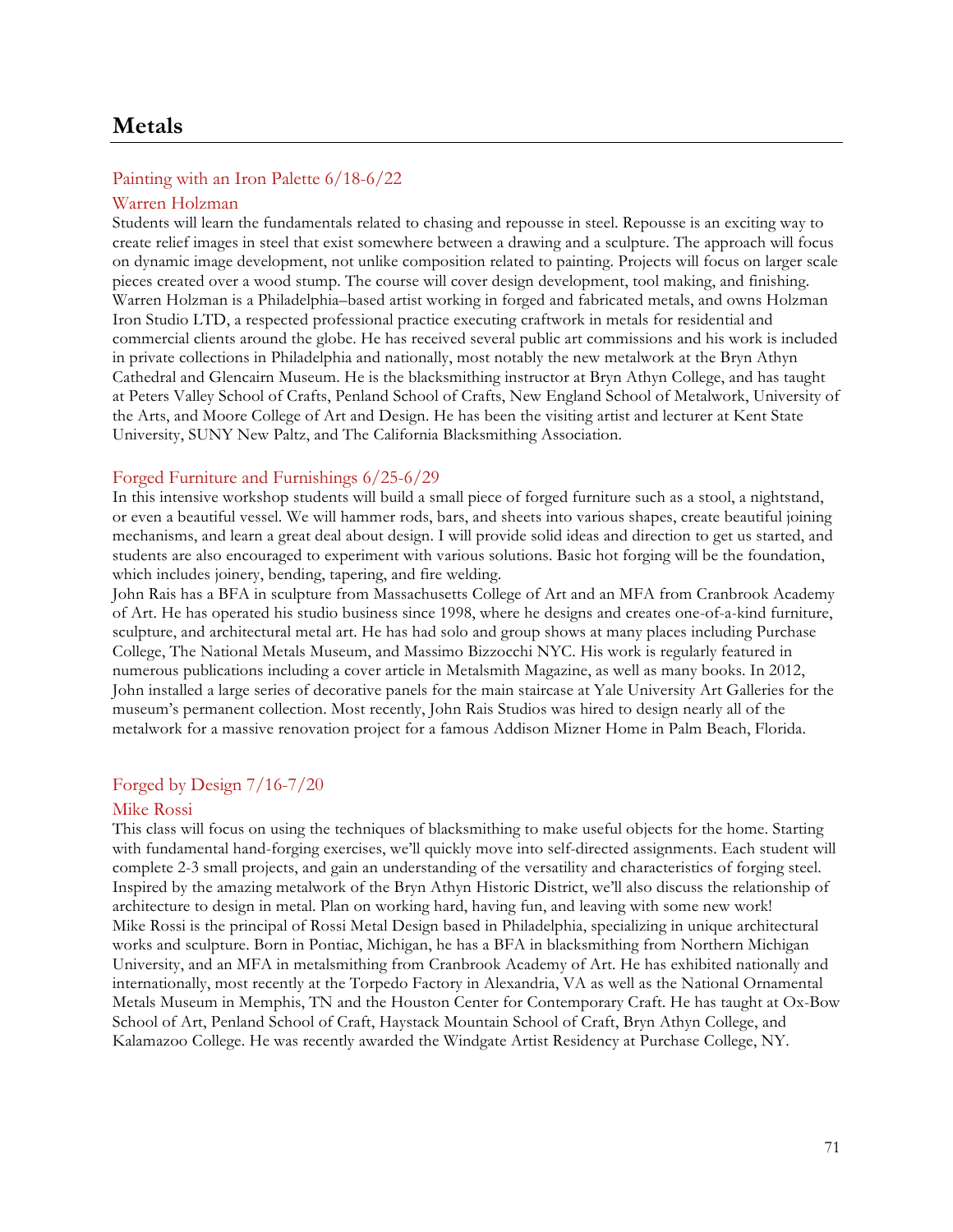### **Stone**

#### Relief Carving 6/25-6/29

#### Jens Langlotz

This course will introduce students to the basics of relief carving. Students will be exposed to the process of working with limestone including lettering, edge design, and finishing. During the course, students will design their own pieces inspired by examples found within Bryn Athyn Cathedral or created from their own personal concepts.

As a master sculptor and carver with more than 20 years of experience, Jens Langlotz has worked and mastered the major design building styles-from Romanesque, Gothic, and Renaissance, to American Colonial and Victorian stone carving. Jens graduated from Fachschule Fur Steintechnik in Munich. He apprenticed under master sculptor Hans Kupe, one of Germany's leading stone restorers, and under Al Walters, master craftsman in stone, metal, and wood. He serves as the head stone mason for both Bryn Athyn Cathedral and Glencairn Museum, and has also done work on many other structures including the Philadelphia Museum of Art, Philadelphia City Hall, Reading Terminal, and buildings at Villanova and Princeton Universities.

#### Recreating History in Stone 7/16-7/20

#### Simeon Warren

The internationally renowned Stone People Project, which has set out to recreate the destroyed Queen Eleanor Crosses in the U.K., returns for its second workshop at Bryn Athyn. In 1290 Queen Eleanor, beloved wife of King Edward I, died near Lincoln Cathedral. The Kings Masons were tasked to design and build 12 memorial crosses sited along the funeral procession's path between Lincoln Cathedral and Westminster Abbey. This workshop is based on the recreation of a stone element for a newly designed Eleanor Cross for Lincoln City. The challenge: to follow in the footsteps of the medieval master masons and meet the challenge they set in stone.

Simeon Warren is the founding dean & dean emeritus of the American College of the Building Arts, Charleston, SC. As an architectural stone carver he learned his trade at Weymouth College U.K., gaining an advanced craft certificate in masonry from the City and Guilds of London Institute. His first professional position was as an apprentice at Lincoln Cathedral, later becoming Deputy Yard Foreman at Wells Cathedral as well as producing stone for Buckingham Palace & The Houses of Parliament. At Glasgow School of Art he received a first class BFA degree in environmental art, creating conceptual work in context. He is the creative director of Stone People Project, which brings together his architectural stone and environmental art practice.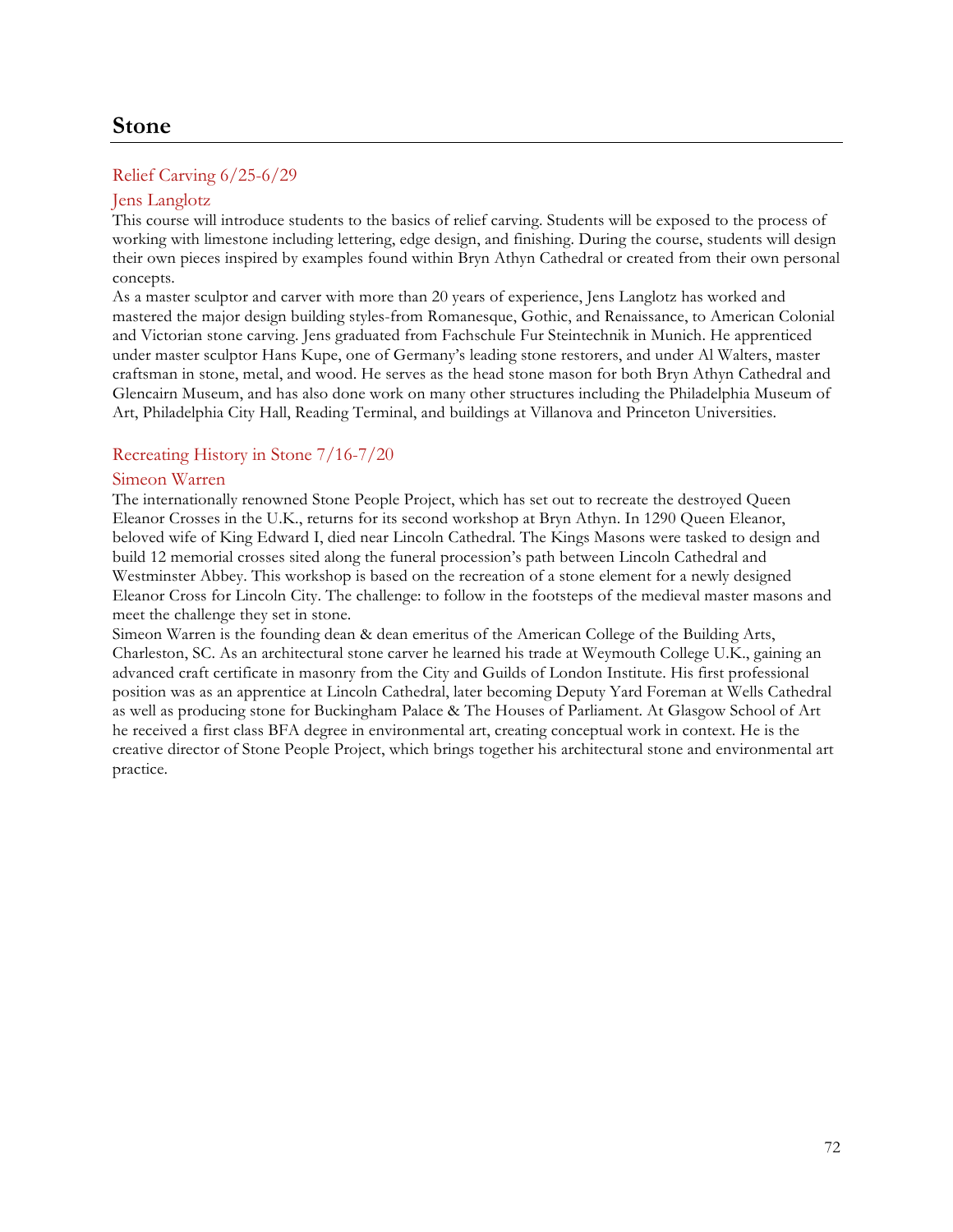# **Mosaics**

### Smalti Mosaic

#### Carol Stirton-Broad

In this workshop students will initially produce a small sampler using traditional techniques. Next, students will design a larger piece, using these materials in their own style. Finally, students will learn design transfer and create a final work of art using the direct method. Students will be encouraged to experiment with a variety of tools including hammers, hardies, and glass nippers.

Carol Stirton-Broad holds a BFA from Temple University's Tyler School of Art, and has also studied at Glasgow School of Art (Scotland), Orsoni (Venice, Italy), Scuola Arte del Mosico (Ravenna, Italy) and the Chicago Mosaic School. Stirton-Broad has taught ceramic and mosaic workshops at the Philadelphia Museum of Art, the Institute of Contemporary Art (Philadelphia), Fleisher Art Memorial (Philadelphia), Main Line Art Center (Haverford, PA), and the Abington Art Center (Jenkintown, PA). Stirton-Broad's work has been exhibited in many locations, including the Magic Garden, The Clay Studio, Ariana Gallery (Royal Oak, MI), the Bath House Cultural Center (Dallas), Abington Art Center, Fleisher Art Memorial, Main Line Art Center, Philadelphia Art Alliance, and the Tyler School of Art.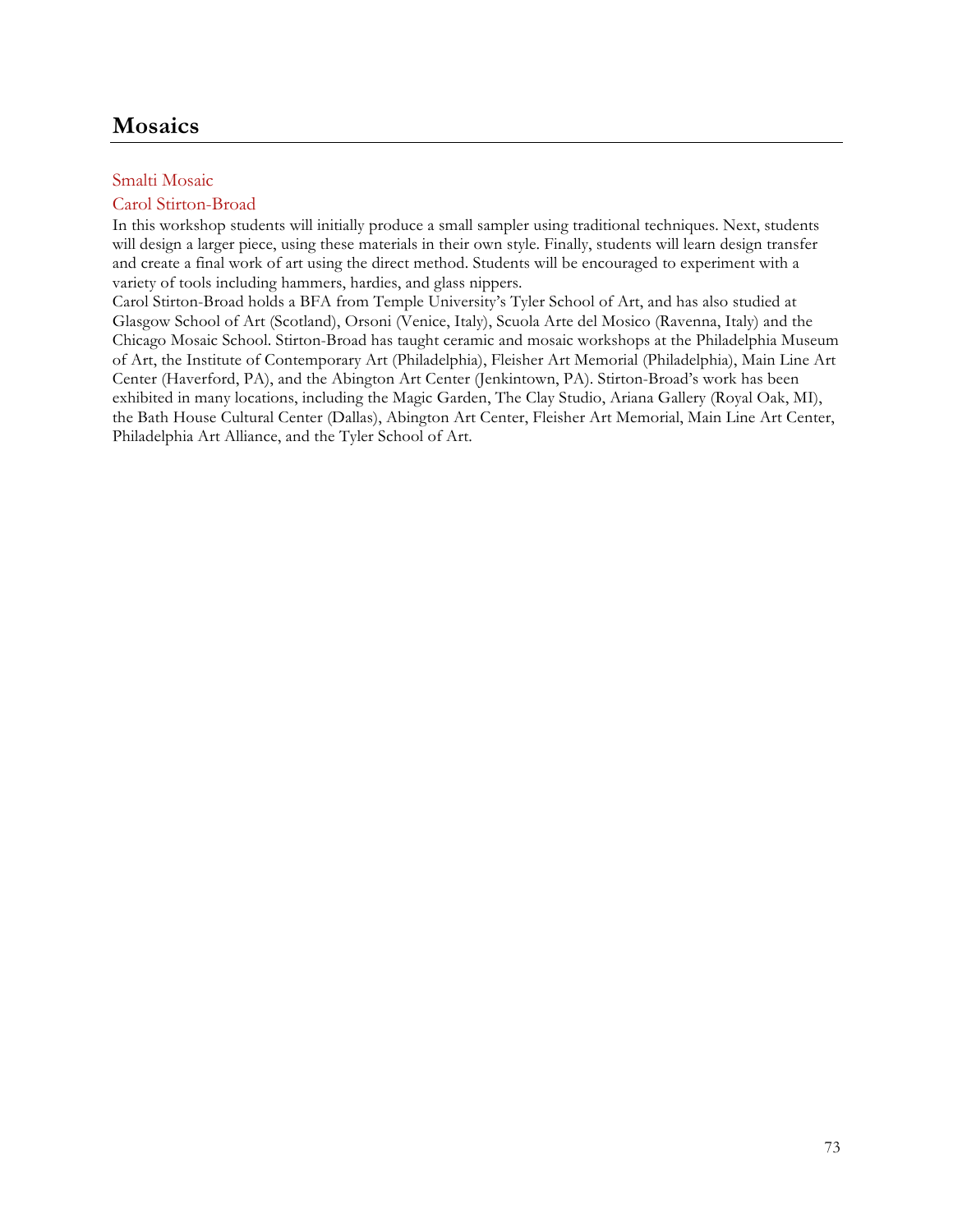# Fall Term 2018-19 Graduate Courses

# **Theological School**

### Business 864: Pastoral Business.

The focus of this course will be an exploration of management and administrative activities, societal and legal obligations, budgeting and financial affairs, volunteer and employment issues, outreach and marketing functions, mission accountability, responsibilities to stakeholders, fund and friend raising, plus community relations from the perspective of a religious organization. In addition, the course will explore operational and long term planning along with the implementation of strategic initiatives to fulfill the organization's mission while improving efficiency and effectiveness.

Seminar W.B. Junge

#### Experiential Learning:

Theologs spend an average of three hours a week for 30 weeks a year, in their Service Learning Assignments. Usually there is a change in assignment every ten weeks. The assignments involve interacting with people as aides to ordained and non-ordained leaders in this community. All of the assignments give the theologs direct experience relating to people in settings that are similar to what they will encounter, once they themselves are ordained ministers. Students are assessed by onsite supervisors and their classroom professor on nine connecting skills. They are rated as demonstrating an Excellent, Good, Sub-par or Destructive level for each of the nine skills. Students meet as a group once a week for about an hour to receive coaching from their professor, who possesses advanced training and skills in this area. Service Learning is usually part of the curriculum for first and second year theological students, for a total of 6 terms. Workshop

K. K. Rogers

# Homiletics 921: Sermons from Old Testament Texts.

Theory and practice of sermon writing. Sermons will be from various styles in the Old Testament: from a made-up historical story, from an actual historical story, from a psalm. Workshop. G.H. Odhner

#### Homiletics 922: Children's Talks.

Philosophy, preparation and presentation of children's talks. Workshop. K. Hy. Asplundh

#### Theology 601. Heavenly Doctrines as Systematic Theology.

An introductory course required of all Theological School students. Its purpose is to provide for the students the framework, the context, and the direction of the Theological School program. It introduces the students to the major doctrines presented in the Heavenly Doctrines along with their core teachings, to the relationship among the major doctrines, to fundamental terms in the Heavenly Doctrines, to important ideas about and arising from the Heavenly Doctrines, and to important perspectives on theology in general and on the Heavenly Doctrines in particular.

Seminar.

P.A. Rogers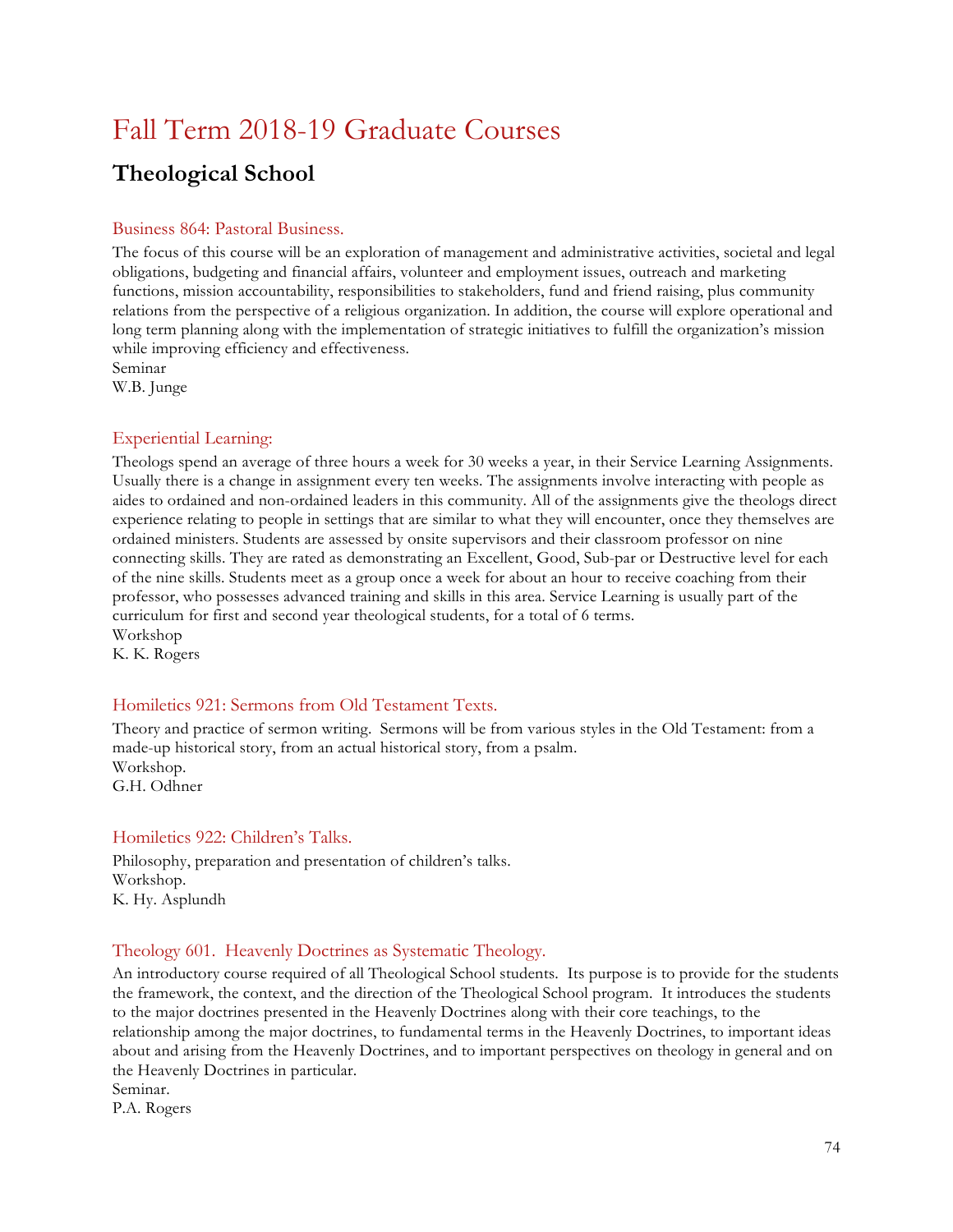#### Theology 614: Studies on the Glorification: I.

The Lord's childhood. Acquisition of knowledge. Early temptations. The first rational. Divine perception. The Divine Rational. Inmost temptations. Based on the reading of Arcana Coelestia, chap. 12- 22.

Seminar. S. D. Cole

### Theology 642. The Human Mind and its Regeneration.

The human mind as a vessel created by the Lord to receive and respond to Him, and ultimately to fulfill His end in creation: a state of conjunction between human beings and Himself, i.e. heaven. Structure and faculties of the mind, influx of life into the mind. The greater part of the course focuses on the Lord's work of regenerating human beings for heaven and the role of human beings in cooperating with it. Stages and states of regeneration, from birth to the final formation of a person's ruling love ("Book of life"). Seminar.

G.H. Odhner

#### Theology 710: Pastoral Orientation.

Introductory study of the doctrine of the priesthood, with emphasis on the origins, the uses of, and the workings of ministry. Sections on love of salvation of souls, conscience and effect of evil on the priesthood. Workshop.

A.M.T. Dibb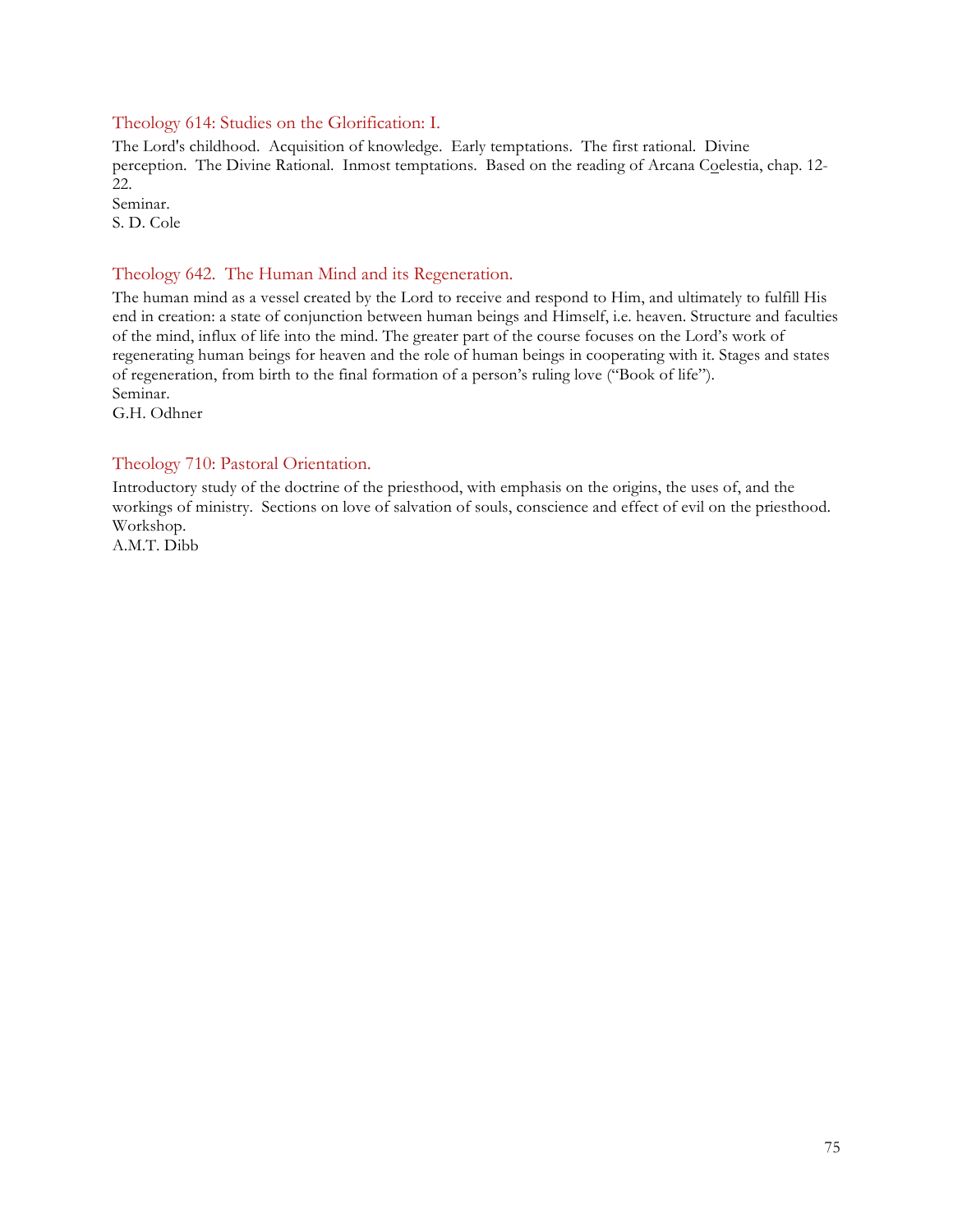# Winter Term 2018-19 Graduate Courses

# **Theological School**

# Communication 716: Topics in Communication I. (5 classes)

Communication is one of the most important activities we engage in as humans. It is how we connect with the LORD, each other, and our world. As a pastor, learning to communicate effectively is essential. This course will explore communication topics and their practical application. Topics will include the role of persuasion in communication, listening skills, and available communication tools for pastors. The course will also address leadership and how to lead through change. A significant portion of the course will deal with structuring an effective oral message.

Seminar. M.H. Williams

# Counselling 845: Introduction to Pastoral Counseling II.

Focus of class will be furthering the development of emotional intelligence, and strengthening the listening and attending skills developed in PT 844. There will be a focus on applying skills in situational contexts and life transitions. Examples include death and loss, divorce, grief, illness, parenting, addiction and mental illness. This will be practiced in small groups and role plays looking for applications to real life pastoral situations. Seminar.

K.H. Roth

# Experiential Learning:

Theologs spend an average of three hours a week for 30 weeks a year, in their Service Learning Assignments. Usually there is a change in assignment every ten weeks. The assignments involve interacting with people as aides to ordained and non-ordained leaders in this community. All of the assignments give the theologs direct experience relating to people in settings that are similar to what they will encounter, once they themselves are ordained ministers. Students are assessed by onsite supervisors and their classroom professor on nine connecting skills. They are rated as demonstrating an Excellent, Good, Sub-par or Destructive level for each of the nine skills. Students meet as a group once a week for about an hour to receive coaching from their professor, who possesses advanced training and skills in this area. Service Learning is usually part of the curriculum for first and second year theological students, for a total of 6 terms. Workshop.

K. K. Rogers

# Homiletics 911: Principles of Exposition.

The primary purpose of this course is to learn the principles of expounding the Sacred Scripture to see its spiritual sense, as these principles are taught in the theological Writings of Emanuel Swedenborg. Students will learn to apply these principles. They will also be introduced to the theory and practice of sermon writing. Seminar.

G.H. Odhner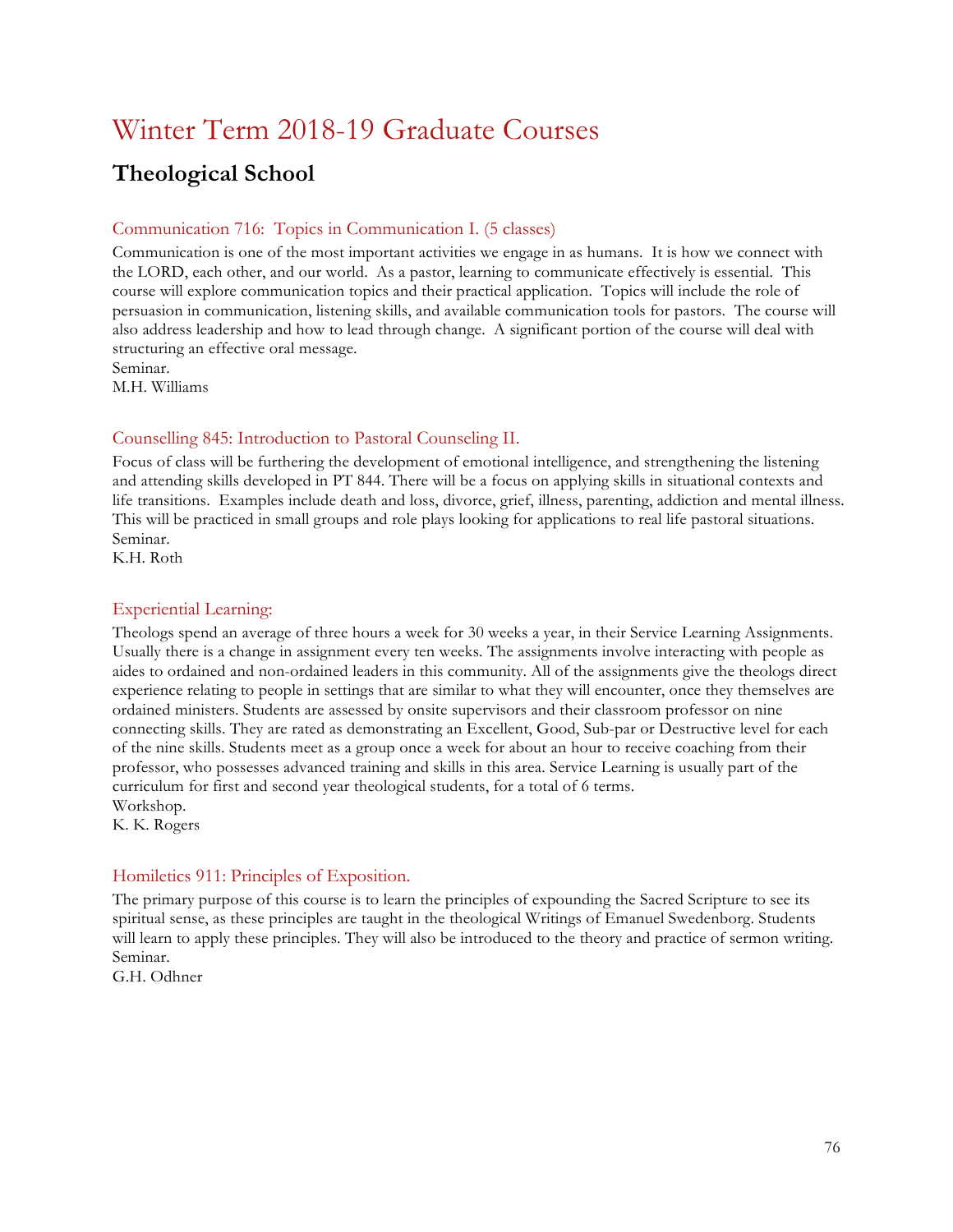#### Theology 620. The Revelation Given to the New Church.

The nature of the theological Writings given to the New Church through Emanuel Swedenborg. Its relationship to former revelations. Approaches to forming a doctrine for the church in response to the new revelation. The nature and role of that doctrine. Seminar. G.H. Odhner

#### Theology 668: The Apocalypse and Last Judgment.

Using the book of Revelation and the Apocalypse Revealed as guides, this course explores the process of the Last Judgment in 1757. Particular emphasis is placed on the Biblical correspondences that describe the states of the church and individuals in the Christian era, and how these states led to the downfall of the Christian Church and the establishment of the New Church. Seminar.

A.M.T. Dibb

#### Theology 841: Church Government I.

An analysis of the doctrine and its application in pastoral and overall church governance. How to lead a church congregation. A consideration of issues such as government by influx, counsel and assembly, the history of governance in the New Church, the relationship of the priesthood and laity, and the relationship of the General Church and the Academy.

Two-term Workshop. B.W. Keith

#### Workshop 720: Speech I: Public Speaking and Interpersonal Communication.

Introduction to communications theory: Self as communicator, communication process, perception in communication, and effective communication—qualities and barriers. Emphasis on applications to professional work of the priest. Workshop. M.H. Williams

#### Workshop 724: Speech II: Concepts in Interpersonal Communication.

Introduction to oral interpretation of literature. Advanced interpersonal communication theory and skills development. Workshop. M.H. Williams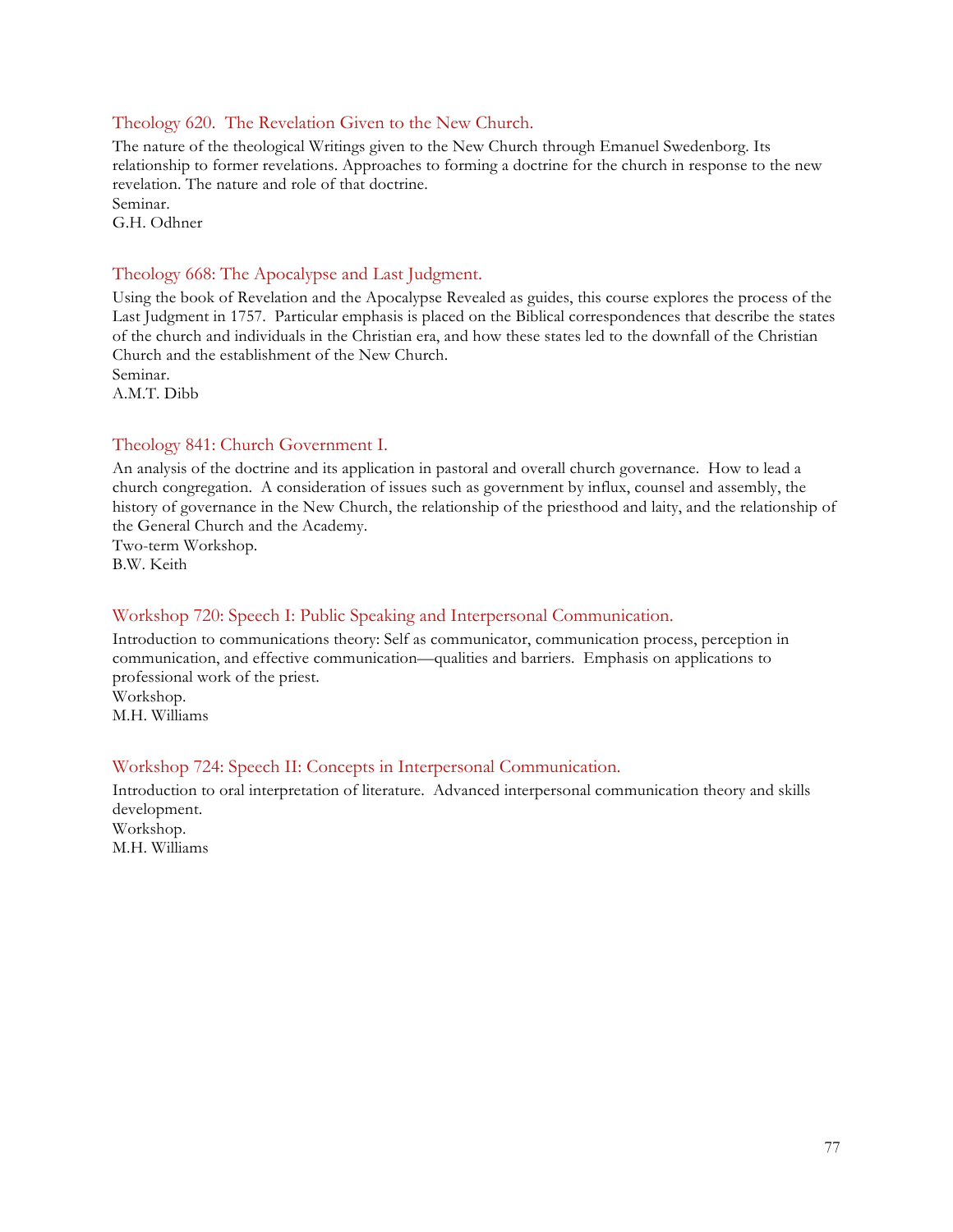# Spring Term 2018-19 Graduate Courses

# **Theological School**

# Church History 687: New Church History.

Chronological and topical study of the rise and early development of the New Church in Europe and North America. The rise of the Academy movement and the development of the General Church of the New Jerusalem. Consideration of selected issues in modern church history. Emphasis on the history of doctrine. Seminar.

S. D. Cole

# Experiential Learning:

Theologs spend an average of three hours a week for 30 weeks a year, in their Service Learning Assignments. Usually there is a change in assignment every ten weeks. The assignments involve interacting with people as aides to ordained and non-ordained leaders in this community. All of the assignments give the theologs direct experience relating to people in settings that are similar to what they will encounter, once they themselves are ordained ministers. Students are assessed by onsite supervisors and their classroom professor on nine connecting skills. They are rated as demonstrating an Excellent, Good, Sub-par or Destructive level for each of the nine skills. Students meet as a group once a week for about an hour to receive coaching from their professor, who possesses advanced training and skills in this area. Service Learning is usually part of the curriculum for first and second year theological students, for a total of 6 terms. Workshop.

K. K. Rogers

# Homiletics 923: Sermons from the Prophets and New Testament Texts.

Theory and practice of sermon writing. Sermons will be from the Prophetical style of the Old Testament, and from various styles in the New Testament. Workshop. G.H. Odhner

# Pastoral Theology 851: Liturgics: Doctrinal Foundations.

Introductory course exploring the doctrinal underpinnings of ritual in the General Church of the New Jerusalem (GCNJ). We explore the development of liturgical practice in the New Church from its earliest days to the present. Topics include "external and internal worship," the role of ritual in worship, houses of worship and their symbolism.

Workshop. A. M. T. Dibb

# Pastoral Theology 852; Liturgics: Orders of Services for Worship.

A practical course on constructing an order of service, examining the place and use of music, singing, the letter of the Word, prayer, lessons, the children's talk, sermon and benediction. There will be a major emphasis on developing a familiarity with the liturgy and practice of leading worship according to the standard General Offices, as well as contemporary, informal and home settings. The aim of this course is to prepare students to be able to comfortably lead a service in a variety of settings before their Candidate experience requires them to do so.

Workshop.

A. M. T. Dibb